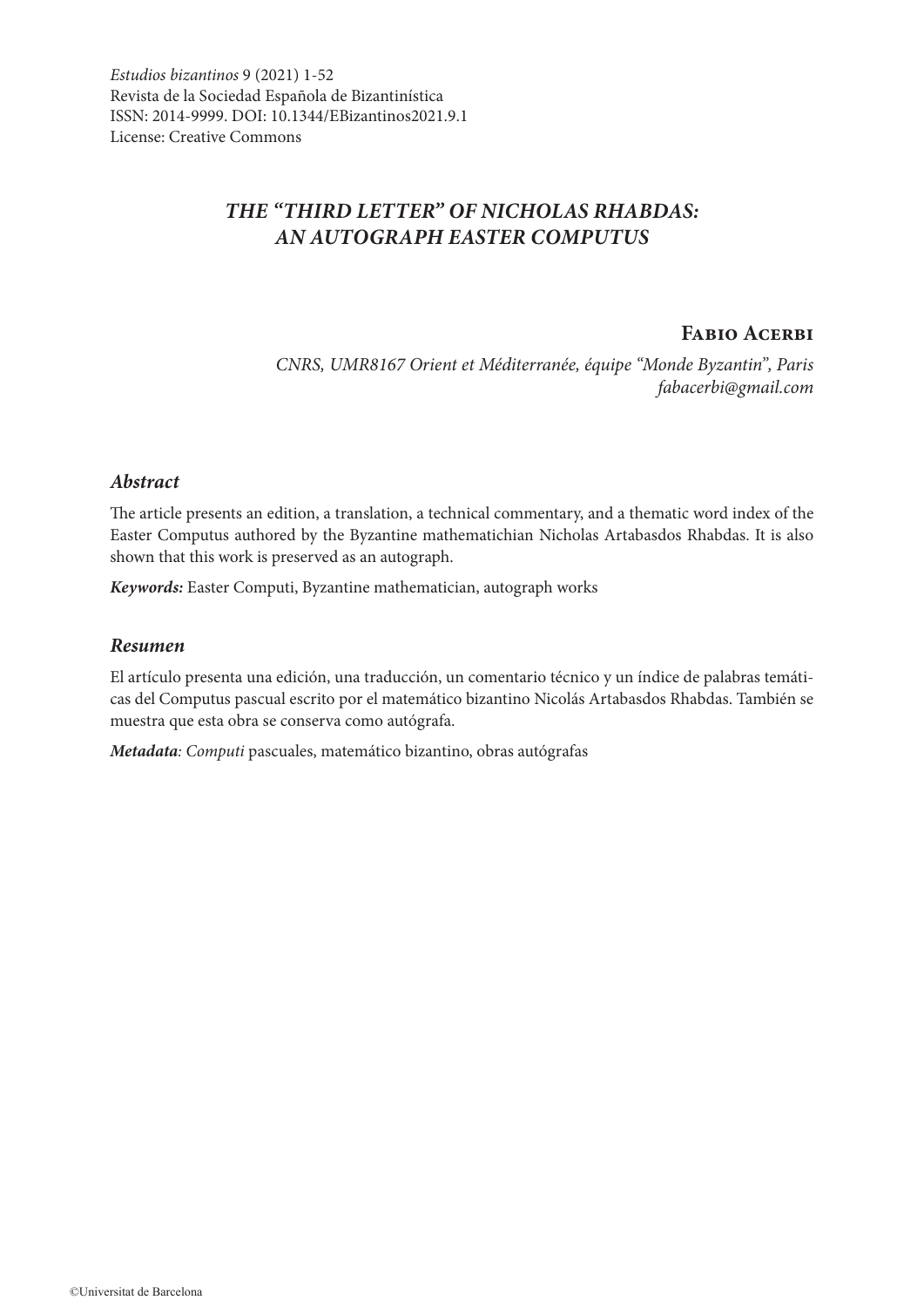# *THE "THIRD LETTER" OF NICHOLAS RHABDAS: AN AUTOGRAPH EASTER COMPUTUS\**

# **Fabio Acerbi**

That the early-14th century Byzantine scholar Nicholas Artabasdos Rhabdas (*PLP*, nr. 1437) wrote a fully-fledged Easter Computus—and not only the short thematic section included in his *Rechenbuch*, also referred to as the *Letter to Tzavoukhes*—is known since 1953. This piece of information is printed on page 81 of volume IX.2 of the *Catalogus Codicum Astrologorum Graecorum*, in the description of the manuscript Leeds, University Library, Brotherton Coll. MS 31/3. Seventy years later, this text is finally published in print.

Brotherton Coll. MS 31/3 is the last of a set of three manuscripts,<sup>1</sup> all containing treatises and extracts of astronomical and astrological argument. MS 31/1 comprises excerpts (accompanied by scholia)<sup>2</sup> from Ptolemy's Almagest, Books III and IV,<sup>3</sup> and

I would like to thank Olivier Delouis for his assistance in Byzantine fiscal matters and for triggering this Rhabdas-Renaissance, Divna Manolova for drawing my attention to the fact that the Leeds manuscript contains a work by Rhabdas that is "unedited and [whose] addressee is unattested", Inmaculada Pérez Martín for her paleographic expertises, and Alessandra Petrocchi for her helpful comments on a first draft of this paper. After submitting this study I have come to know of the edition Ι. Σκούρα, "Μια ανέκδοτη επιστολή του Νικολάου Ραβδά για τους εκκλησιαστικούς λογαριασμούς", *Νεύσις* 27-28 (2019-20), 353-399 (but still in press at the time); this paper does not translate Rhabdas' Computus, does not contain any technical analysis, does not set a systematic comparison with parallel algorithms in other sources, does not present the Leeds manuscripts, and does not recognize Rhabdas' autography; for these reasons, and after some hesitation, I decided not to withdraw my paper. Readers will easily grasp the difference between the two approaches to Rhabdas' Computus.

<sup>1</sup> The set of the three manuscripts is assigned the *Diktyon* number 37610, but only the third item in the set is described online at https://pinakes.irht.cnrs.fr/ under this number.

<sup>2</sup> Inmaculada Pérez Martín (*per litteras*) has identified the copyist of MS 31/1 as Makarios (*RGK* III, nr. 398, referring to Vat. gr. 989 [Xenophon and other historians and tacticians, Nonnos; *Diktyon* 67620]; on this manuscript, see now I. Pérez Martín, "Enseignement et service impérial à l'époque paléologue : à propos de la formation des serviteurs des empereurs", *Travaux et Mémoires* 25 [2021], Appendix 1), a collaborator of Nicephoros Gregoras' who partly penned two manuscripts similar in content (identified in I. Pérez Martín, "Un escolio de Nicéforo Gregorás sobre el alma del mundo en el *Timeo* (*Vaticanus Graecus* 228)", *MHNH* 4 [2004], 197- 219, at 209 and n. 45): Laur. Plut. 28.20 (astrological miscellany, description in R. Caballero Sánchez, "Historia del texto del *Comentario anónimo al* Tetrabiblos *de Tolomeo*", *MHNH* 13 [2013], 77-198, at 112-115; *Diktyon* 16201), ff. 1r-115v and 118r-267v, and Vat. gr. 1087 (*Diktyon* 67718), ff. 5r-27v (here Theodoros Metochites, *Astronomikē Stoicheiōsis*).

<sup>3</sup> The extracts from the *Almagest* are found in ff. 1r-7r, *Alm*. III.1, 191.15-209.16 Heiberg; ff. 7r-12v, *Alm*. IV.1-3, 265.9-280.19 Heiberg.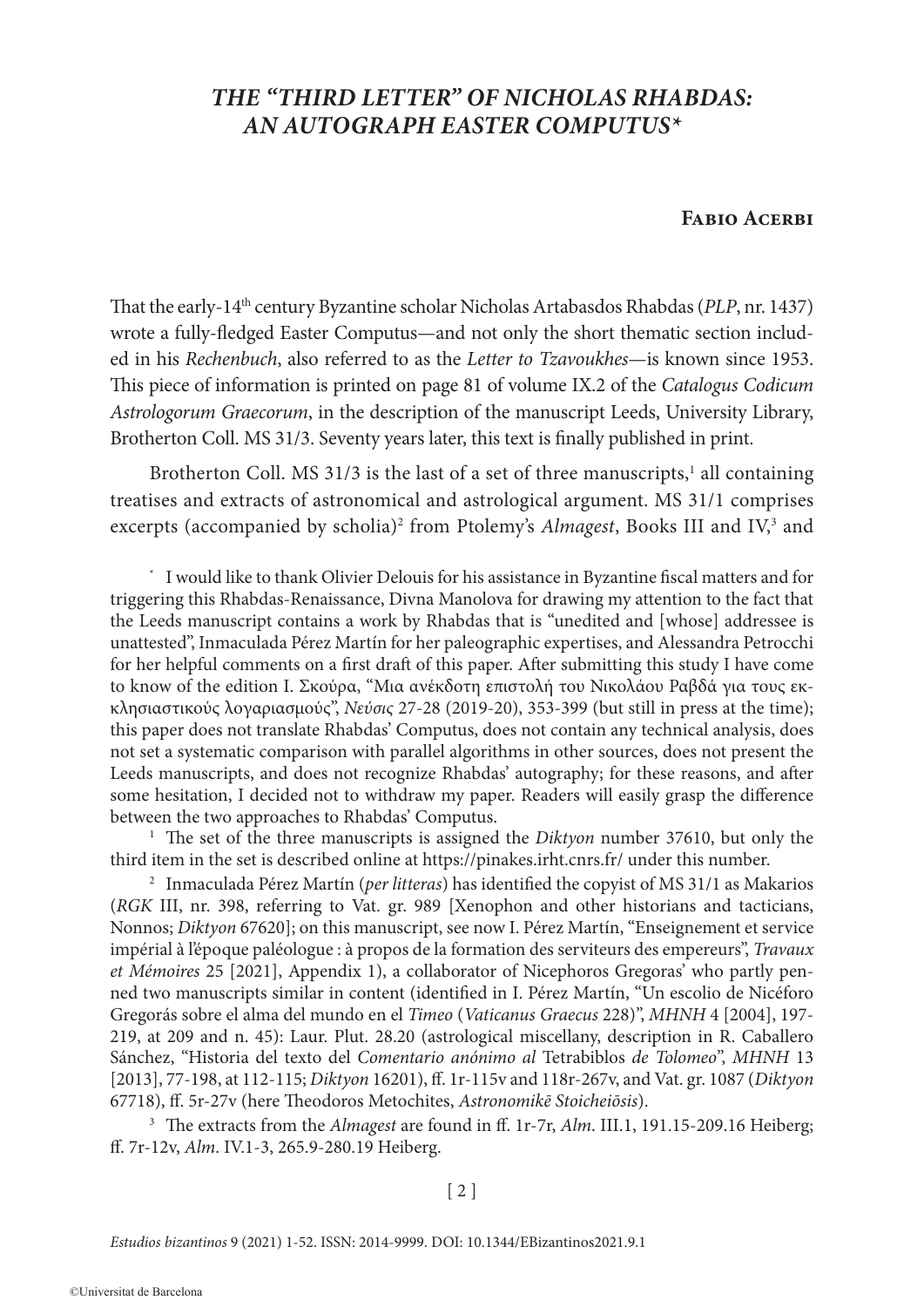his entire *Hypotheses Planetarum*, 4 as well as extracts from Theon's commentary on the *Almagest*.<sup>5</sup> Short astronomical texts are also found in this manuscript.<sup>6</sup> MS 31/2 contains only the entire commentary of Stephanus of Alexandria on Ptolemy's *Handy Tables*, written by two hands (a collaborator of the main hand copied from the middle of the first line of f. 20v to the end of f. 21r).7 MS 31/3 comprises astrological texts and Rhabdas' Computus on ff. 64r-69r (pp. 127-137). The contents of this manuscript are described in detail in *CCAG* IX.2<sup>8</sup> with the exception of the final table (ff. 70v-71r)

<sup>4</sup> This treatise is on ff. 13r-19r, which contain *Hyp*. 1-14, 70.3-104.23 Heiberg; this copy ends with the marginal note λείπει έξης στίχοι ια' ώς ἀπὸ τῶν προκειμένων; this is, in fact, the partly incomplete version of the treatise carried by Heiberg's second stemmatic family (*Claudii Ptolemaei opera quae exstant omnia*, *II*, *Opera astronomica minora*, ed. J.L. Heiberg, Lipsiae 1907, clxix-clxxiv).

<sup>5</sup> These extracts are found on ff. 24v-27v, *in Alm*. I.4, 381.8-392.28 Rome; ff. 27v-33r, *in Alm*. IV.1, 946.16-967.2 Rome; ff. 33v-96v, VI, 273-311.13 (*des*. *mut*. τῆς ἡλιακῆς διαμέτρου) of the 1538 Basel edition. Recall that the Basel edition prints a Byzantine recension of Theon's commentary; however, MS 31/1 does not carry the text of the Byzantine recension.

<sup>6</sup> These short texts are found on ff. 19v-22r (see numbers II-XI and XIII, *des*. line 6, in A. Tihon, "Les scholies des Tables Faciles de Ptolémée", *Bulletin de l'Institut Historique Belge de Rome* 43 [1973], 49-110); ff. 22v-23r, a selection of the preliminary material found in some manuscripts of the *Almagest* (edition A. Jones, "Ptolemy's *Canobic Inscription* and Heliodorus' Observation Reports", *SCIAMVS* 6 [2005], 53-97); and ff. 23v-24r (see numbers I and XV in the cited paper by Tihon).

 $\frac{7}{7}$  This possibly important—and certainly one of the earliest—witness is not recorded in the recent edition of Stephanus' treatise, namely, J. Lempire, *Le commentaire astronomique aux*  Tables Faciles *de Ptolémée attribué à Stéphanos d'Alexandrie. Tome I. Histoire du texte. Édition critique, traduction et commentaire (chapitres 1-16)* (Corpus des Astronomes Byzantins 11), Louvain-La-Neuve 2016. In MS 31/2, Stephanus' treatise (in 38 chapters; it belongs to Lempire's class II) occupies ff. 2r-76v. It is preceded by a pinax of the work (f. 1r; f. 1v is blank) and followed by the tables of the rising times of the zodiacal signs for the 7<sup>th</sup> *klima* and for Byzantium (f. 77r-v) and by an horoscope, that is, a list of the positions on the ecliptic of the seven planets and of the ascendant, for the day of Creation (as usual, only the zodiacal signs are marked) and for the foundation of Constantinople (f. 78r). On these horoscopes, edited in *Catalogus Codicum Astrologorum Graecorum*, I-XII, Bruxelles 1898-1953, *IX.2*, *Codices Britannicos*, *Pars altera*, ed. S. Weinstock, 1953, 176-178 (the editor did not rely on MS 31/2 as his source), see D. Pingree, "The Horoscope of Constantinople", in Y. Maeyama, W.G. Salzer (eds.), *ΠΡΙΣΜΑΤΑ. Naturwissenschaftsgeschichtliche Studien. Festschrift für Willy Hartner*, Wiesbaden 1977, 305- 315. *Marginalia* of hands different from the main copyist are on f. 6r, note dated AM 6978 [= 1469] December 29, and on f. 76v, where one finds an undated note. The quire composition of MS 31/2, written on 26-31 lines per page, is 9×8, 1×8 – 1, the quire numbers are marked in the lower external corner of the first and of the last page of each quire (number ζʹ is wrongly located on f. 49r).

<sup>8</sup> *CCAG*, IX.2 (cit. n. 7), 78-81. The dimensions are mm 220×150, there are 25-31 lines per page. The hands are distributed as follows (I. Pérez Martín, *per litteras*). Hand 1: ff. 1r-6v,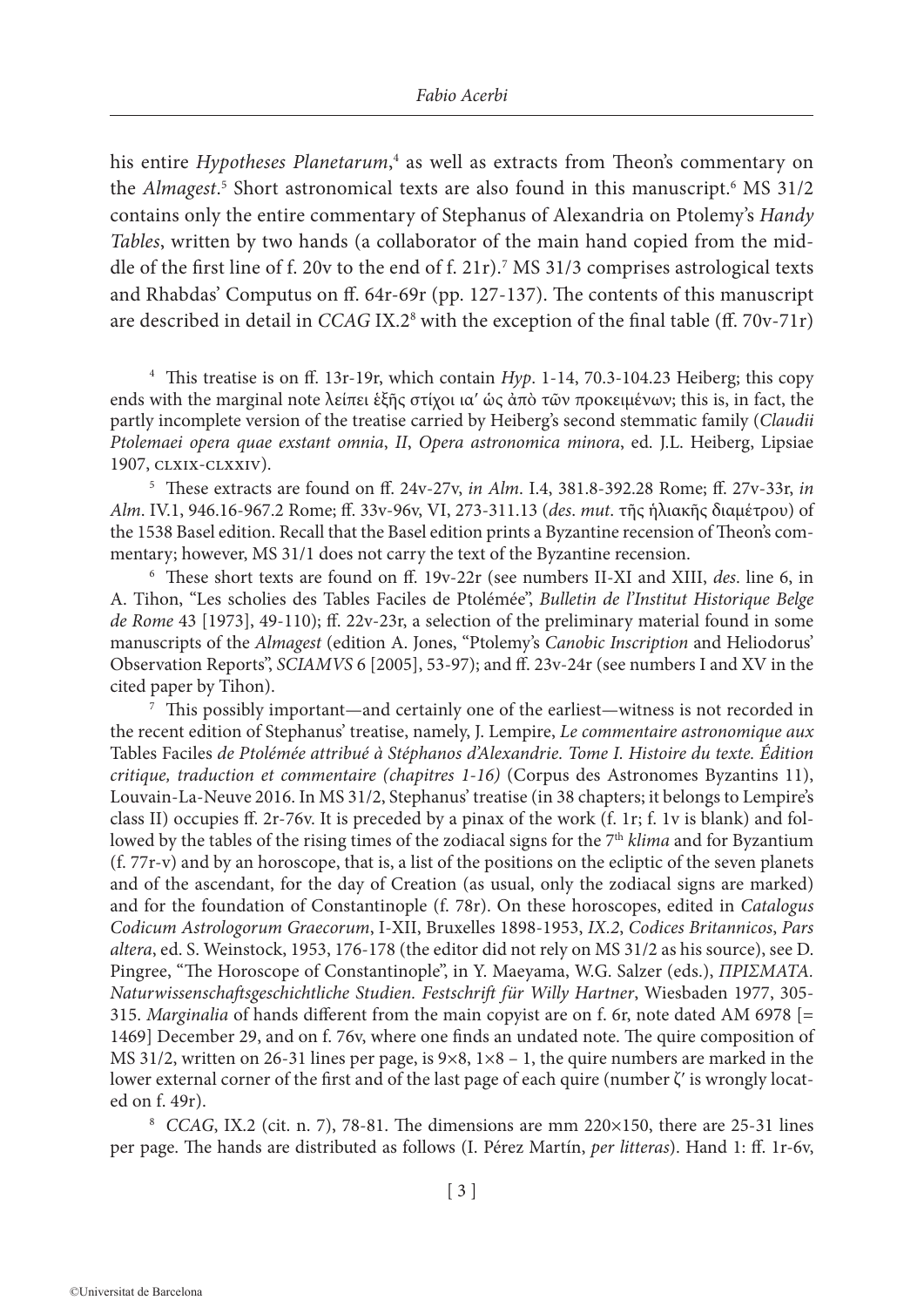which, by employing Indo-Arabic numerals of the Western form,<sup>9</sup> lists all numbers from 11 to 100 along with one of their factorizations in two numbers noted as parts (as for instance  $\frac{1}{7}$ ; three factors are indicated only for the numbers 96 and 98). In this ∕ table, prime numbers are marked by a special sign; they are further listed in a small table on f. 71v. I have not yet been able to understand the rationale behind the small table on f. 70r.

These three manuscripts were copied in the first half of the 14<sup>th</sup> century. In MS 31/3, the example given in the astrological text on f. 41v carries the date AM 6812 [= 1304] March 12<sup>10</sup>; this date agrees with the fact that several pages of the manuscript are written in an imitative script.<sup>11</sup> In MS 31/3, Rhabdas' Computus comes straight after the astrological collection, and is, in fact, an autograph of him, as a very recent finding confirms.12 Rhabdas also penned most of MS 31/2; it is likely that he himself assembled this astronomical and astrological miscellany by adding his own transcriptions to pre-existing material. MS 31/3 was most likely available within Nicephoros Gregoras' entourage, since it has been very selectively corrected and annotated by Isaac Argyros, one of

8r, 11v-12r, 13r-v, 15r-23v, 24v-25r, 26r-27r, 28v-29r, 38r, 41r-42r15; hand 2, imitative: ff. 7r-v, 8v-11r, 12v, 14r-v, 24r, 25v, 27v-28r, 29v-37v, 38v-40v, 42r15-63v; hand 3 (Rhabdas): ff. 64r-69r. Marginalia and corrections on ff. 1r-2r, 4r-v, 13r, 18r, 41v, 63v, by Isaac Argyros. On f. 66v, lower margin, in red ink, numerals ,ς $\partial$ οη κη σκ τκς. In Rhabdas' text, some brief parts have been rewritten by a later hand to cover water damage.

<sup>9</sup> According to Alessandra Petrocchi, whom I thank for the suggestion provided, some of these numeral-forms are common to those found in manuscripts written in medieval Latin and early Italo-Romance vernaculars and dating from the  $13<sup>th</sup>$  and  $14<sup>th</sup>$  centuries.

<sup>10</sup> To denote dates, I adopt the astronomical convention era – year – month – day.

<sup>11</sup> On imitative script in scientific manuscripts, see F. Acerbi, A. Gioffreda, "Manoscritti scientifici della prima età paleologa in scrittura arcaizzante", *Scripta* 12 (2019), 9-52. This style of writing was almost uniquely used in the period 1260-1310.

<sup>12</sup> The finding involves a document of the Chilandar monastery dated 1323 and redacted by an imperial surveyor who signs himself as Nicholas Rhabdas; this document will be published in O. Delouis, M. Živojinović, *Actes de Chilandar*. *II. De 1320 à 1335* (Archives de l'Athos 24), Paris, forthcoming, nr. 90. Once the identification with our Rhabdas was confirmed by R. Estangüi Gómez, Estangüi Gómez himself, I. Pérez Martín and I conducted a cross-examination and were able to find Rhabdas' hand in the Leeds manuscripts, in his own (incomplete) square root table presented to Nicephoros Gregoras, now preserved in the manuscript Heidelberg, Universitätsbibliothek, Pal. gr. 129 (mainly 14th century; *Diktyon* 32460), ff. 11v-12r, and in Par. gr. 2650 (*Diktyon* 52285), ff. 147r-150v (ternion 147-152, the rest is blank apart from some monocondyla on f. 152r). The Paris manuscript exhibits another autograph work by Rhabdas, for ff. 147r-150v are the only extant witness of the grammar he composed for his own son Paul Artabasdos: see F. Acerbi, D. Manolova, I. Pérez Martín, "The Source of Nicholas Rhabdas' *Letter to Khatzykes*: An Anonymous Arithmetical Treatise in Vat. Barb. gr. 4", *Jahrbuch der Österreichischen Byzantinistik* 68 (2018), 1-37, n. 6 at 2-3.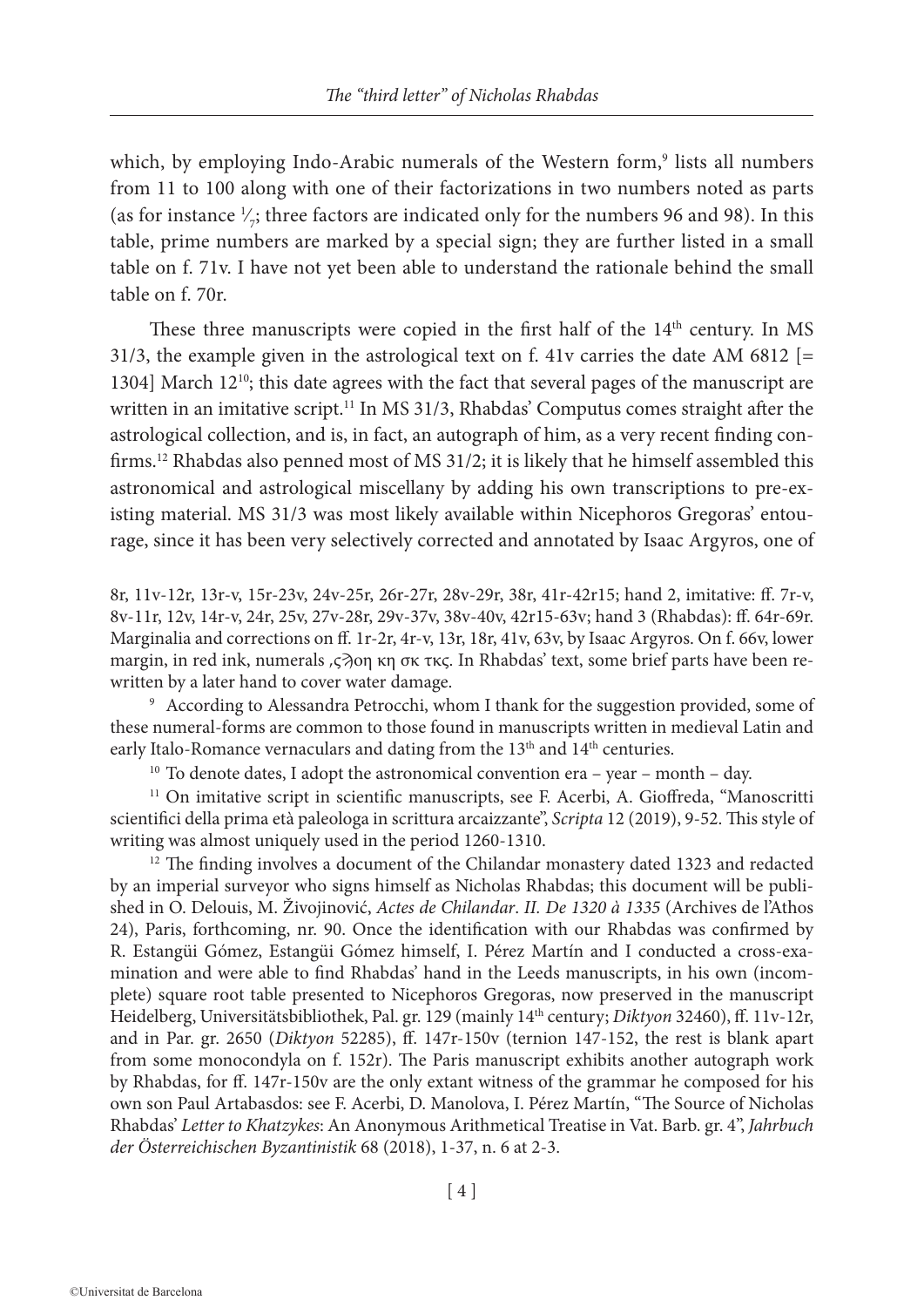Gregoras' pupils and a prominent figure among the mathematically-minded scholars of the second half of the 14<sup>th</sup> century.<sup>13</sup>

The structure of this paper is as follows: in section 1, I introduce Rhabdas and his Computus, in section 2, I edit the Computus, translate it, and explain its content in a paraphrase and in a running commentary. In the paraphrase, I also present a symbolic transcription of the computational sections. The Appendix contains a thematic word index.

## *1. Introducing Rhabdas' Computus*

Nicholas Artabasdos Rhabdas of Smyrna was a high-brow imperial functionary and scholar in Constantinople around 1320-42; he was connected with Nicephoros Gregoras and the circle of Maximus Planudes' pupils. His administrative role has been clarified by the same recent finding that has also led to the identification of his handwriting.<sup>14</sup> Rhabdas had a strong interest in mathematical matters; among other things, he wrote two logistic treatises in epistolary form: these are an arithmetic primer on the elementary operations with Indo-Arabic numerals (the so-called *Letter to Khatzykes*) and a *Rechenbuch* (the so-called *Letter*  to Tzavoukhes). The latter also includes a short computistical section;<sup>15</sup> as in most Computi containing worked-out examples, this section also calculates the date of Easter for a year that is stated to be the current year, and the text can thus be dated to 1341. For the same reason, the autograph Computus in MS 31/3 can be dated to 1342.

In writing his Computus, Rhabdas adopted the same literary form he employed in writing the other two mathematical works mentioned above: a letter addressed to a friend.16 It is plausible that Rhabdas' Computus (which I shall also call *Letter to Myrsiniotes*) is the last of the series of three mathematical letters we know he authored;

<sup>13</sup> On Argyros see A. Gioffreda, *Tra i libri di Isacco Argiro* (Transmissions 4), Berlin – Boston 2020.

<sup>14</sup> On Rhabdas' life and works (he wrote other texts) see the updated synthesis in Acerbi, Manolova, Pérez Martín (cit. n. 12), 2-6, and the new data collected in F. Acerbi, "A New Logistic Text by Nicholas Rhabdas", *Byzantion* 92 (2022). It goes without saying that Rhabdas' institutional role as a functionary of the fiscal administration fits remarkably well the contents of his *Letter to Tzavoukhes*.

<sup>15</sup> Editions of these two *Letters* are available in P. Tannery, "Notice sur les deux lettres arithmétiques de Nicolas Rhabdas", *Notices et extraits des manuscrits de la Bibliothèque Nationale* 32 (1886), 121-252, repr. Id., *Mémoires scientifiques*, IV, Toulouse – Paris 1920, 61-198, on pages 86-116 (*Letter to Khatzykes*) and 118-186 (*Letter to Tzavoukhes*). The computistical section in the *Letter to Tzavoukhes* is on pages 134.23-138.28.

<sup>16</sup> After Rhabdas, this format of scientific writing was also adopted by Isaac Argyros, in a short geometric metrological text (the *Letter to Kolybas*) and in his Easter Computus (the *Letter to Andronikos Oinaiotes*). See the discussion in Pérez Martín, "Enseignement" (cit. n. 2).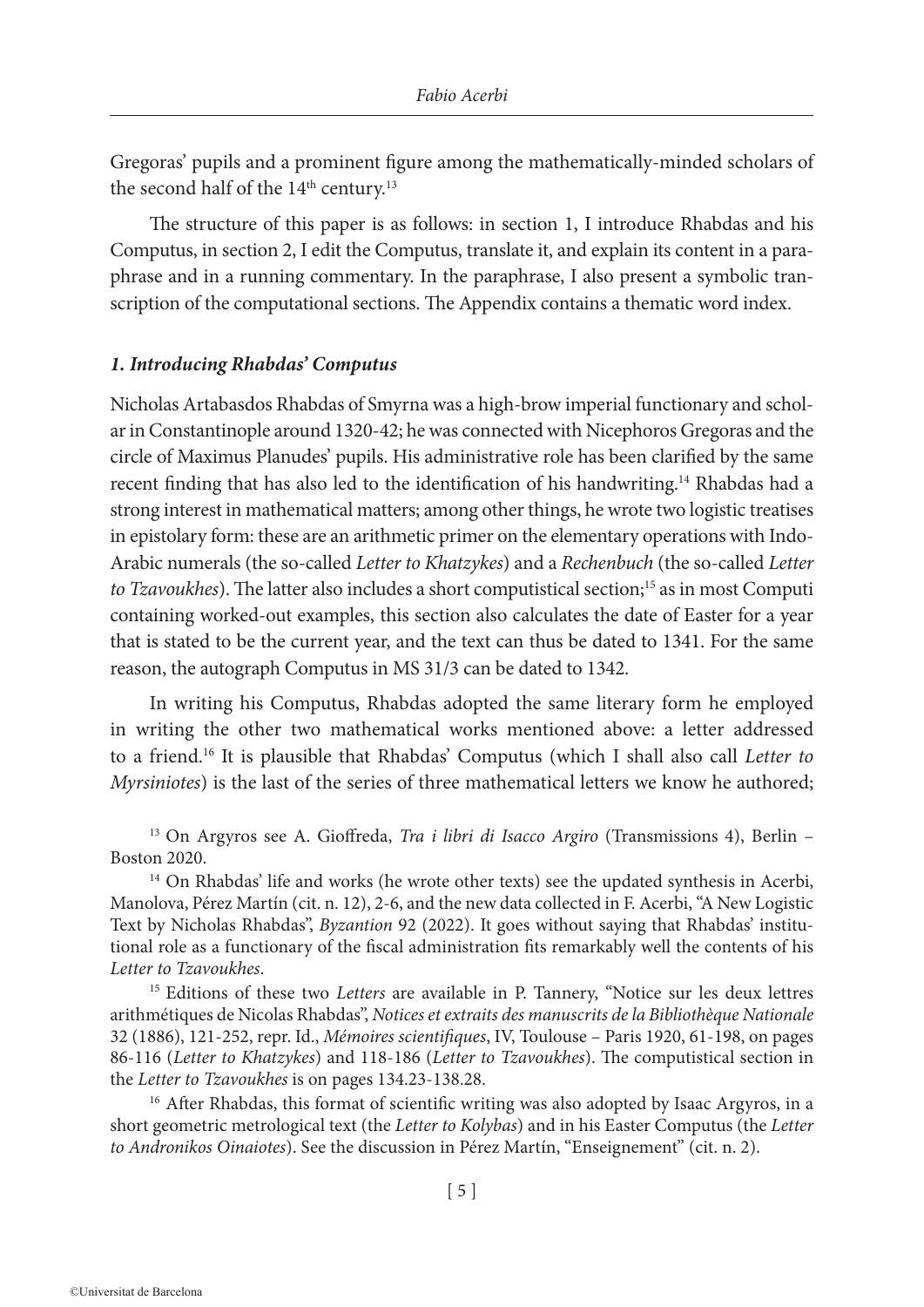what is certain is that the *Letter to Myrsiniotes* is later than the *Letter to Tzavoukhes*. Rhabdas' authorship is declared in the title of the *Letter to Myrsiniotes*, whose structure is identical to the structure of the title of the other two *Letters*. In our case, the addressee is an otherwise unknown Demetrius Myrsiniotes who, according to the title, was an elder, and particularly dear, friend of Rhabdas'. Were the title missing, Rhabdas' authorship would still be unquestionable because his autograph Computus begins with the same verbatim extract from the beginning of Diophantus' *Arithmetica* which opens the other two *Letters*. Moreover, in the final section of his autograph Computus Rhabdas reproduces a portion of his own brief Computus included in the *Letter to Tzavoukhes*; the reused passage provides an algorithm that allows one to calculate the date of Easter without having to compute that of Passover before. To sum up, Rhabdas expanded the computistical section of his own *Letter to Tzavoukhes* into a fully-fledged Computus.

Rhabdas' Computus presents standard features: it explains how to calculate the following items: indiction, solar, and lunar cycle years (sects. **2**-**5**), the "base" of the Moon (sect. **6**), the age of the Moon on a specific date (sect. **7**), the epacts of the Moon (sect. **8**), knowing its age, the visibility of the waxing and waning Moon (sect. **9**), the date of Passover (sect. **10**), the weekday on which Passover falls, and, consequently, the date of Easter (sect. **11**), what years are leap years (sect. **12**), the date of Meat-Fare Sunday (sect. **13**), the duration of Apostles' Fast (sect. **14**), and, finally, a paschalion Meat-Fare Sunday – Easter – Apostles' Fast, in this very order and, unlike the algorithm in sect. **11**, without using Passover (sect. **15**). Rhabdas' Computus is purely technical; only sects. **2** and **13** contain substantial discursive sequences, namely on the meaning and the origin of indiction (an excursus that tallies with Rhabdas' role in the Byzantine administration) the former, and on the disagreement over the date of Easter among some regional Christian churches the latter. All sections of this Computus present worked-out examples; apart from a single slip of pen, all given calculations are correct. However, as I shall point out in the next sections, the Computus contains some serious methodological mistakes, thereby suggesting that the material for which Rhabdas claims original authorship was, in fact, drawn from other sources. This is not surprising, as in his *Letter to Khatzykes* Rhabdas also silently appropriated an anonymous treatise written several decades earlier.17 I have not been able so far to locate the Computus which has been Rhabdas' source for his *Letter to Myrsiniotes*.

## *2. Rhabdas' Computus: Edition, Translation, and Commentary*

The manuscript containing Rhabdas' text presents only one copying mistake and four minor errors that can be attributed to distraction; there are also some corrections. In the

<sup>17</sup> This is shown in Acerbi, Manolova, Pérez Martin (cit. n. 12).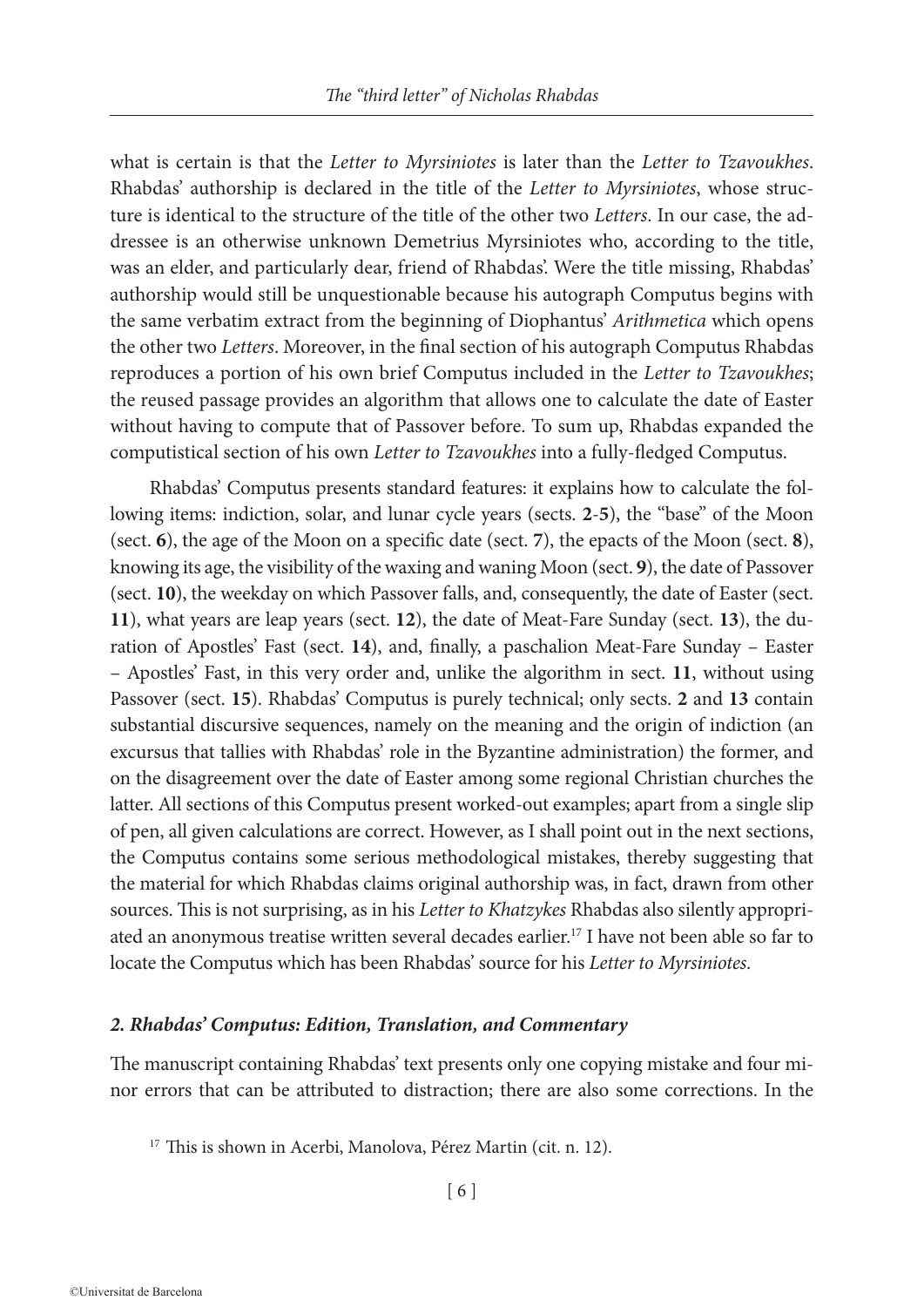edition which I present in this section I have retained the original accents of proclitics and enclitics. I have decided not to keep the original punctuation for the following reasons:<sup>18</sup> (1) in many occurrences, it is not possible to ascertain whether a point is marked by the author as upper or lower (and in some cases, even distinguishing between a comma and a point is impossible); (2) Rhabdas is not consistent with punctuating the algorithms: Computi use formulaic expressions and the author's inconsistency is sometimes self-evident; (3) studying Computi as a textual corpus involves comparing the algorithms they contain: uniformity in punctuation is therefore required. Other editorial conventions are: I have maintained adverbial expressions written in one single word as they appear; "aberrant" verb forms such as εὑρέθη (the augment is missing) are not corrected; numeral letters standing for integers are not marked by an apex; ordinals that in the text are given as numeral letters are written with a raised ending; according to the context, dates are treated as integers or as ordinals.

I have subdivided the text into thematic sections, most of which coincide with Rhabdas' paragraphs. The sequences that Rhabdas appropriated from Diophantus' *Arithmetica* (in sect. **1**) or that he reproduced from his own *Letter to Tzavoukhes* (in the title and in sect. **15**) are underlined. Each section presents the Greek text, its translation, preceded by a short title in italics, a paraphrase, and a commentary. The translation is faithful to the structure of the Greek text, especially within algorithms, where, however, I traslate the aorist tense by a present tense; readers will find in Rhabdas' Computus a fine specimen of immoderate—yet perfectly idiomatic—use of emphatic καί. A thematic word index is found in the Appendix. The paraphrase and the commentary are printed in reduced font size and are preceded by the titles *Par* and *Comm*, respectively. My commentary to Rhabdas' work presents the context, clarifies some ambiguous points, and gives references to similar algorithms found in published Computi. The computational sequences are expressed in symbolic form.

Before presenting the text, some preliminary explanation of the determination of the date of Easter seems appropriate. The determination of the date of Easter in an assigned calendar year is traditionally reduced to finding the date and the weekday for that very year upon which the Jewish festival of Passover falls. This corresponds to the 14<sup>th</sup> day of a schematic lunar month and must occur on or straight after the Spring equinox,<sup>19</sup>

<sup>18</sup> I adopt the punctuation rules which I normally use in editing Greek and Byzantine mathematical texts and that are expounded in F. Acerbi, *The Logical Syntax of Greek Mathematics*, Heidelberg – New York 2021, sect. 1.4. In particular, such rules prescribe that consecutive steps of an algorithm are separated by an upper point; that a hiatus is marked by a full stop; that commas separate the principal clauses of a procedure and the result of a multiplication from the two factors.

 $19$  Passover falls on the  $14<sup>th</sup>$  day of Nisan, the first month of Spring. On the early history of the Computus as a genre, see A. A. Mosshammer, *The Easter Computus and the Origins*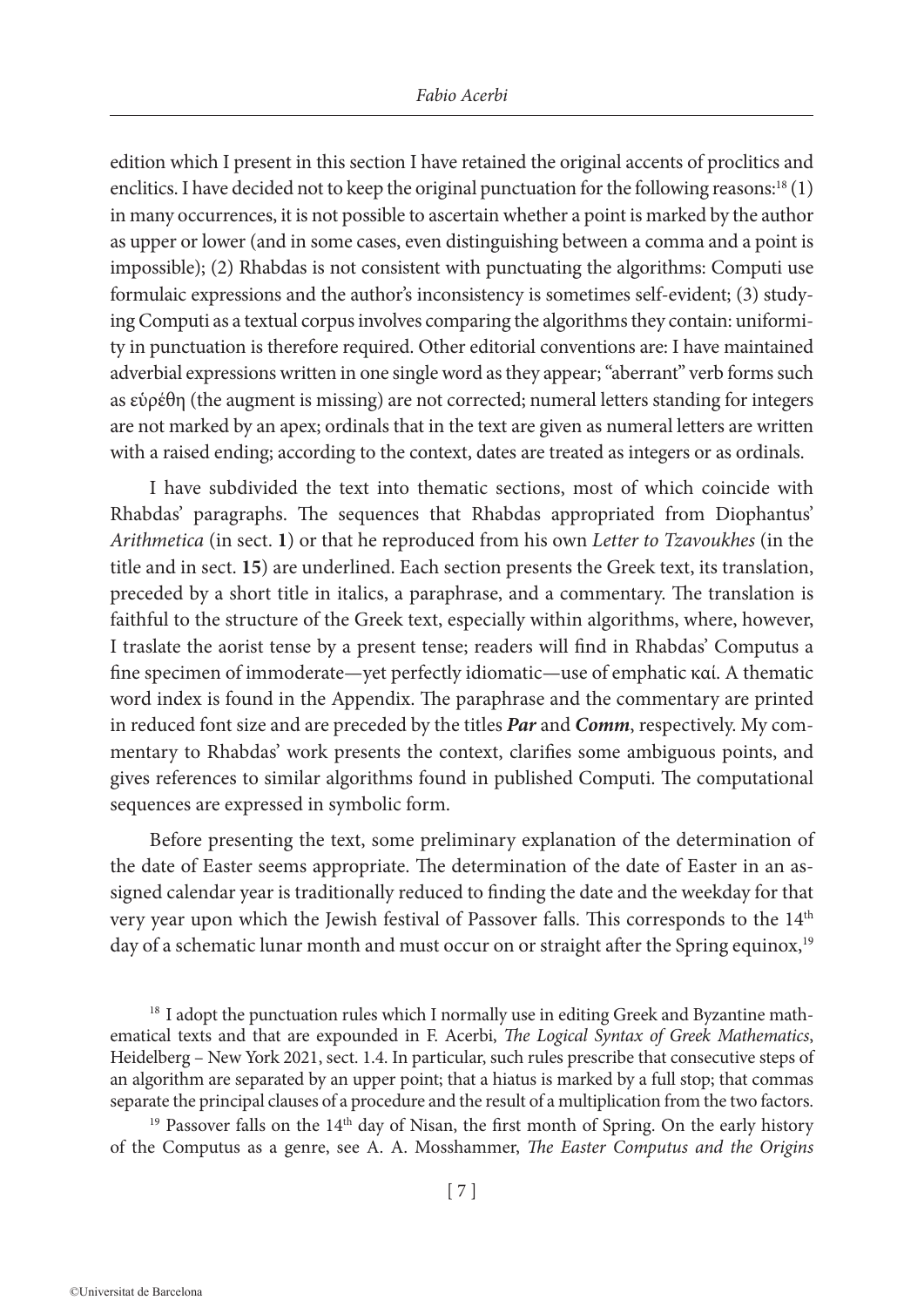whose date was fixed, as far as computistical matters are concerned, to March 21. Easter is the first Sunday after Passover; if Passover falls on Sunday, Easter is celebrated on the Sunday next thereafter.<sup>20</sup> Since Passover occurs on a fixed day of a specific lunar month, its date and the date of Easter vary from year to year. The dates of all other festivals in the annual Christian calendar which depend on Easter must vary with it, which explains why the Easter date must be calculated in advance. In order to determine it, it is essential to know—for the given year and possibly for a period of time—the beginning of each lunar month, that is, the date of the new Moon. This was ascertained by means of reasonably accurate approximations for the motions of the Sun and of the Moon, called "cycles"; in the case of the Moon, a cycle is a time interval after which the sequence of new Moons repeats itself on the same dates. In Computi, "Passover" is therefore the 14<sup>th</sup> day of a *schematic* lunar month in a lunisolar cycle (henceforth "lunar").<sup>21</sup> In the middle and late Byzantine period, a 19-year lunar cycle was almost unanimously adopted (see below for more details).

Once a cycle is adopted, all new Moons in it occur on fixed dates, which entails that the date of Passover in each year of the cycle is also fixed: a cycle uniquely determines a sequence of Passover dates,<sup>22</sup> which repeats with the periodicity of the cycle. Once the

*of the Christian Era*, Oxford 2008; still useful although poorly organized is V. Grumel, *La Chronologie* (Traité d'Études Byzantines 1), Paris 1958, 1-128. The Alexandrian Computus, from which the tradition of the Byzantine Computus stems, has been masterly reconstructed in O. Neugebauer, *Ethiopic Astronomy and Computus* (Sitzungberichte der Österreichischen Akademie der Wissenschaften 347), Wien 1979, and O. Neugebauer, *Abu Shaker's Chronography* (Sitzungberichte der Österreichischen Akademie der Wissenschaften 498), Wien 1988. See also the discussion in F. Acerbi, "Byzantine Easter Computi: An Overview with an Edition of *Anonymus* 892", *Jahrbuch der Österreichischen Byzantinistik* 71 (2021), where I edit what I have called *Anonymus* 892 and where the reader finds a list of the several *Anonymi* I shall cite in the following footnotes.

<sup>20</sup> To cite a source near to Rhabdas' times for instance, four "necessary conditions" (διορισμοί; I am pretty sure that Barlaam is alluding to the mathematical meaning of the term: see Acerbi, *The Logical Syntax* [cit. n. 18]. sect. 4.2.1) for the Easter date are emphasized by Barlaam in his Computus: A. Tihon, "Barlaam de Seminara. Traité Sur la date de Pâques", *Byzantion* 81 (2011), 362-411, at 376 (sect. 22).

<sup>21</sup> A lunar cycle is "lunisolar" because the occurrence of a new Moon depends on the position of the Sun. As lunar cycles are only approximations of the actual lunar motion and the length of the synodic month varies, the actual date of Passover and the computistical Passover may not always coincide; in Rhabdas' times this lack of synchronization amounted to about two days (see sect. **13**).

 $22$  Given the fact that a lunar month extends over 30 days and that the lunar cycle adopted in Byzantine Computi lasts 19 years, there are gaps in the sequence of the dates of Passover: see Rhabdas' table at the end of sect. **15**.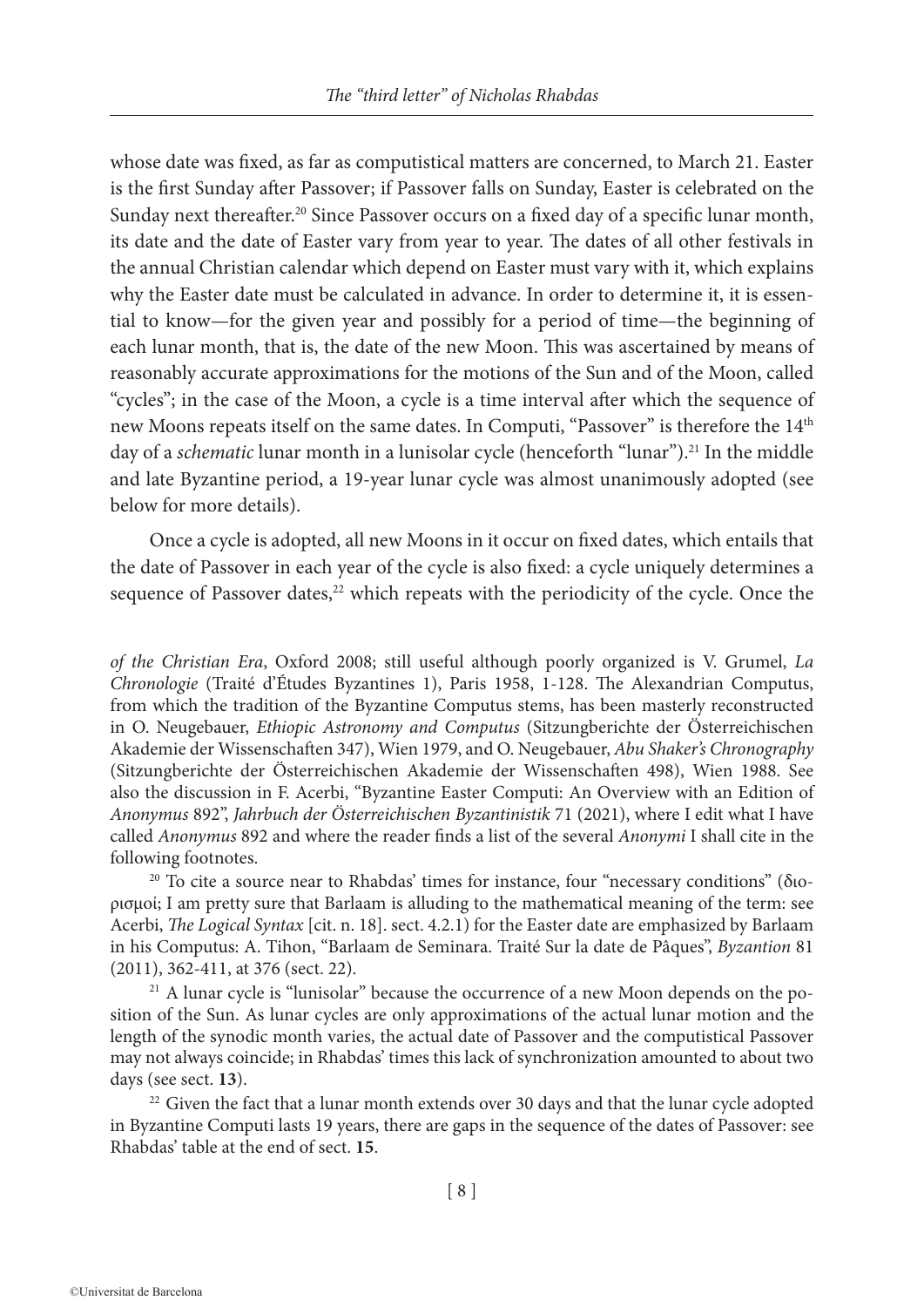date of Passover is known, one has to compute the weekday upon which it falls; the date of Easter is then easily determined. All the computations involved in the above-mentioned steps were formalized in standard discursive patterns which I refer to as "algorithms". Very simple algorithms compute the lunar cycle year of any assigned year in a given era (see sects. **2** and **5** in Rhabdas' Computus); knowing the lunar cycle year, the date of Passover can then be calculated (sect. **10**). Other algorithms compute the weekday of any assigned date in any given year (sects. **3**, **4**, and **11**). Combining these data, the date of Easter is easily found (again sect. **11**); from the date of Easter, the dates of all other movable feasts can be computed (sects. **13** and **14**). Any Computus, and Rhabdas' Computus in particular, consists of a collection of such algorithms; authors sometimes supply alternative algorithms (as for Rhabdas, see sect. **15**) and algorithms for computing other quantities which are differently relevant to the subject-matter (compare sects. **6**, **8**, and **12** to sects. **7** and **9**).

## **Title**

| 64r Μέθοδοι διάφοροι ἐκτεθεῖσαι παρὰ ἀριθμητικοῦ καὶ γεωμήτρου Νικολάου Σμυρναίου Ἀρταβάσδου τοῦ Ῥαβδᾶ αἰτήσει θύτου Δημητρίου τοῦ Μυρσινιώτου, περὶ τῆς ἰνδίκτου, τοῦ κύκλου τοῦ ἡλίου, τοῦ κύκλου τῆς σελήνης, τοῦ θεμελίου αὐτῆς, τῆς εὑρέσεως τῶν ἡμερῶν αὐτῆς, τῆς φαύσεως τῶν ὡρῶν αὐτῆς, ἔτι τὲ περὶ τῆς Ἀπόκρεω, τοῦ νομικοῦ Φασκαλίου, τῆς εὑρέσεως τῆς ἡμέρας τούτου καθ' ἣν γίνεται, τοῦ βισέξτου, τοῦ εὐσεβοῦς Πάσχα τῶν Χριστιανῶν καὶ τῆς ἐν τῷ θέρει γινομένης Νηστείας τῶν ἁγίων ἀποστόλων.

Several algorithms set out by the arithmetician and land-surveyor Nicholas Artabasdos Rhabdas of Smyrna, at the request of diviner Demetrius Myrsiniotes, about indiction, the cycle of the Sun, the cycle of the Moon, its base, the finding of its days, the hours of its visibility, and further, about Meat-Fare, Passover, the finding of the day on which this occurs, the leap year, the sacred Easter of Christians, and the Apostles' Fast that occurs in Summer.

# **1**

Τὴν δήλωσιν τῶν παρά σου ζητηθέντων, ποθεινότατε καὶ γλυκύτατέ μοι πρεσβύτερε κῦρι Δημήτριε, γινώσκων σε σπουδαίως ἔχοντα καὶ καταλόγον μαθεῖν, ὀργανῶσαι τὴν μέθοδον ἐπειράθην, ἀρξάμενος ἀφ' ὧν συνέστηκε τὰ πράγματα θεμελίων, ὑποστῆσαι καὶ παραδοῦναι σοι τὴν τούτων εὕρεσίν τε καὶ μάθησιν. ἴσως μὲν οὖν δοκεῖ τὸ πρᾶγμα δυσχερέστερον, ἐπειδὴ μήπω γνώριμόν ἐστι – δυσέλπιστοι γάρ εἰσι πρὸς κατόρθωσίν αἱ τῶν ἀρχομένων ψυχαί – ὅμως δ' εὐκατάληπτόν σοι γενήσεται διά τε τὴν σὴν προθυμίαν καὶ τὴν ἐμὴν ἀπόδειξιν· ταχεῖα γὰρ εἰς μάθησιν ἐπιθυμία προσλαβοῦσα διδαχήν.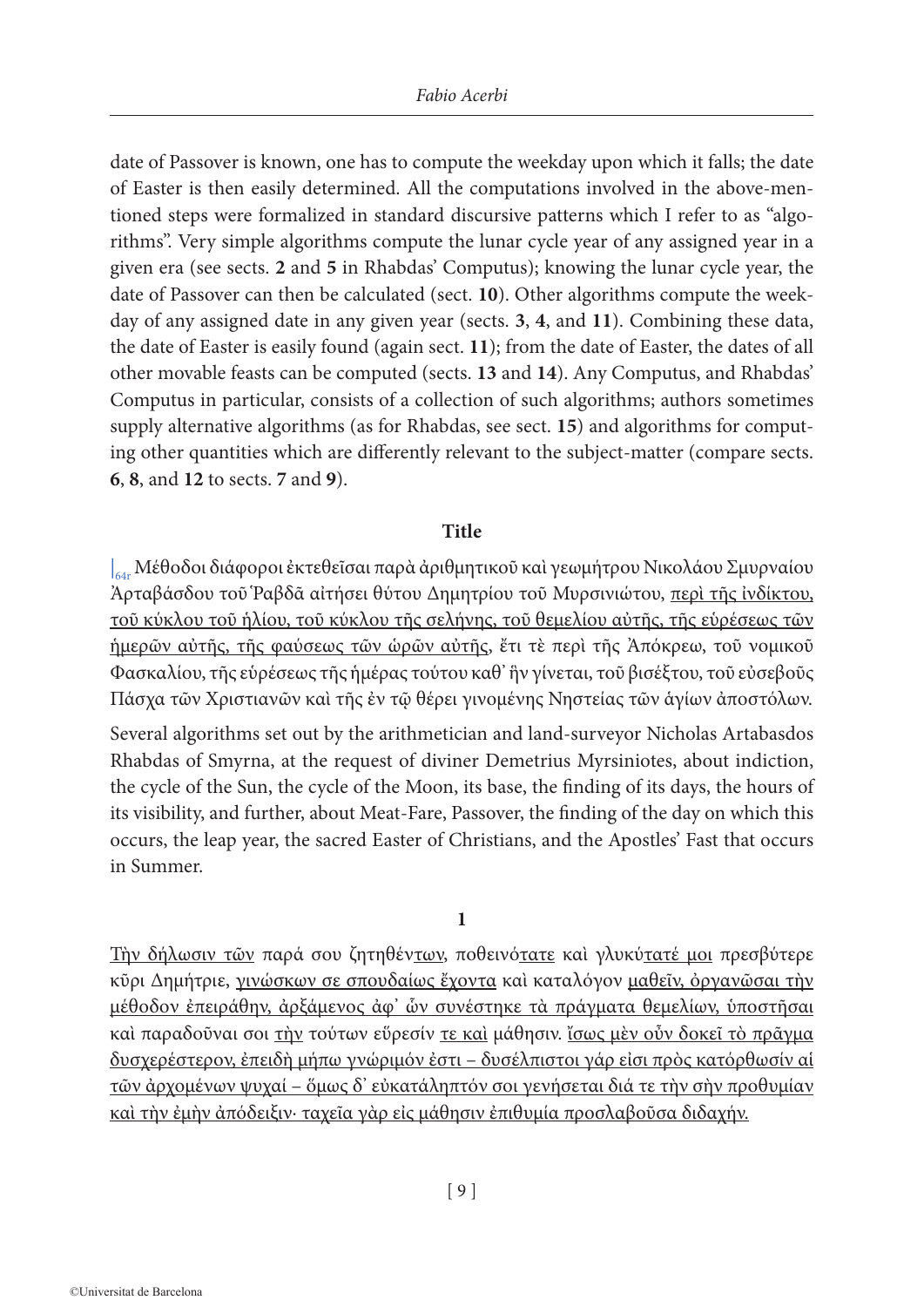# *Introduction*

As I know that the clarification of the things you have been seeking is something you, my bitterly longed for and dearest sir Demetrius, earnestly strives to learn on a rational basis, I tried, beginning from the bases on which the subject-matter rests, to give shape to a systematic exposition in order to lay down and to transmit to you the way of both finding and learning these things. Then, the subject-matter may seem particularly difficult since it is not yet familiar—for the beginners hardly feel hopeful for a successful accomplishment—still, it will become easily apprehensible for you thanks both to your eagerness and to my rigorous exposition, for eagerness enriched by teaching runs fast towards learning.

*Comm*. The introductory section is almost entirely drawn verbatim from Diophantus' *Arithmetica*. 23 The same extract also opens the *Letter to Tzavoukhes* and, with the exception of the length of the portions excerpted, the *Letter to Khatzykes*. 24 Apparently, Rhabdas considered using this quote in his grammatical *Letter to Paul Artabasdos* unsuitable. Nothing else is known about Demetrius Myrsiniotes (whose appellation θύτης "diviner" is perplexing); however, two Myrsiniotes are recorded as *PLP*, nr. 92694 and 92695.

## **2**

Καὶ πρῶτον γε λεκτέον περὶ ἰνδίκτου· τί ἐστιν ἴνδικτος, καὶ τί τὸ ταύτης ὄνομα δηλοῖ, καὶ πόθεν ἤρξατο καὶ παρὰ τίνος. τὸ τῆς ἰνδίκτου ὄνομα λατινικόν ἐστι, σημαίνει δὲ δύο, τήν τε ἀρχὴν καὶ τὴν ἐπινέμησιν. τὴν μὲν ἀρχὴν διότι τοῦ παντὸς κόσμου κατὰ τὴν εἰς τὸν Κριὸν τοῦ ἡλίου εἰσέλευσιν τόδε τὸ πᾶν ἐδημιουργήθη καὶ ἐξ οὐκ ὄντων παρήχθη παρὰ τοῦ τῶν ὅλων ἀριστοτέχνου θεοῦ, ὃ δὴ ζῴδιον μῆνα Μάρτιον ἡμεῖς ὀνομάζομεν, μῆνα δὲ λέγομεν τούτων ἕκαστον ἐκ τοῦ τῆς σελήνης ὀνόματος – μὴν γὰρ ἡ σελήνη λέγεται, καὶ ἀπὸ ταύτης καὶ οἱ τοῦ ἡλίου μῆνες τὴν προσηγορίαν ἐσχήκασι –, καὶ ὅτι ὁ μὲν ἥλιος ἐφ' ἑκάστῳ μηνὶ ἢ καὶ πλείονι ἢ καὶ ἐλάττονι διαστήματι ἓν διέρχεται ζῴδιον, ἐπειδὴ οὐκ εἰς ἴσα τμήματα τέμνει τὰ δωδεκατημόρια ἀλλ' εἰς ἄνισα διὰ τὸ τὸν τούτου κύκλον ἔκκεντρον εἶναι πρὸς τὸν ζῳδιακόν, ἡ δὲ σελήνη καθ' ἕκαστον μῆνα τὰ ιβ διέρχεται ζῴδια, καὶ διὰ τοῦτο ἐπεκράτησεν ἡ τοῦ χρόνου ἀρχὴ γίνεσθαι (καθὼς ὁ θεσπέσιος καὶ μέγας προφήτης Μωυσῆς ἡμῖν παραδίδωσι) κατὰ τὴν ἀρχὴν τοῦ Μαρτίου μηνός. ἐπεκράτησε δὲ οὕτως εἶναι καὶ λέγεσθαι χρόνους ͵ευξ· ἐν δὲ τῷ τετάρτῳ ἔτει τῆς Αὐγούστου καίσαρος βασιλείας, παρὰ τοῦ τοιούτου καίσαρος ἡ τοῦ χρόνου μετετέθη ἀρχὴ κατὰ τὴν πρώτην

<sup>24</sup> Compare Tannery, "Notice" (cit. n. 15), 86.6-15 and 118.3-10, and Tannery, *Diophanti opera* (cit. n. 23), I, 2.3-17 and 2.3-13, respectively.

<sup>23</sup> P. Tannery (ed.), *Diophanti Alexandrini opera omnia cum Graeciis commentariis*, I-II, Lipsiae 1893-95, I, 2.3-13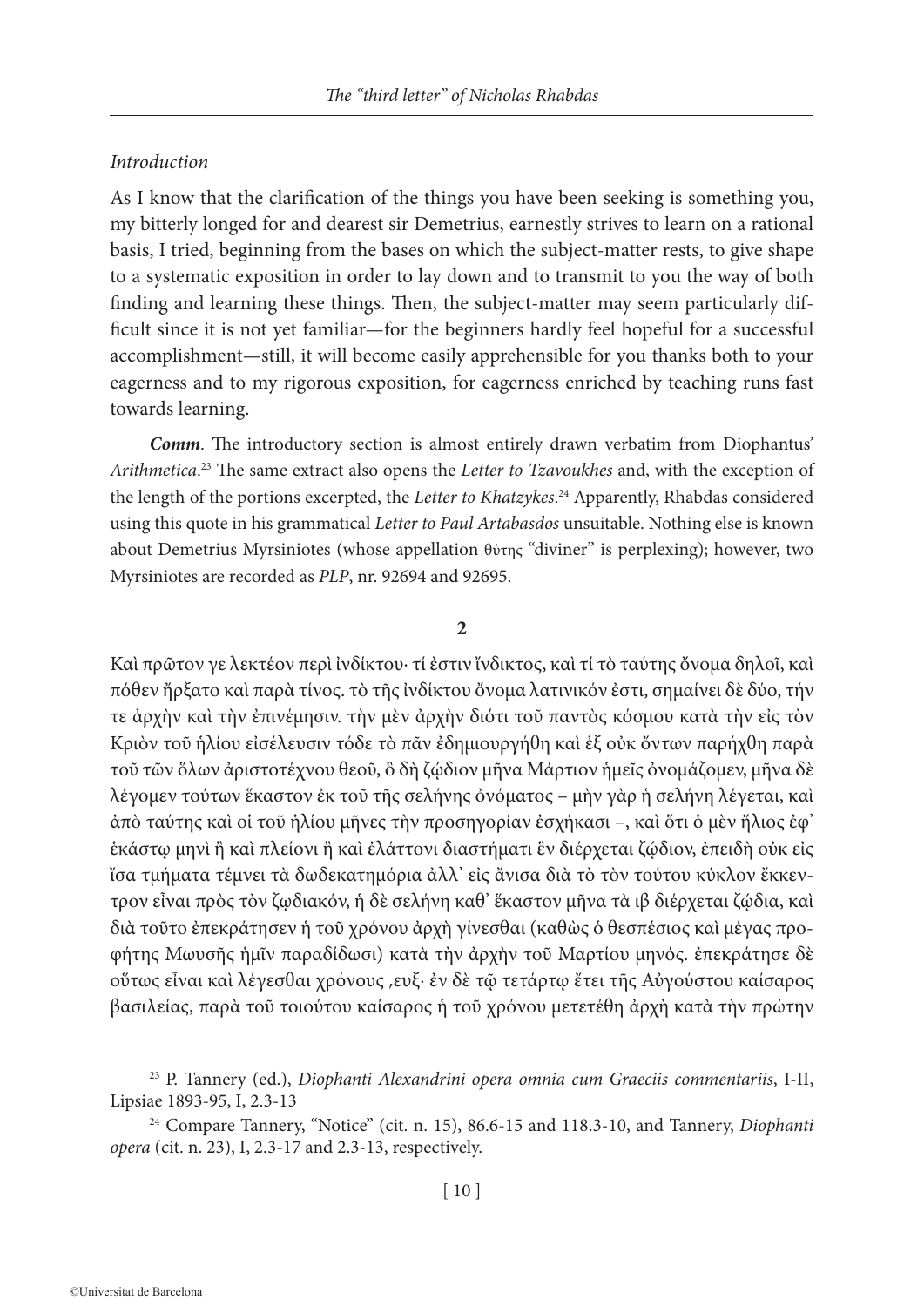τοῦ Σεπτεμβρίου μηνὸς δι' αἰτίαν τοιαύτην, ὅτι οἱ ἐτήσιοι φόροι καὶ οἱ δασμοὶ καὶ τὰ τέλη καὶ αἱ διανομαὶ κατὰ τοῦτον ἐγίνοντο τὸν καιρόν, μετὰ τὴν τῶν καρπῶν δηλονότι συγκομιδήν. ἐκάλεσαν οὖν Λατῖνοι τὴν τοῦ χρόνου ἀρχὴν καὶ ἴνδικτον καὶ ἰνδικτιῶνα καὶ ἐπινέμησιν διὰ τὸ γίνεσθαι κατὰ τὸν τοιοῦτον καιρὸν τὰς τῶν χρημάτων δόσεις καὶ διανομάς· εἰς πεντεκαίδεκα δ' ἐνιαυτοὺς τὴν ἴνδικτον ἐθέσπισεν ἀνιέναι, καὶ ἔκτοτε πάλιν λαμβάνειν ἀρχήν, ἢ διὰ τὸ μέχρι τοσούτου τὰς ἐπισκέψεις γίνεσθαι τῶν πραγμάτων ἢ διὰ τὸ τὰς δόσεις ἐπὶ τοσοῦτον κατέχεσθαι καὶ πάλιν ἀνακάμπτειν ταύτας πρὸς τοὺς δεσπότας. ἔλαβε |<sub>64v</sub> τοίνυν τὴν ἀρχὴν ἡ ἴνδικτος κατὰ τὸ ,ευξ ἔτος.

Ὅτε οὖν βούλει τὴν ἐνισταμένην εἰδέναι ἴνδικτον, ἀνάλυσον ἐπὶ τὸν ιε τὰ εὑρισκόμενα ἔτη ἀπὸ τοῦ ͵ευξ ἔτους μέχρι τοῦ νῦν ἐνισταμένου ἀπὸ κτίσεως κόσμου ͵ϛων ἔτους· καὶ εἰσὶ ͵ατϙ. λέγε οὖν οὕτως· ιε ϙ, ͵ατν· ἐναπελείφθησαν καὶ μ. καὶ πάλιν εἰπέ· ιε β, λ· ἔμεινάν σοι καὶ ι.

Καὶ ἀπὸ τῆς ὅλης δὲ συναγωγῆς τῶν ὅλων ἀπ' ἀρχῆς τοῦ κόσμου ἐτῶν (ἤγουν τῶν ͵ϛων) εἰ βούλει τὴν ἴνδικτον εὑρεῖν, ἀνάλυσον ἐπὶ τὸν ιε τὰ ͵ϛων, καὶ τὰ κάτωθεν εὑρισκόμενα τῶν ιε ἡ ἐνισταμένη ὑπάρχει ἴνδικτος. λέγε δὲ οὕτως· ιε υ, ͵ϛ· ιε ν, ψν· ιε ϛ, ϙ· λοιπὰ ι. καὶ ἔστιν ὁ τῆς ἰνδίκτου κύκλος ι, ὡς καὶ ἀνωτέρω δεδήλωται.

Ἐγὼ δὲ καὶ ἄλλην ἐφεῦρον συντομοτέραν μέθοδον ῥᾴστηνa οὖσαν πρὸς εὕρεσιν διὰ τοὺς ἐνδεῶς πρὸς τὴν τῶν ἀριθμῶν ἔχοντας δύναμιν, ἣν δὴ καὶ προσθῆσαι οὐκ ὤκνησα τῷ παρόντι πονήματι, ἥ δέ ἐστιν αὕτη. κράτησον ἀπὸ τῶν ͵ϛων ἐτῶν τὰ ν μόνα, καὶ τούτοις πρόσθες καὶ ε, ἅτινα δηλονότι καὶ περιττεύουσιν ἐκ τῶν ͵ϛω ἀφαιρουμένων τῶν πεντεκαιδεκάδων πασῶν· καὶ γίνονται νε ἐκ τούτων· σκόπει ποσάκις δύνῃ τὸν \ιε/ ἀριθμὸν ἐκβαλεῖν, καὶ εὑρήσεις πάντως τρισσάκις· τρὶς γὰρ τὰ ιε, με, ὧν ἀφαιρουμένων ἐκ τῶν νε καταλιμπάνονται ι, ἴσα ὄντα καὶ τοῖς πρότερον εὑρεθεῖσιν ἐκ τῶν ἄλλων μεθόδων. καὶ ταῦτα μὲν περὶ τῆς εὑρέσεως καὶ καταλήψεως τῆς ἰνδίκτου.

<sup>a β</sup>μέθοδον «συντομοτέραν γράστην

# *Indiction and indiction cycle*

And of course, one must first speak about the indiction: what is indiction, and what signifies its name, and from where it took its origin, and by whom. The name "indiction" is a Latin one, and signifies two things, "beginning" and "apportioning". <It signifies> "beginning" because the whole Cosmos when the Sun was entering Aries,<sup>25</sup> this whole was created and brought in from non-being by God, best-artificer of the whole, which sign we do call "month of March", and we call each of these "month" from the name of the Moon—for the Moon is also called "month", and the months of the Sun have also got

<sup>25</sup> This marked anacoluthon and the long-winded sentence that includes it show that Rhabdas is partly improvising his Computus. We shall find other syntactic incongruities in the text.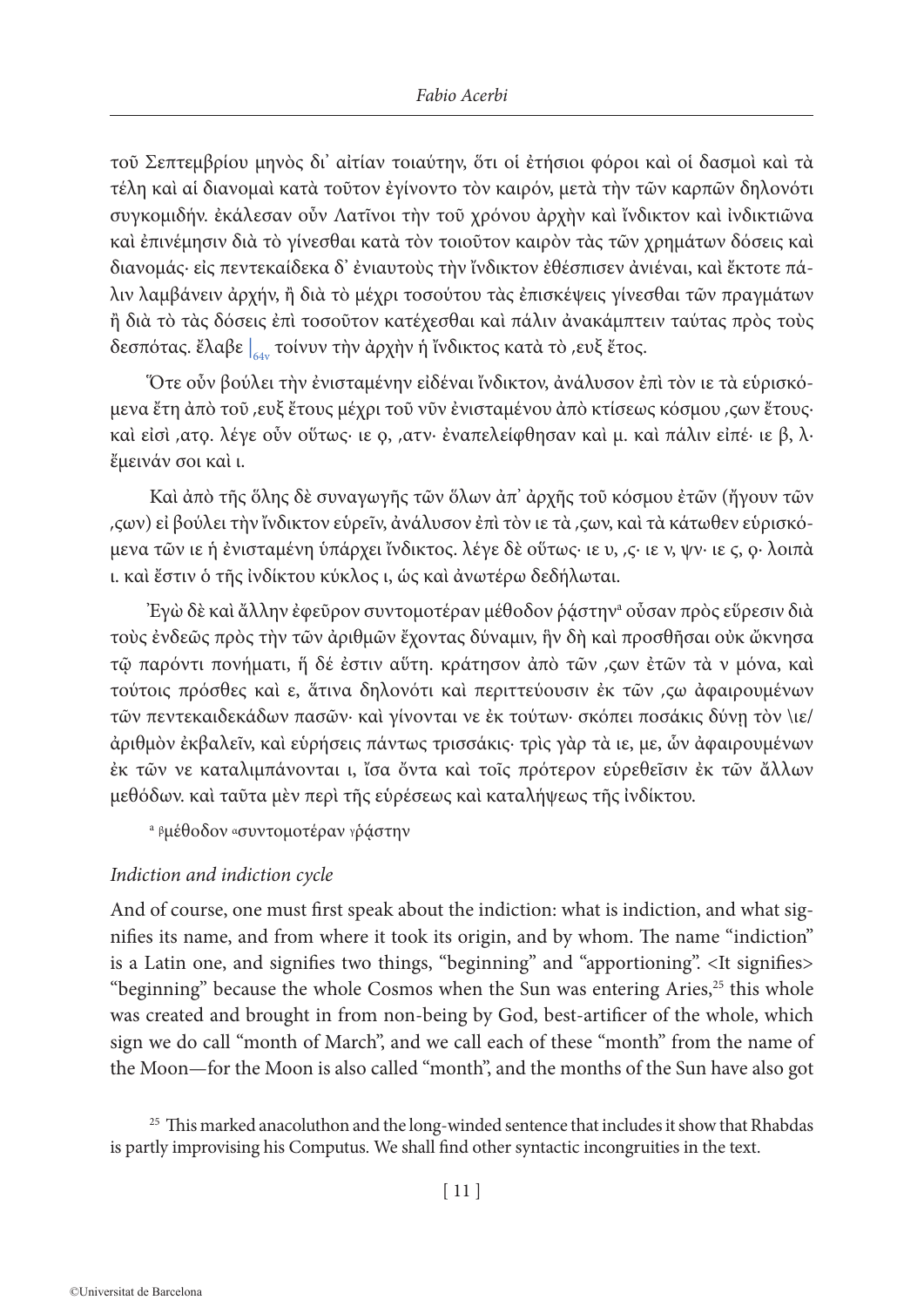their denominations from this—and because the Sun traverses one sign each month, or in a greater or even in a lesser interval, since it does not cut the signs into equal segments but into unequal ones because its circle is eccentric with respect to the ecliptic, whereas the Moon traverses the 12 signs each month, and for this reason (exactly as the divine and great prophet Moses hands down to us) the beginning of the year was retained to occur at the beginning of the month of March. It was so retained to be and said for 5460 years; however, in the fourth year of the reign of the emperor Augustus, the beginning of the year was shifted to the first of the month of September by so great an emperor, for the following reason: the annual tributes, taxes, dues, and regulations were gathered on this occasion, $26$  as is clear, after the harvest. Then, the Latins called the beginning of the year both "indiction" and "apportioning" because taxes and regulations on properties are gathered on such an occasion; <Augustus> decreed that the indiction should go up to fifteen years and thereafter take again its beginning, either because, after such a period, tax censuses are revised or because, after such a <period>, taxes are collected and again returned back to the ruler. Now then, indiction took its beginning in year 5460.

Then, whenever you wish to know the present indiction, resolve out into 15 the years found from year 5460 up to the now-present year 6850 from the foundation of the world; and they are 1390. Then, say as follows: 15 <times> 90, 1350; 40 are also left out. And again, say: 15 <times> 2, 30; there also remain 10 for you.

And if you wish to find the indiction starting from the whole gathering of all the years from the beginning of the world (namely, 6850), resolve 6850 out into 15, and that which is found down from 15 turns out to be the present indiction. Say as follows: 15 <times> 400, 6000; 15 <times> 50, 750; 15 <times> 6, 90; 10 as a remainder. And the cycle of the indiction is the 10th, as clarified above too.

I have also found another, more concise algorithm, which, for the purpose of finding, is most readily used by those who are insufficiently skilled in numbers, and which, of course, I did not hesitate to add to the present work too, and which is as follows. Keep only 50 from the 6850 years, and add 5 to these too, which, as is clear, also remain over from 6800 once all pentadecads are removed; and they yield 55 from these; consider how many times you can cast number 15 aside, and you will always find tree times, for thrice 15, 45, which once removed from 55, 10 are left out, which are also equal to those found above by means of the other algorithms. And these things about finding and apprehending the indiction.

<sup>26</sup> As O. Delouis suggested *per litteras*, these terms "désignent, ainsi que d'autres, les impôts de manière générique" and "relèvent plutôt de l'accumulation rhétorique". Accordingly, I have translated these four terms with four generic English terms of similar meaning. On the fiscal terminology in the Palaiologan period, see A. Kontogiannopoulou, "La fiscalité à Byzance sous les Paléologues (13e -15e siècles)", *Revue des Études Byzantines* 67 (2009), 5-57.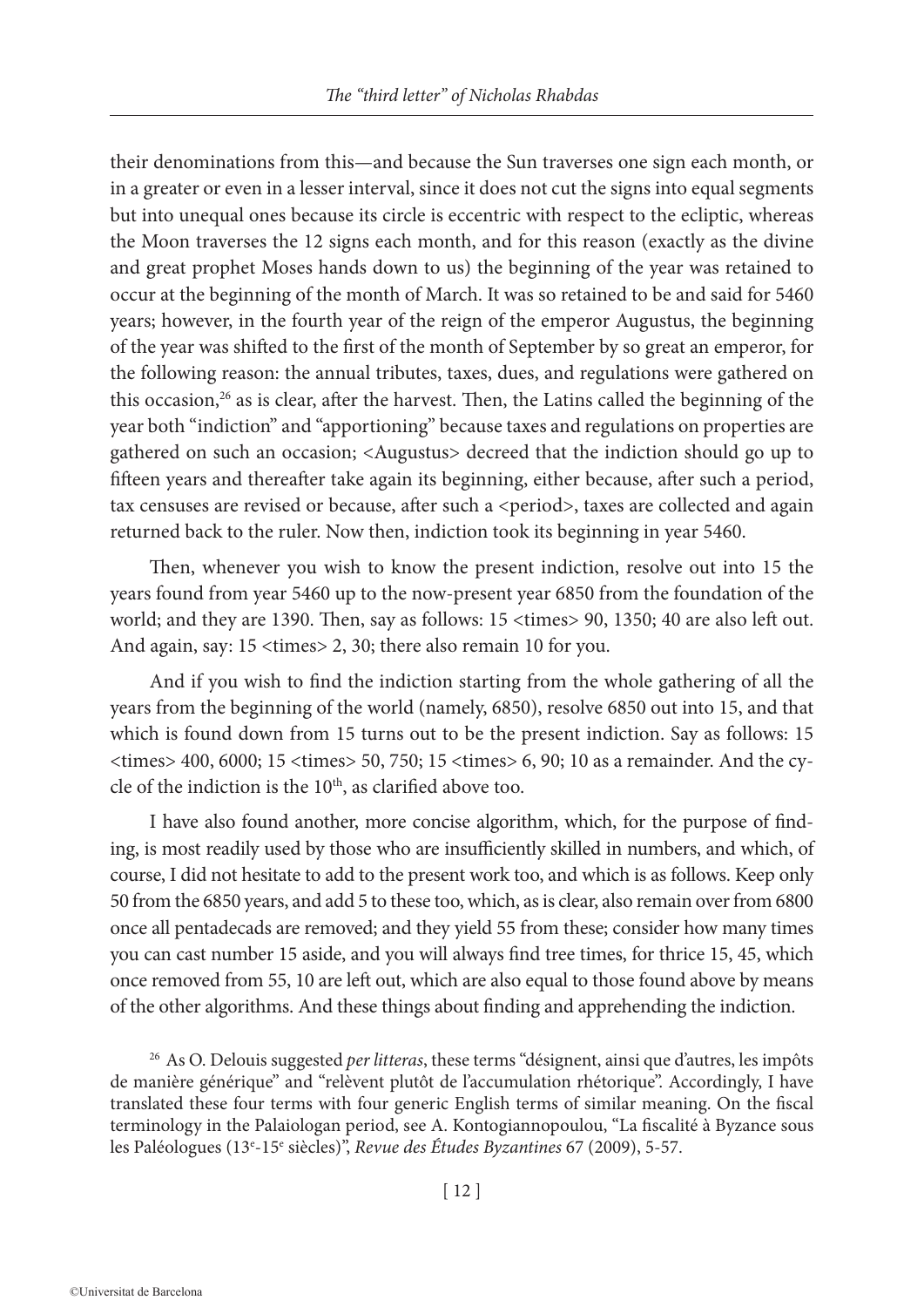*Par*. The meaning and origin of "indiction" (ἴνδικτος) is as follows: the meaning of indiction (a "Latin term") is "beginning" because, as the prophet Moses also attests, Creation took place when the Sun was entering Aries and the beginning of time was thereby set to this specific yearly calendar date (an explanation of the meaning and etymology of the noun μήν, "month" but also "Moon", is also provided), and because the Sun traverses each sign of the zodiac in different times because of the eccentricity of its orbit, whereas each month the Moon traverses all 12 signs; the meaning of indiction is also "apportioning" (ἐπινέμησις). A historical outline of indiction follows: it was introduced by Augustus in AM 5460, which was the fourth year of his reign, by shifting the beginning of the year (and hence of indiction) from the Spring equinox to September 1, when harvest season ends and annual taxes are accordingly collected. The designation "apportioning" derives from what has been explained. The indiction cycle lasts 15 years either because, after such a period, tax censuses are revised or because, in the same period, taxes are collected and returned to the ruler.

The algorithm for finding the indiction cycle year *i* of an assigned year *y* in the Byzantine world era is:<sup>27</sup>

 $(y) \rightarrow y - 5460 \rightarrow (y - 5460) \text{ mod } 15 = i.$ 

A computation is carried out for current year AM 6850 [= 1341/2], and it yields  $y = 6850$  $\rightarrow i = 10$ .

By using directly the world era, the algorithm is:

 $(y) \rightarrow y \mod 15 = i$ .

<sup>27</sup> My notation is as follows: I use the signs  $1_{p}$ ,  $1_{F}$ ,  $1_{M}$ ,  $1_{A}$ ,  $30_{S}$ , etc., for January 1, February 1, March 1, April 1, September 30, etc. The crucial operation in a Computus is finding the remainder of the division of a number *x* by a number *n*. In modern terms, this is the "modulo" reduction, whose sign is "*x* mod *n*". The sign " $x \equiv y \pmod{n}$ " (read "*x* is congruent to *y* modulo *n*") signifies that numbers *x* and *y*, once divided by *n*, yield the same remainder. The sign ⟦*x*⟧ denotes the floor (integral part) of number *x*, namely, the nearest integer (0 included) less than or equal to *x*. A sign like  $\sum_{k=1}^{X-1} n_k$  stands for the sum of a sequence of numbers  $n_k$  in which the index  $k$  runs from  $J$  to  $X - 1$ : this is the sum of the lengths expressed in days of the months from *J*(anuary) up to an assigned month, denoted by *X* – 1. The sum gives null values when the assigned month is January. Counting, for instance the days from  $1_M$ , is denoted by the sign "-:". The symbolic transcriptions I use in my paraphrase and in my commentary are intended to represent the computational flow faithfully: the initial input is the assumed quantity and this is given within parentheses: (*y*); a self-contained step of the transcription formalizes a complete clause of the formulated algorithm (note that this means that several operations may be represented); steps in which the output-input chain is not interrupted are linked by an arrow  $\rightarrow$ ; the operands of a given step are usually written in the same order as they are found in the text; the sign | separates independent steps that follow one and the same step (that is, a branching has occurred); a full stop indicates an algorithmic hiatus or the end of an algorithmic branch; levels of brackets go iteratively from parentheses to braces; the final output is preceded by the sign =.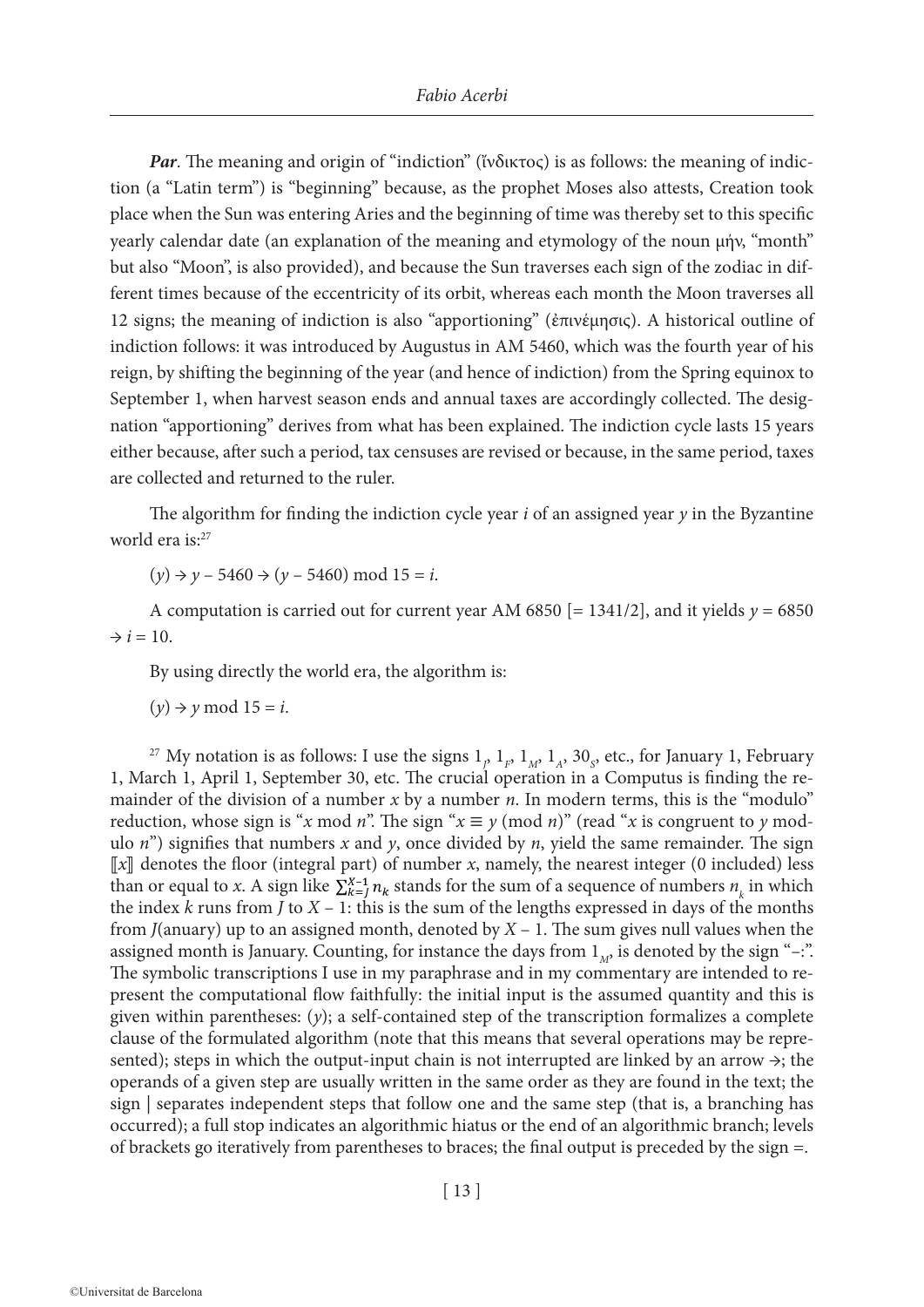A computation is carried out for current year AM 6850  $[= 1341/2]$ , and it yields  $y = 6850$  $\rightarrow i = 10$ .

A more concise and very easy algorithm, which Rhabdas claims to be his own discovery and which he does not hesitate to include in his Computus, is:

 $(y) \rightarrow y - 6800 \rightarrow (y - 6800) + 5 \rightarrow [(y - 6800) + 5] \text{ mod } 15 = i.$ 

This algorithm relies on the fact that  $5 \equiv 6800 \pmod{15}$ . A computation is carried out for current year AM 6850 [= 1341/2], and it yields  $y = 6850 \rightarrow i = 10$ .

*Comm*. The indiction is a 15-year cycle introduced in the late Roman empire for taxation purposes. There are several regional variants of the indiction cycle, and its initial history is complex;28 AD 312/3 is year 1 of the most current indiction cycle. The indiction cycle and the Byzantine world era are synchronized:<sup>29</sup> year 1 of the Byzantine world era is also year 1 of the indiction cycle; moreover, both the Byzantine civil year and the indiction year begin on September 1. Thus, computing the indiction cycle year starting from a year *y* of the Byzantine world era amounts to finding the remainder after subtracting 15 units from *y* as many times as possible; the related algorithm is the second given by Rhabdas. He also makes indiction to start at AM 5460; of course, since 5460  $\equiv$ 0 (mod 15), we should take this statement to mean that AM 5461 is indiction year 1. That 5460  $\equiv$ 0 (mod 15) also proves that the first algorithm given by Rhandas is correct.

In the third algorithm, as well as in the algorithms for solar and lunar cycle years, the nearest end-of-century year is removed from a world era year before the modulo reduction is carried out. Since 6800  $\equiv$  5 (mod 15), 6800  $\equiv$  24 (mod 28), and 6800  $\equiv$  17 (mod 19), the algorithms for the indiction, solar, and lunar cycles entail not only the shift  $y \rightarrow y - 6800$ , but adding the above numbers as parameters to compensate for the shift. Below is a table of the values of *i*, *s*, and *m* for the end-of-century years that are relevant to Byzantine Computi<sup>30</sup>:

<sup>28</sup> A detailed study is by S. Bagnall, K.A. Worp, *Chronological Systems of Byzantine Egypt*, 2nd ed., Leiden – Boston 2004; Grumel, *La Chronologie* (cit. n. 19), 192-206 provides a brief account and explains the regional variants. See also the account in Mosshammer, *The Easter Computus* (cit. n. 19), 20-24.

<sup>29</sup> An Era is a non-cyclic count of calendar years starting from a given year 1, called "epoch". The epoch of the Byzantine world era (τὰ ἀπὸ κτίσεως κόσμου ἔτη "the years from the foundation of the world") is BC 5509 September 1, which falls on a Saturday; years are Julian years. On eras, see the synopsis in Grumel, *La Chronologie* (cit. n. 19), 207-226 and 279-296; see also O. Neugebauer, *A History of Ancient Mathematical Astronomy*, Berlin – Heidelberg – New York 1975, 1143 *s.v.*, and especially 1064-1067 and 1074-1076 (with bibliography), and the dedicated sections in Neugebauer, *Ethiopic Astronomy* (cit. n. 19), and Neugebauer, *Abu Shaker's* (cit. n. 19).

<sup>30</sup> Other Computi in which end-of-century years are subtracted—despite his claim for originality, many of them precede Rhabdas' times—are *Anonymus* 892, sect. 7; *Anonymus* 1092A, sect. 1, and 1092B, sect. 1 (both for indiction only), edited in F. P. Karnthaler, "Die chronologischen Abhandlungen des Laurent. Gr. Plut. 57, Cod. 42. 154-162v ", *Byzantinisch-neugriechische*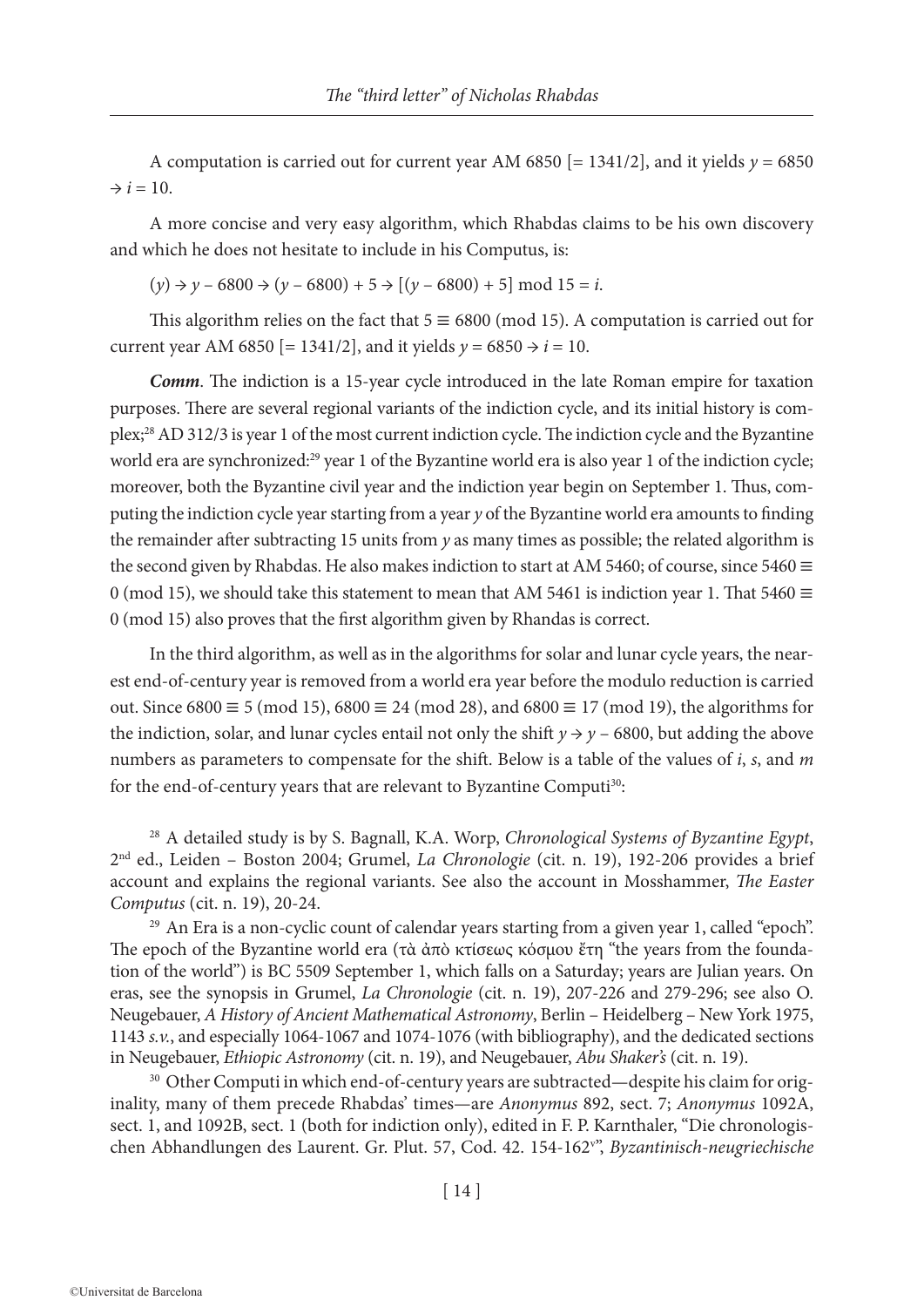|    | 6200 | 6300 | 6400 | 6500 | 6600 | 6700 | 6800       | 6900 |
|----|------|------|------|------|------|------|------------|------|
| ٠. |      |      | 10   |      |      |      |            |      |
| S  |      |      | 16   |      | 20   |      | 24         |      |
| m  |      |      | 16   |      |      |      | $\sqrt{7}$ |      |

**3**

Περὶ δὲ κύκλου ἡλίου καὶ σελήνης ῥητέον ὧδε. ὁ τοῦ ἡλίου κύκλος ἄρχεται μὲν ἀπὸ τῆς πρώτης τοῦ Ὀκτωβρίου μηνός, ἀνέρχεται δὲ εἰς χρόνους κη, καὶ πάλιν λαμβάνει ἀρχήν. τί οὖν ἐστιν ὃ κύκλονa ἡλίου λέγομεν· καὶ διὰ τί ὁ Ὀκτώβριος μὴν θεμέλιος τῶν τοῦ ἡλίου λέγεται κύκλων, καὶ κατὰ τίνα λόγον οἱ τοῦ ἡλίου κύκλοι κη εἰσὶ καὶ οὐ πλείονες οὐδ' ἐλάσσονες, ὁμοίως καὶ διὰ τίνα λόγον ὁ Ἰαννουάριος μὴν θεμέλιος τῶν τῆς σελήνης κύκλων λέγεται, καὶ διὰ τί οἱ τῆς σελήνης κύκλοι ιθ εἰσί, οὐκ εὔκαιρον νῦν λέγειν ἐν τῷ παρόντι τοὺς συντομίᾳ χρωμένους.

a lege ὁ κύκλος

# *Solar and lunar cycles*

On the cycle of the Sun and of the Moon one must say in the following way. The cycle of the Sun begins on the first of the month of October, reaches to 28 years, and takes again its beginning. Then, we say what is the cycle of the Sun; and why the month of October is called "base" of the cycles of the Sun, and for what reason the cycles of the Sun are 28, and not more nor less, similarly, for what reason the month of January is also called "base" of the cycles of the Moon, and why the cycles of the Moon are 19, it is out of place to say now, for in the present <exposition> we aim at conciseness.

*Comm*. Solar cycles of equal length exhibit the same sequence of pairings between dates and weekdays. As Julian years model the tropical year of 365 $\frac{1}{4}$  days (and therefore an intercala-∕ ry day is added every fourth year, see sect. **12**), the number of weekdays and 4 are prime to one another, and neither 365 or 366 are multiples of 7, therefore the shortest solar cycle consists of 7×4 = 28 Julian years. Once an assigned sequence of calendar years is divided into consecutive

*Jahrbücher* 10 (1933), 1-64, at 5.1-3 and 8.136-138, respectively; *Anonymus* 1247, sects. 2, 6, 8, edited in O. Schissel, "Chronologischer Traktat des XII. Jahrhunderts", in Εἰς μνήμην Σπ. Λάμπρου, Ἀθῆναι 1935, 105-110, at 106-107; sects. 2-4 of the unpublished *Anonymus* 1256 in Vat. Pal. gr. 367 (*Diktyon* 66099), ff. 85r-88r; *Anonymus* 1273, sect. 3, edited in edited in F. Buchegger, "Wiener griechische Chronologie von 1273", *Byzantinisch-neugriechische Jahrbücher* 11 (1934-35) 25-54, at 29.19-27; Matthew Blastares (dated 1335), edited in G. Rhalles, M. Potles, Σύνταγμα τῶν θείων καὶ ἱερῶν κανόνων κατὰ στοιχεῖον, VI, Ἀθῆναι 1859, 414-416; *Anonymus* 1350, sects. 1-3, in O. Schlachter, *Wiener griechische Chronologie von 1350*, Diss. Graz 1934, 5.3- 6.14; Isaac Argyros' Computus (dated 1372), sects. 3 and 6, in *PG* XIX, 1284-1285 and 1292; *Anonymus* 1377, sects. 1-2, 4, in *PG* XIX, 1317 and 1321; *Anonymus* 1379, in *PG* XIX, 1329.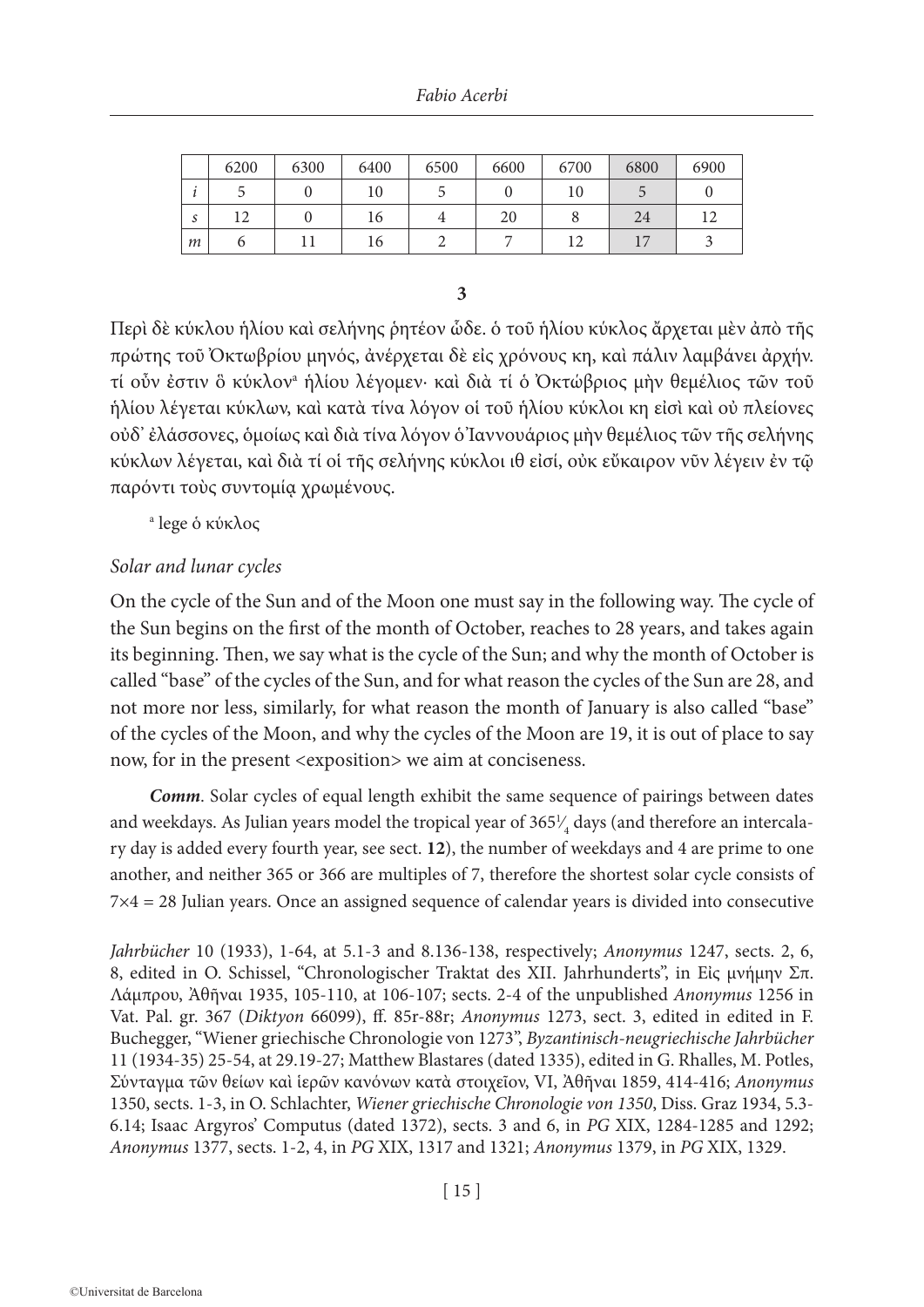solar cycles, and thanks to the defining property of solar cycles, an algorithm able to determine the weekday of an assigned date within a solar cycle also calculates it for any year in the assigned sequence. Synchronizing solar cycles with the current era works out the same problem for any given calendar year. As is usual in Computi, Rhabdas uses κύκλος to name both the 28-year solar "cycle" and a solar "cycle year" within a solar cycle.

The natural time interval associated with the motions of the Moon and of the Sun as seen from the Earth is the synodic month, which corresponds to the return of the Moon to the same position with respect to the Sun. The new Moon is traditionally taken as the boundary between two consecutive lunar months. A synodic month comprises 29 days and a fraction of a day that is very close to  $\frac{1}{2}$ . Hence, a synodic month of about 29 $\frac{1}{2}$  days covers an interval ∕ ∕ of 30 days. The "age of the Moon" is the number of days elapsed since the immediately preceding new Moon. A "schematic lunar month" is the approximation of the synodic month to  $29\frac{1}{2}$  days, counted from one new Moon to the next and embedded in a calendar year. Such an ∕ embedding is usually put into effect by alternating lunar months of 30 or 29 days.<sup>31</sup> A "lunar cycle" is any period after which the sequence of pairings between calendar dates and ages of the Moon repeats itself.

The 19-year lunar cycle comprises 19 calendar years of 365 days, which equal 6935 days; these are organized as a sequence of 228 alternating lunar months of 30 and 29 days (= 6726 days) plus 7 "embolismic" (ἐμβόλιμοι) months of 30 days each (= 210 days) occurring in specific years and resulting from the fact that 12 lunar months of  $29\frac{1}{2}$  days correspond to only 354 days. ∕ The 11 days needed to complete a calendar year of 365 days accumulate (the quantity accumulated at each lunar cycle year is called "epacts", see sect. **6**) until they exceed 30 days; when this happens, an embolismic lunar month of 30 days is formed, and these days are subtracted from the accumulated epacts. In this case, a calendar year comprises 13 lunations, and the "lunar year" has 13 months. Accordingly, a 19-year lunar cycle comprises  $228 + 7 = 235$  lunar months of 30 or 29 days. These 235 lunar months comprise 6936 days: the difference of 1 day between the 6935 days counted on the calendar and the 6936 days counted according to the age of the Moon is eliminated by inserting a *saltus lunae*—that is, by increasing the age of the Moon by one day at some point of its cycle: in Byzantine Computi, the *saltus lunae* is normally inserted towards the end of the 16<sup>th</sup> lunar cycle year.<sup>32</sup> A "lunar cycle year" is a calendar year whose beginning can be shifted with respect to the beginning of the civil (calendar) year. A 19-year cycle consists thus of 19 calendar years, 19 lunar cycle years, and 19 "lunar years" (the latter of variable length, as they can be either 12-month or 13-month sequences); these three 19-"year" periods

<sup>31</sup> The pattern of embedding is a "lunar calendar", see L. Holford-Strevens, "Paschal Lunar Calendars up to Bede", *Peritia* 20 (2008), 165-208.

<sup>32</sup> See the list in Grumel, *La Chronologie* (cit. n. 19), 54-55. As a lunar day is eliminated by means of the *saltus lunae*, the epacts at the end of the 16<sup>th</sup> lunar cycle year increase by 12 units.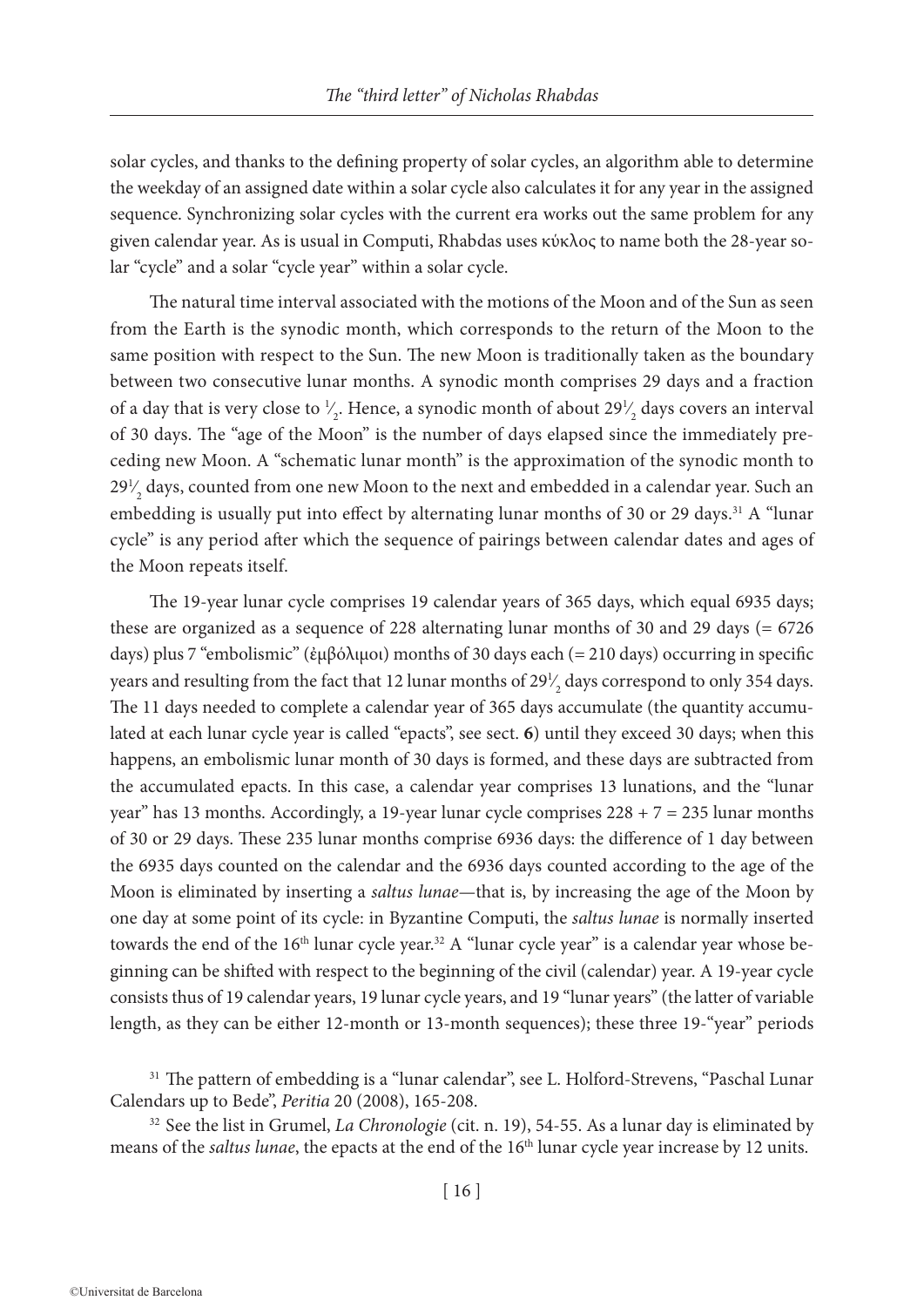overlap but differ from one another because different meanings of "year" are involved. In lunar computations, leap years are disregarded (see sect. **8**).

In Byzantine Computi, the solar cycle, the lunar cycle and the reference era are synchronized: year 1 of the Byzantine world era is also year 1 of the solar and lunar cycles. For this reason, the reduction rules from world era years to solar and lunar cycle years are straightforward;<sup>33</sup> the algorithms for these very rules are the first given by Rhabdas in sects. **4** and **5**. This reduction is carried out by eliminating whole solar or lunar cycles from the total of world era years.

#### **4**

Ὅτε οὖν βούλει τὸν τοῦ ἡλίου κύκλον εἰδέναι, κράτησον τὰ ἀπὸ κτίσεως κόσμου εὑρισκόμενα ἔτη, καὶ ταῦτα μέρισον παρὰ τὸν κη, τουτέστι ἔκβαλον ὁσάκις ἐγχωρεῖ τὸν κη, καὶ τὰ κάτωθεν εὑρεθέντα τούτων ὁ τοῦ ἡλίου κύκλος ἐστίν. ὑφείλομεν οὖν τὰ ͵ϛων ἐπὶ τῶν κη οὕτως, καὶ λέγομεν· κη σ, ͵εχ· κη μ, ͵αρκ· κη δ, ρλβa · ἔμειναν λοιπὰ καὶ ιη. καὶ ἔστιν ὁ τοῦ ἡλίου κύκλος ιη.

Ἔτι καὶ διὰ τῆς ἑτέρας συντομωτέρας μεθόδου τὸν τοῦ ἡλίου κύκλον εὑρεῖν, ποίει οὕτως. κράτησον τὰ κάτωθεν, ὡς εἴρηται, τῶν ͵ϛω ἐτῶν εὑρισκόμενα ἔτη, τουτέστι τὰ ν, καὶ τούτοις πρόσθες καὶ κδ, ἅτινα δηλονότι καὶ ἐναπελείφθησαν ἀπὸ τῶν ͵ϛω ἀφαιρουμένων παρὰ τῶν κη, καὶ γίνονται τὰ ὅλα οδ· ἐκ τούτων ἄφελε ὁσάκις δύνῃ τὸν κη, καὶ δύνασαι πάντως τοῦτον ἐκβαλεῖν δίς· ἐναπελείφθησαν καὶ ιη, ἴσα καὶ ταῦτα ὄντα τῇ προτέρᾳ μεθόδῳ.

a lege ριβ

# *Algorithms for finding the solar cycle year*

Then, whenever you wish to know the cycle of the Sun, keep the years found from the foundation of the world, and divide these by 28, that is, cast 28 aside as many times as possible, and that which is found down from these is the cycle of the Sun. Then, we remove 6850 by 28 as follows, and we say: 28 <times> 200, 5600; 28 <times> 40, 1120; 28  $\langle$  times > 4, 112; there also remain 18 as a remainder. And the cycle of the Sun is the 18<sup>th</sup>.

Further, to find the cycle of the Sun by means of the other, more concise, algorithm too, do as follows. Keep, as said, that which is found down from 6800 years, that is, 50, and add 24 to these too, which, as is clear, are also left out from 6800 once they are removed by 28, and they yield 74 as a whole; remove 28 as many times as you can from

<sup>33</sup> Synchronization is not exact since, as seen in sects. **2** and **3**, all these years begin on different dates: therefore, segments of two consecutive solar or lunar cycle years belong to one and the same calendar year. However, Passover, Easter, and most movable feasts of the Christian calendar fall in the "safe" time interval bounded by January 1 and August 31.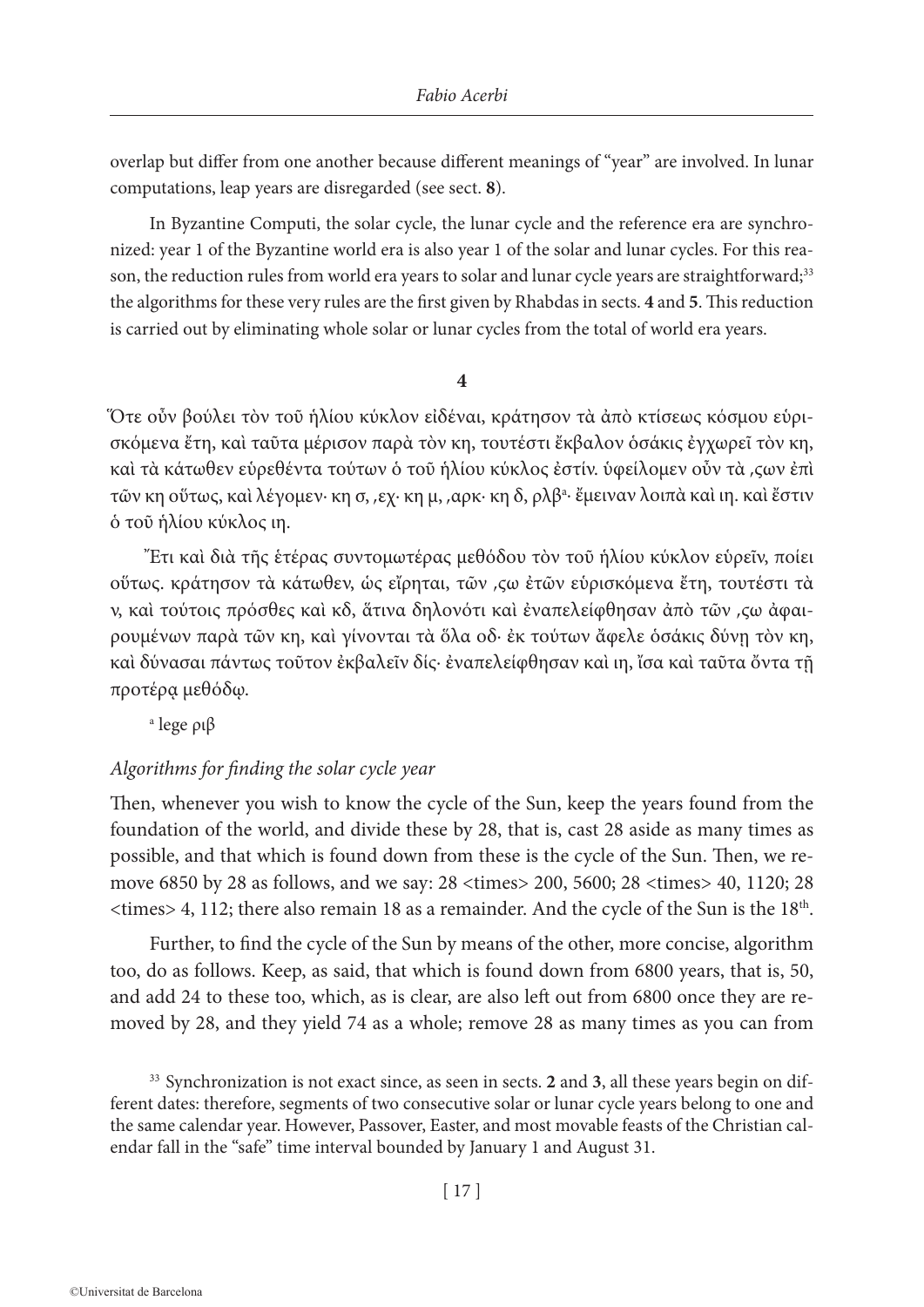these, and you can always cast this aside twice; 18 are also left out, which are also equal to <those resulting with> the previous algorithm.

*Par*. The algorithm for finding the solar cycle year *s* of an assigned year *y* in the Byzantine era is:

 $(y) \rightarrow y \mod 28 = s$ .

A computation is carried out for current year AM 6850  $[= 1341/2]$ , and it yields  $y = 6850$  $\Rightarrow$  *s* = 18.

A more concise algorithm for finding the solar cycle year is:

 $(y) \rightarrow y - 6800 \rightarrow (y - 6800) + 24 \rightarrow [(y - 6800) + 24] \text{ mod } 28 = s.$ 

This algorithm relies on the fact that  $24 \equiv 6800 \pmod{28}$ . A computation is carried out for current year AM 6850 [= 1341/2], and it yields  $y = 6850 \rightarrow s = 18$ .

#### **5**

Ὁ δὲ τῆς σελήνης κύκλος ἄρχεται ἀπὸ τῆς πρώτης τοῦ Ἰαννουαρίου μηνός, καὶ ἀνέρχεται εἰς χρόνους ιθ, καὶ πάλιν ἄρχεται πρῶτος. ὅτε οὖν βούλει τὸν ταύτης κύκλον εὑρεῖν, κράτησον τὰ ἀπὸ κτίσεως κόσμου ἔτη, ἅ εἰσι κατὰ τὴν σήμερον ͵ϛων, καὶ ἀνάλυσον ταῦτα παρὰ τὸν ιθ, καὶ τὰ εὑρισκόμενα κάτωθεν τῶν ιθ ὁ τῆς σελήνης κύκλος ἐστίν. ἄφελε οὖν οὕτως αὐτά, καὶ εἰπέ· ιθ τ, ͵εψ· ιθ ξ, ͵αρμ· λοιπὰ οὖν ἔμειναν καὶ ι. καὶ ἔνι ὁ τῆς σελήνης κύκλος ι.

Ἔτι καὶ μετὰ τῆς συντόμου μεθόδου τὸν ταύτης κύκλον εὑρεῖν, ποίει οὕτως. κράτησον τὰ ὀλίγα τῶν ἐτῶν, ὡς ἀνωτέρω σοι εἴρηται, τουτέστι τὰ ν, καὶ πρόσθες τούτοις καὶ ιζ – ταῦτα γὰρ καὶ μόνα καταλιμπάνονται ἀπὸ τῶν ͵ϛω μεριζομένων παρὰ τῶν ιθ, ἃ δὴ καὶ ὥσπέρ τινα ῥίζαν καὶ θεμέλιον ἔχομεν –· γίνονται ὁμοῦ ξζ· ταῦτα ἄφελε παρὰ τὸν ιθ, καὶ εἰπέ· τρὶς ιθ, νζ· ἐναπελείφθησαν καὶ ι, ἴσα καὶ ταῦτα τῇ προτέρᾳ μεθόδῳ.

#### *The lunar cycle, and algorithms for finding the lunar cycle year*

The cycle of the Moon begins on the first of the month of January, and reaches to 19 years, and begins again first. Then, whenever you wish to know the cycle of this, keep the years from the foundation of the world, which are 6850 to-day, and resolve these out into 19, and that which is found down from 19 is the cycle of the Moon. Then, remove them as follows, and say: 19 <times> 300, 5700; 19 <times> 60, 1140; then, there also remain 10 as a remainder. And the cycle of the Moon is the 10<sup>th</sup>.

Further, to find the cycle of this with the concise algorithm too, do as follows. Keep, as said above to you, the small parts of the years, that is, 50, and add 17 to these too—for these and only these are left out from 6800 once they are divided by 19, which we also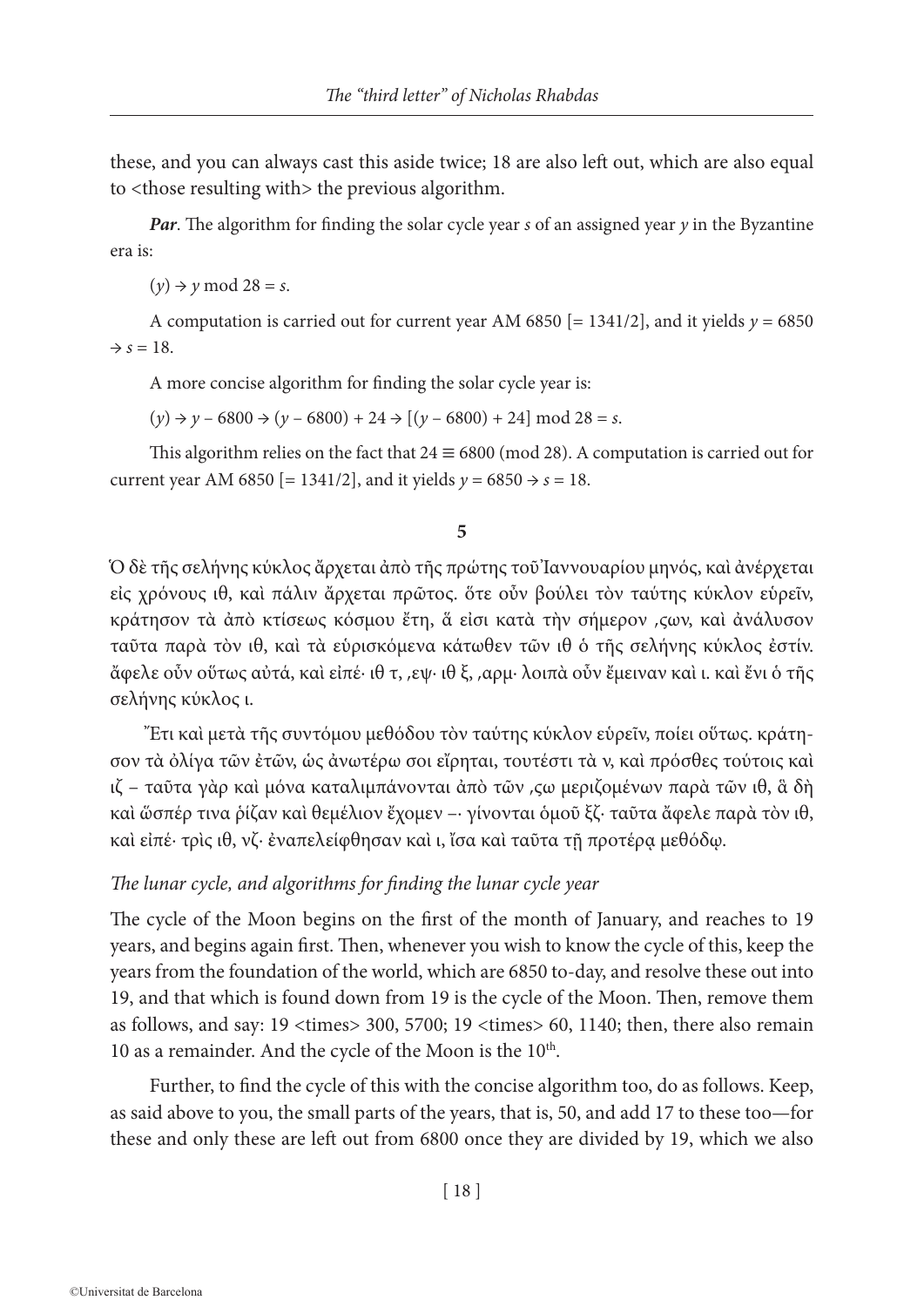regard quite as a root and base of sorts—together they yield 67; remove these by 19, and say: thrice 19, 57; 10 are also left out, which are also equal to <those resulting with> the previous algorithm.

*Par*. The lunar cycle begins on January 1 and lasts 19 years. The algorithm for finding the lunar cycle year *m* of an assigned year *y* in the Byzantine era is:

 $(y) \rightarrow y \mod 19 = m$ .

A computation is carried out for current year AM 6850  $[= 1341/2]$ , and it yields  $y = 6850$  $\rightarrow$  *m* = 10.

A concise algorithm for finding the lunar cycle year (the quantity *y* – 6800 is called "the small parts of the years" [τὰ ὀλίγα τῶν ἐτῶν]) is:

 $(y) \rightarrow y - 6800 \rightarrow (y - 6800) + 17 \rightarrow [(y - 6800) + 17] \text{ mod } 19 = m.$ 

This algorithm relies on the fact that  $17 \equiv 6800 \pmod{19}$ . A computation is carried out for current year AM 6850 [= 1341/2], and it yields  $y = 6850 \rightarrow m = 10$ .

**6**

Ὁ δὲ ταύτης θεμέλιος καταλαμβάνεται οὕτως. ἑνδεκαπλασίασον τὸν τῆς σελήνης κύκλον οἷος ἐστί, καὶ τῷ γινομένῳ ἀριθμῷ ἀπὸ τοῦ πολλαπλασιασμοῦ πρόσθες καὶ γ, ἃς φασὶν ἀφωτίστους διὰ τοὺς φωστῆρας τῇ τετάρτῃ ἡμέρᾳ γενέσθαι, καὶ ἐξ αὐτοῦ ἄφελε ὅσας εὕρῃς τριακοντάδας, καὶ τὰ καταλειφθέντα κάτωθεν τῶν λ ὁ τῆς σελήνης ὑπάρχει θεμέλιος.

| 65r Ὑποδείγματος δὲ χάριν εὑρέθη κατὰ τὸ παρὸν ͵ϛων ἔτος ὁ τῆς σελήνης κύκλος δέκατος, καὶ λέγομεν ὅτι ἑνδακάκις τὰ ι, ρι· τούτοις προστίθεμεν καὶ γ· καὶ γίνονται ὁμοῦ ριγ, ἐξ ὧν ἀφαιροῦμεν τὸν λ τρίς· καὶ καταλιμπάνονται κγ. λέγομεν οὖν εἶναι καὶ τὸν ἐνεστῶτα νῦν τῆς σελήνης θεμέλιον εἰκοστότριτον.

## *An algorithm for finding the base of the Moon*

The base of this [*scil*. the Moon] is taken as follows. Undecuple the cycle of the Moon what<ever> it is, and add 3, which they call dark <days> because the luminaries have come to be in the fourth day, to the number resulting from the multiplication too, and remove how many thirties you find from it, and that which is left down from 30 turns out to be the base of the Moon.

For example, in the present year 6850, the cycle of the Moon has been found to be the tenth, and we say that eleven times 10, 110; we also add 3 to these; and together they yield 113, from which we remove 30 thrice; and 23 are left out. Then, we say that the now-present base of the Moon is also the twenty-third.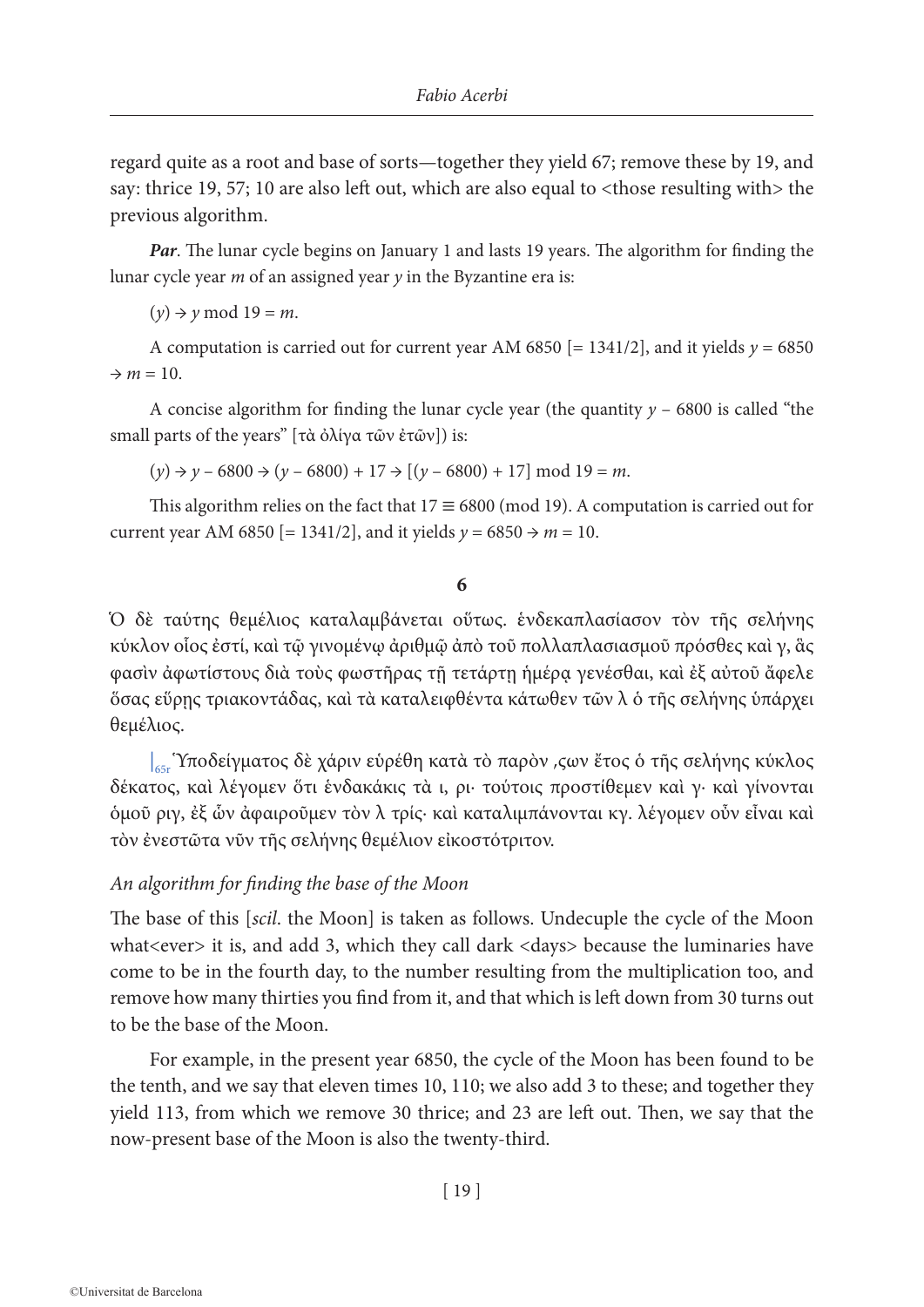*Par*. The algorithm for finding the base (θεμέλιος) of the Moon *b<sub>m</sub>* at lunar cycle year *m* is:  $(m) \rightarrow 11m \rightarrow 11m + 3 \rightarrow (11m + 3) \text{ mod } 30 = b_m$ .

The additive parameter 3 (the so-called "dark <days>" [ἀφώτιστοι]) comes from the fact that the two luminaries came to be on the fourth day of Creation. A computation is carried out for current year AM 6850 [= 1341/2], and it yields  $m = 10 \rightarrow b_m = 23$ .

*Comm.* Each lunar year (= 354 days) is 11 days shorter than a 365-day calendar year; this difference accumulates. The lunar "epacts" (ἐπακταί, litt. the "<days> brought upon") are the difference that is accumulated at an assigned lunar cycle year within a 19-year lunar cycle (see sect. **8**).34 Whenever this cumulative difference is greater than 30 days, these 30 days make an "embolismic" month and are thereby subtracted from the epacts. In a lunar cycle that is synchronized with January 1, the epacts coincide with the age of the Moon on December 31. For this reason, a "base" of the Moon  $b_m$  was introduced such that  $b_m$  = epacts + 1, which is but the age of the Moon on January 1. A base adapted to the features of some specific algorithms and defined by  $b_m$  = epacts + 3, was also introduced: this is Rhabdas' base.<sup>35</sup> As I shall explain (see sect. 7), he should, in fact, have used the "epacts + 1" base. Since, in the Byzantine 19-year cycle, the first lunar cycle year has 11 epacts, Rhabdas' bases, keyed to lunar cycle years, are as in the following table (note the absence of the *saltus lunae* between cycles 16 and 17, and see sect. **10**):

| m     |    | $\sim$ 1    | $\mathbf{\Lambda}$ | $\overline{a}$ | $-61$ | $\vert 7 \vert$  | $8 \mid 9$ |      |    |              |                 | $\sqrt{10}$   11   12   13   14   15   . |      |         | 16 17 | 18 19 |
|-------|----|-------------|--------------------|----------------|-------|------------------|------------|------|----|--------------|-----------------|------------------------------------------|------|---------|-------|-------|
| $b_m$ | つに | $6^{\circ}$ |                    | $28 \mid 9$    |       | $20 \mid 1 \mid$ |            | 12 l | 23 | $\mathbf{A}$ | 15 <sup>1</sup> | $\vert$ 26 $\vert$ 7                     | 18 I | ∵7 GI 1 |       |       |

#### **7**

Μεθὸ δὲ εὕρῃς τὸν τῆς σελήνης θεμέλιον, καὶ θέλεις εὑρεῖν καὶ τὸ πόσων ἡμερῶν ἐστὶν ἡ σελήνη ἀπὸ συνόδου ἢ πανσελήνου, τουτέστιν ἀπὸ νεομηνίας καὶ ἀποχύσεως, κράτησον τὸν εὑρεθέντα θεμέλιον, καὶ ἄρξου ἀπὸ τοῦ Ἰαννουαρίου μηνός, καὶ ἐφεξῆς τοὺς παρελθόντας μῆνας ὅλους προστιθέναι τῷ τοιούτῳ θεμελίῳ πάσας τὰς τῶν μηνῶν ἡμέρας μέχρι καὶ τῆς ποστῆς τοῦ μηνὸς ἐν ᾗ τὴν ζήτησιν ποιεῖς, καὶ συναγαγὼν πάσας καὶ ἀθροίσας εἰς μίαν ποσότητα ἄφελε ἐξ αὐτῶν ὅσους εὕρῃς μῆνας σεληνιακούς – ἡ δὲ τοῦ

<sup>34</sup> For lunar epacts in Byzantine Computi, see the early and clear expositions by George Presbyter (dated 638/9), sect. 2, in F. Diekamp, "Der Mönch und Presbyter Georgios, ein unbekannter Schriftsteller des 7. Jahrhunderts", *Byzantinische Zeitschrift* 9 (1900), 14-51, at 25, and by Maximus the Confessor, *Brevis Enarratio Christiani Paschatis* (dated 640/1), sect. I.7, in *PG* XIX, 1217-1279, at 1223; see also such an early Computus as *Anonymus* 892, sect. 14.

<sup>35</sup> For this "base", see, for instance, *Anonymus* 1247, sect. 20, in Schissel, "Chronologischer" (cit. n. 30); the last section of *Anonymus* 1256; Matthew Blastares, in Rhalles, Potles, Σύνταγμα (cit. n. 30), 414-415 and 416-417; Isaac Argyros, sect. 7, in *PG* XIX, 1279-1316, at 1293; *Anonymus* 1377, sect. 5, in *PG* XIX, 1316-1329, at 1321; *Anonymus* 1379 or Pseudo-Andreas, in *PG* XIX, 1329- 1334, at 1334. See also the list of epacts and bases in Grumel, *La Chronologie* (cit. n. 19), 54-55.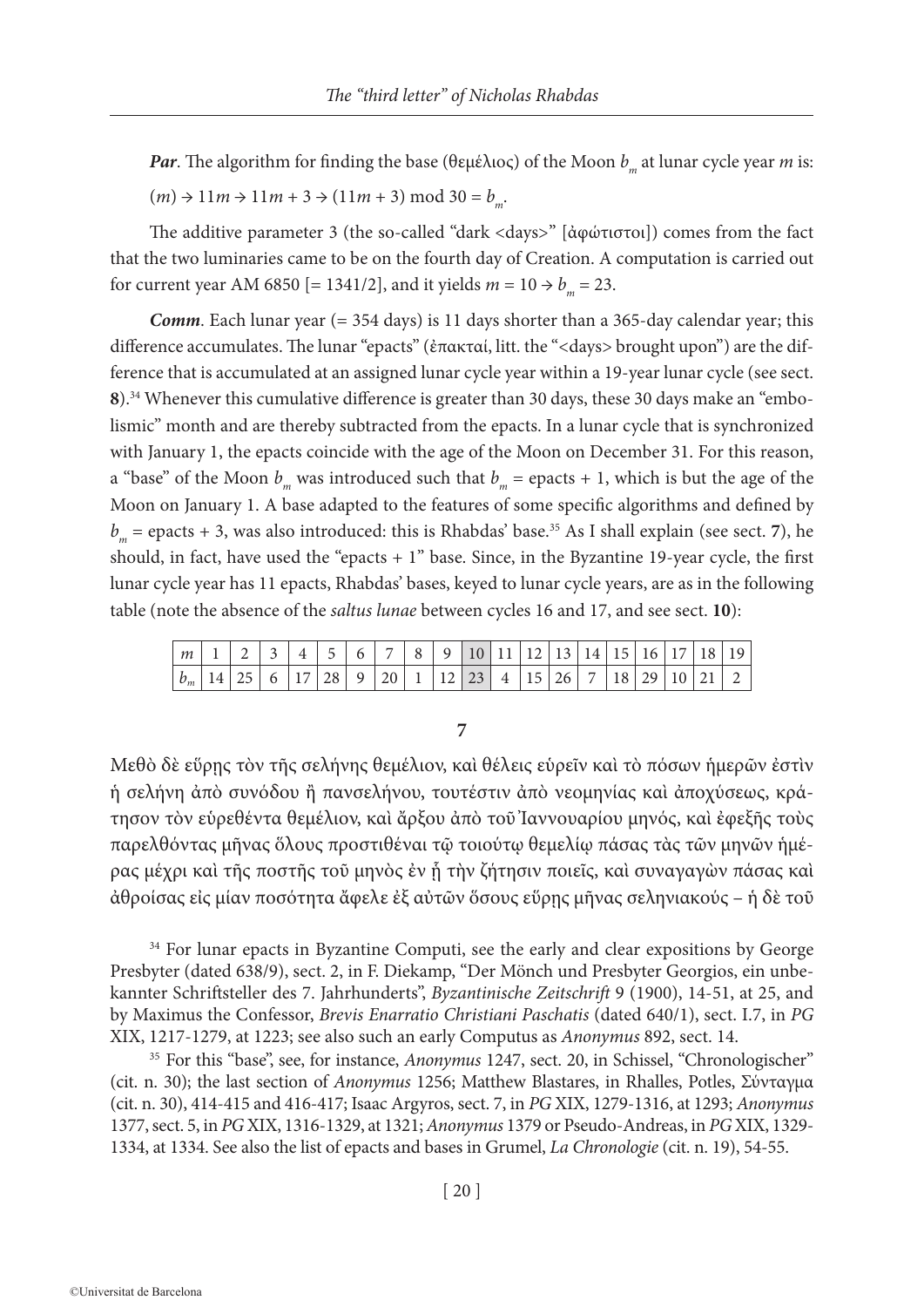σεληνιακοῦ μηνὸς ποσότης εἰσὶν ἡμέραι κθ καὶ λεπτὰ γ· οὕτω γὰρ δοκεῖ παραδοῦναι ἡμῖν ὁ μαθηματικὸς Πτολεμαῖος – καὶ τὰς κάτωθεν τῶν κθ εὑρισκομένας νόει εἶναι τὰς ἀκριβεῖς τῆς σελήνης ἡμέρας.

τινὲς δὲ διὰ τὸ ἀσύγχυτόν τε καὶ εὔληπτον τριακοντάδας ἀφαιροῦσι, καὶ ὕστερον τῷ καταλειφθέντι ἀριθμῷ προστιθέασιν ὑπὲρ μιᾶς ἑκάστης τριακοντάδος ἡμέρας τὸ ἥμισυ. ἄλλοι δὲ ἀφαιροῦσι ἑξηκοντάδας, εἴπερ εἰς μείζονα ὄγκον ὁ ἀριθμὸς προχωρεῖ, καὶ ὑπὲρ μιᾶς ἑκάστης ἑξηκοντάδος προστίθουσι τῷ καταλειφθέντι ἀριθμῷ ἡμέραν μίαν διὰ τὸ εἰς νθ ἡμέρας ποσοῦσθαι τοὺς δύο σεληνιακοὺς μῆνας. καὶ αὕτη μέν ἐστιν ἡ καθολικὴ καὶ ἀκριβὴς μέθοδος.

#### *The age of the Moon on an assigned date*

After you have found the base of the Moon, and you also want to find the age of the Moon from conjunction or from full Moon, that is, from new Moon and blooming, keep the found base, and begin from the month of January, and successively add all of the bygone months to such a base, <namely,> all the days of the months up to and including the date of the month in which you carry out your search, and gathering all of them and putting them together into a single quantity remove how many lunar months you find from them—the quantity of a lunar month are  $29\frac{1}{2}$  days and 3 minutes, for the astrono-∕ mer Ptolemy appears to hand so-and-so down to us—and consider that those which are found down from  $29\frac{1}{2}$  are the exact age of the Moon. ∕

*Par*. The algorithm for finding the age of the Moon  $a(x<sub>x</sub>)$  on day *x* in month *X* in a given lunar cycle year *m*, counting from the day of the new Moon (σύνοδος, litt. "conjunction", νεομηνία) or of the full Moon (πανσέληνος, ἀπόχυσις, litt. "blooming"), with  $n_{k}$  = number of days in month  $k$ , is the following:

 $(b_m, x, X) \rightarrow b_m + \sum_{k=1}^{X-1} n_k + x \rightarrow (b_m + \sum_{k=1}^{X-1} n_k + x) \mod 29^1/2} = a(x_X).$ ∕

The length of the lunar month is of 29 $\frac{1}{2}$  days and 3 minutes according to Ptolemy, and this ∕ is exactly what should be subtracted in the modulo reduction.

*Comm*. The age of the Moon on day *x* in month *X* is found by adding its age on a date taken as epoch to the elapsed days counted from that date, and by then removing whole lunar months. Since Rhabdas begins counting from January 1, his use of the base  $b_m$  = epacts + 3 is incorrect. The counting of the days elapsed from epoch is carried out by grouping the days of the elapsed months (addendum  $\sum_{k=1}^{X-1} n_k$ ), to which the days *x* counted in the last month *X* must be added. The final reduction modulo 29 $\frac{1}{2}$  removes whole lunar months.<sup>36</sup> Rhabdas' statement about the ∕

<sup>36</sup> Computi that present algorithms in which the age of the Moon is calculated by reducing modulo 29 $\frac{1}{2}$  include those by Maximus the Confessor, sect. I.28 and the eighth algorithm com-∕ piled in sect. III.8, in *PG* XIX, 1245 and 1269; Psellos (dated 1091/2), sect. I.15, in G. Redl, "La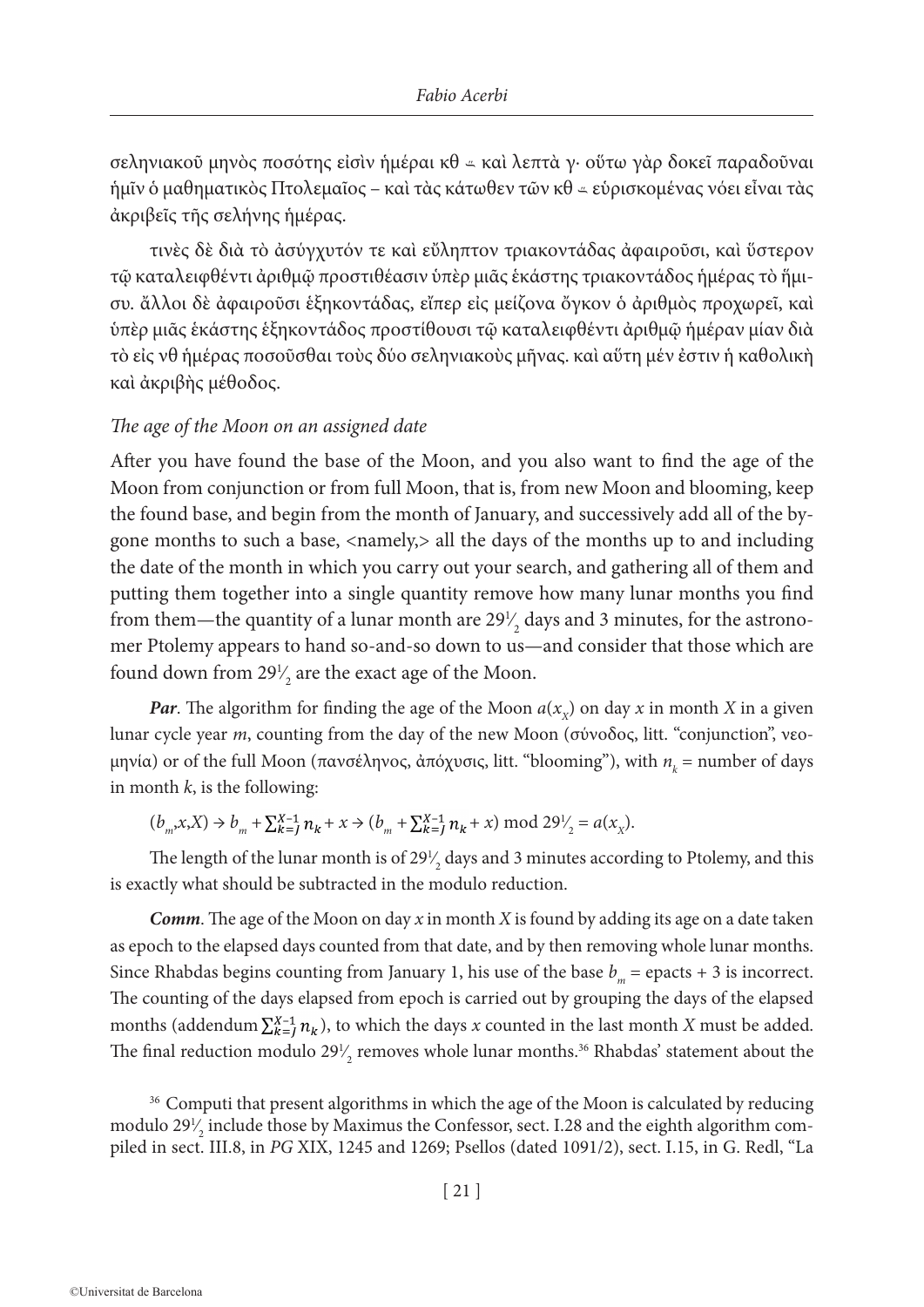3 minutes is unclear, for the mean synodic month according to  $A$ *lmagest* IV.2 exceeds  $29\frac{1}{2}$  days ∕ by a little less than 2 minutes (for it is 29;31,50,8,9,24 days) and a λεπτόν according to the calculations given in the next section (but unlike those found in sect. **9**) is  $\frac{1}{60}$  a day. ∕

#### *Alternative algorithms for the age of the Moon at an assigned date*

However, both in order to avoid confusion and for an easy apprehension, some remove thirties, and afterwards they add half a day for each single thirty to the number left out. Others remove sixties, whenever the number proceeds to a greater amount, and they add a day for each single sixty to the number left out because two lunar months amount to 59 days. And this is the general and exact algorithm.

*Par*. An alternative, clear and easy-to-understand algorithm is:

$$
(b_m x X) \to b_m + \sum_{k=1}^{X-1} n_k + x \to (b_m + \sum_{k=1}^{X-1} n_k + x) \mod 30 + \frac{1}{2} [[b_m + \sum_{k=1}^{X-1} n_k + x]/30]] = a_m(x_X).
$$

The last addendum reintegrates  $\frac{1}{2}$  a day, of which one falls short when reducing modulo ∕ 30 instead of modulo  $29\frac{1}{2}$ . ∕

An alternative algorithm to be used when the addition yields a large sum is:

$$
(b_m x X) \to b_m + \sum_{k=1}^{X-1} n_k + x \to (b_m + \sum_{k=1}^{X-1} n_k + x) \mod 60 + [[(b_m + \sum_{k=1}^{X-1} n_k + x)/60]] = a_m(x_X).
$$

The last addendum reintegrates 1 day, of which one falls short when reducing modulo 60, since 2 lunar months last 59 days.

*Comm*. These algorithms, whose rationale is explained by Rhabdas in detail, are also given in *Anonymus* 1183, sect. 9. Lunar age algorithms usually simplify matters and reduce modulo 30 without reintegrating a day or a fraction of it.37 Algorithms that reduce modulo 60 can also be found, especially in connection with the approach advocated by the so-called πενταπλοῦντες καὶ ἑξαπλοῦντες.38

chronologie appliquée de Michel Psellos", *Byzantion* 4 (1927-28), 197-236; 5 (1929-30), 229-286: II, 237.1-11; *Anonymus* 1183, sects. 9 and 10, edited in F. Acerbi, "Struttura e concezione del vademecum computazionale Par. gr. 1670", *Segno e Testo* 19 (2021), 167-255; *Anonymus* 1377, sect. 6, in *PG* XIX, 1323.

<sup>37</sup> See the compilation in Maximus the Confessor, sect. III.8, in *PG* XIX, 1268-1269; Psellos, sect. I.8, in Redl, "La chronologie" (cit. n. 36), I, 221-223; *Anonymus* 1092A, sect. 10, in Karnthaler, "Die chronologischen Abhandlungen" (cit. n. 30), 7.109-113; *Anonymus* 1247, sects. 21 and 25, in Schissel, "Chronologischer" (cit. n. 30), 109 and 110; Isaac Argyros, in *PG* XIX, 1294-1296.

<sup>38</sup> For the latter, see Maximus the Confessor, sects. I.11-12, 16, in *PG* XIX, 1228-1229, 1233, and the entire chapter II, in *PG* XIX, 1252-1264; *Anonymus* 1079, sect. 5, in A. Mentz, *Beiträge zur Osterfestberechnung bei den Byzantinern*, Diss. Königsberg 1906, 76-100, at 80-84, and also the discussion at 51-66; *Anonymus* 892, sect. 8; *Anonymus* 1092A, sect. 3 (this Computus is a copy of *Anonymus* 892). The latter defines the algorithm as χαρτουλαρικός "archive-keeper-style":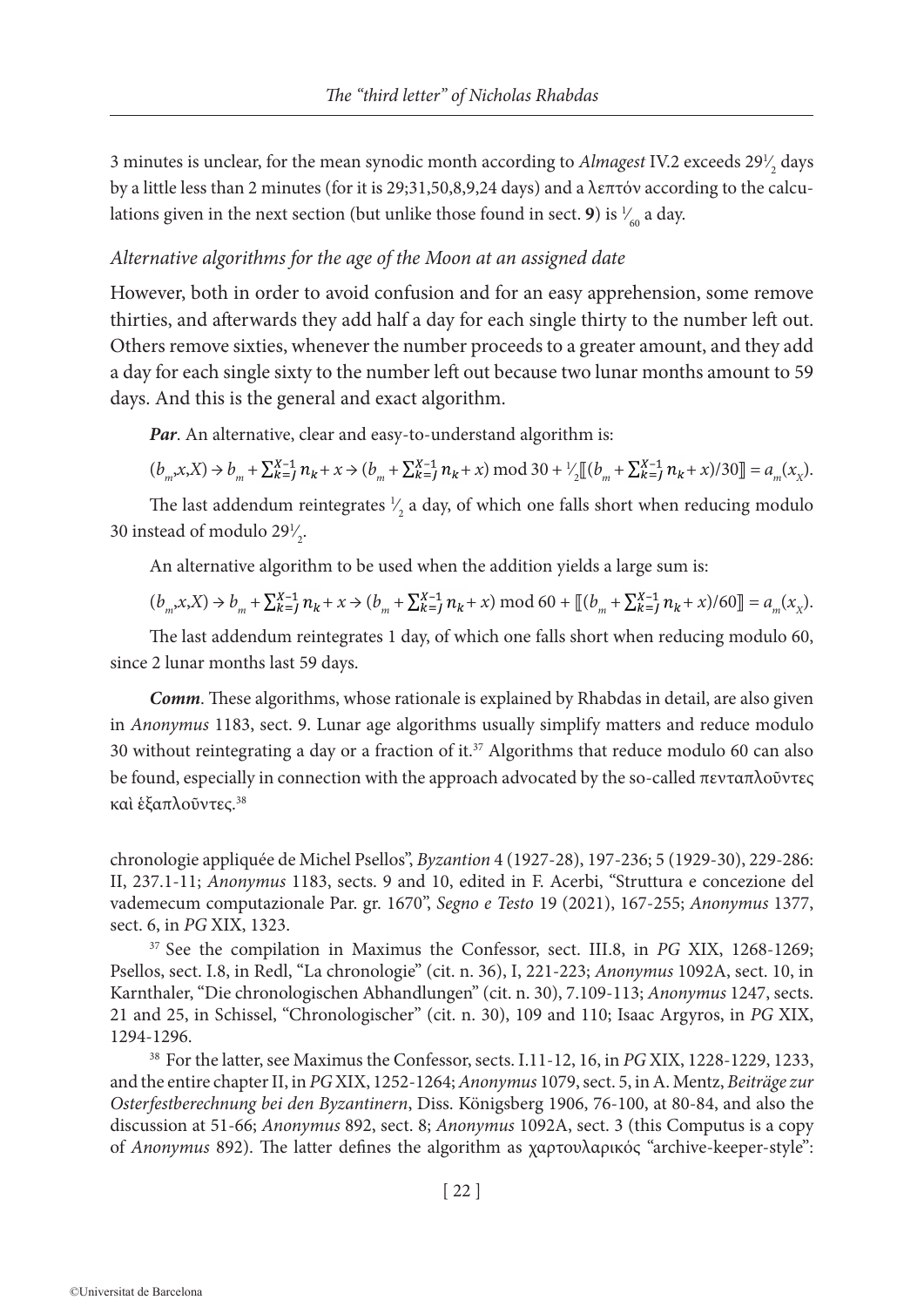# **8**

Ἄλλοι δὲ διὰ τὸ σύντομον ὁμοῦ τε καὶ ῥᾴδιον ἀφαιροῦντες ἀφ' ἑκάστου μηνὸς ἡλιακοῦ μῆνα σεληνιακὸν κατέχουσι τὰς περιττευούσας ἡμέρας ἐξ ἑκάστου μηνός, ἃς δὴ καὶ ἐπακτὰς ὀνομάζουσι. περιττεύουσιν οὖν ἀπὸ μὲν τῶν μηνῶν τοῦ ἡλίου τῶν ἐχόντων ἡμέρας λα, ἡμέρα μία καὶ ἡμίσεια, ἀπὸ δὲ τῶν ἐχόντων λ, ἡμίσεια καὶ μόνη· συνάγονται οὖν ἐκ τῶν ιβ μηνῶν ἡμέραι ια, ἃς καὶ τῷ ἐνεστῶτι θεμελίῳ κατέτος προστιθέντες τὸν ἐπιόντα εὑρίσκομεν θεμέλιον, εἰ μὴ ὑπερβῇ τὸν λ· εἰ δὲ ὑπερβῇ τὸν λ, ἀφαιροῦντες αὐτὸν κρατῶμεν τὰ καταλειφθέντα.

Ἀπορέσειε δ' ἄν τις δικαίως, ἀκούσας ὅπως ιβ ὄντων τῶν τοῦ ἡλίου μηνῶν καὶ τῶν ζ ἐχόντων ἀνὰ λα ἡμέραν· πῶς οὐκ εἰσὶ αἱ ἐπακταὶ ιγ ἀλλὰ ια; καὶ ἀπολογούμεθα πρὸς τοῦτο ὅτι τὴν περιττεύουσαν μίαν καὶ ἡμίσειαν ἡμέραν τοῦ Ἰαννουαρίου μηνὸς ἀπὸ τοῦ σεληνιακοῦ μηνός, λαμβάνει ταύτην ὁ Φευρουάριος διὰ τὸ ἔχειν τοῦτον ἡμέρας κη καὶ μὴ ἐξισοῦσθαι μηνὶ σεληνιακῷ, κἀντεῦθεν τὰς ια γεννᾶσθαι ἀπὸ μόνων τῶν δέκα μηνῶν. ὅταν δὲ τύχῃ ὁ χρόνος γενέσθαι βίσεξτος, τότε οὐκ ἕνδεκα γίνονται αἱ τῶν μηνῶν ἐπακταὶ ἀλλὰ ιβ διὰ τὸ ἔχειν τότε τὸν Φευρουάριον ἡμέρας κθ, ἥντινα δηλονότι ἡμέραν δέχεται ἀπὸ τῆς τοῦ βισέξτου προσθήκης· δανείζεται γὰρ τότε ἀπὸ τοῦ Ἰαννουαρίου ὁ Φευρουάριος ἡμίσειαν καὶ μόνην ἡμέραν, καὶ ἐξ ἀνάγκης ἀπομένει ἡ μία τοῦ Ἰαννουαρίου ήμέρα. συνάγονται οὖν |<sub>65v</sub> αἱ ἐπακταὶ ἐκ τῶν ι μηνῶν, [ὅτε μὲν οὐ]ª τύχῃ ὁ χρόνος βίσεξτος, οὕτως. Μάρτιος α διότι ἔχει ἡμέρας λα, Ἀπρίλλιος ἡμίσειαν διότι ἔχει λ, καὶ καθεξῆς Μάϊος α *≖,* Ἰούνιος ἡμίσειαν, Ἰούλιος α *≖*, Ἀύγουστος α *≖*, Σεπτέμβριος *≖*, Ὀκτώβριος α -, Νοέμβριος ήμίσειαν, Δεκέμβριος α - όμοῦ ια. ὅτε δὲ τύχη ὡς εἴρηται γενέσθαι τὸν χρόνον βίσεξτον, τότε περιττεύει καὶ ἡ μία τοῦ Ἰαννουαρίου, καὶ γίνονται ιβ· τὴν γὰρ ἡμίσειαν τούτου δέχεται ὁ Φευρουάριος, ὡς δεδήλωται. καὶ ταῦτα σοι διεξῆλθον ἵνα ἔχεις ἀκριβῶς εἰδέναι ταῦτα καὶ καταλόγον.

Ὑποδείγματος οὖν χάριν ἔστω ζητεῖν ἡμᾶς εὑρεῖν κατὰ τὴν ἐννάτην τοῦ Μαρτίου μηνὸς πόσων ἡμερῶν ἐστὶν ἡ σελήνη. καὶ λέγομεν κατὰ τὴν καθόλου μέθοδον ὅτι κγ θεμέλιος, Ἰαννουαρίου λα, Φευρουαρίου κη καὶ Μαρτίου θ· γίνονται ὁμοῦ ϙα· ἐκ τούτων ἀφαιρῶ [[ἡμέρας]] τριακοντάδας τρεῖς (ἢ<sup>b</sup> μίαν καὶ ἡμίσειαν ἑξηκοντάδα· ταυτὸν γάρ ἐστιν), καὶ ἐναπελείφθη μοι μία· ταύτῃ προστίθημι καὶ τὰς ἀπὸ τῶν τριῶν τριακοντάδων περιττευούσας τρεῖς ἡμισείας ἡμέρας, αἳ καὶ ποιοῦσιν ἡμέραν μίαν καὶ ἡμίσειαν· καὶ γίνονται μετὰ τῆς προτέρας μιᾶς ἡμέραι β =. καὶ λέγω εἶναι τὴν σελήνην κατὰ τὴν θ<sup>ην</sup> ὅλην τοῦ Μαρτίου μηνὸς ἡμέραν ἡμερῶν β τρίτον ἔγγιστα, ἐπειδὴ ἀφαιρῶ καὶ θ λεπτὰ ὑπὲρ τῶν γ φεγγηαρίων<sup>ς</sup>.

Ὡσαύτως καὶ διὰ τῆς ἑτέρας μεθόδου καὶ ταύτην ὑποδειγματιστέον, καὶ ἔστω ζητεῖν ἡμᾶς εὑρεῖν κατὰ τὴν ιδ τοῦ ἐρχομένου Σεπτεμβρίου τῆς ιαης ἰνδίκτου πόσων

Karnthaler, "Die chronologischen Abhandlungen" (cit. n. 30), 5.28. *Anonymus* 1183, sect. 9, sets out a modulo 60 algorithm similar to Rhabdas'.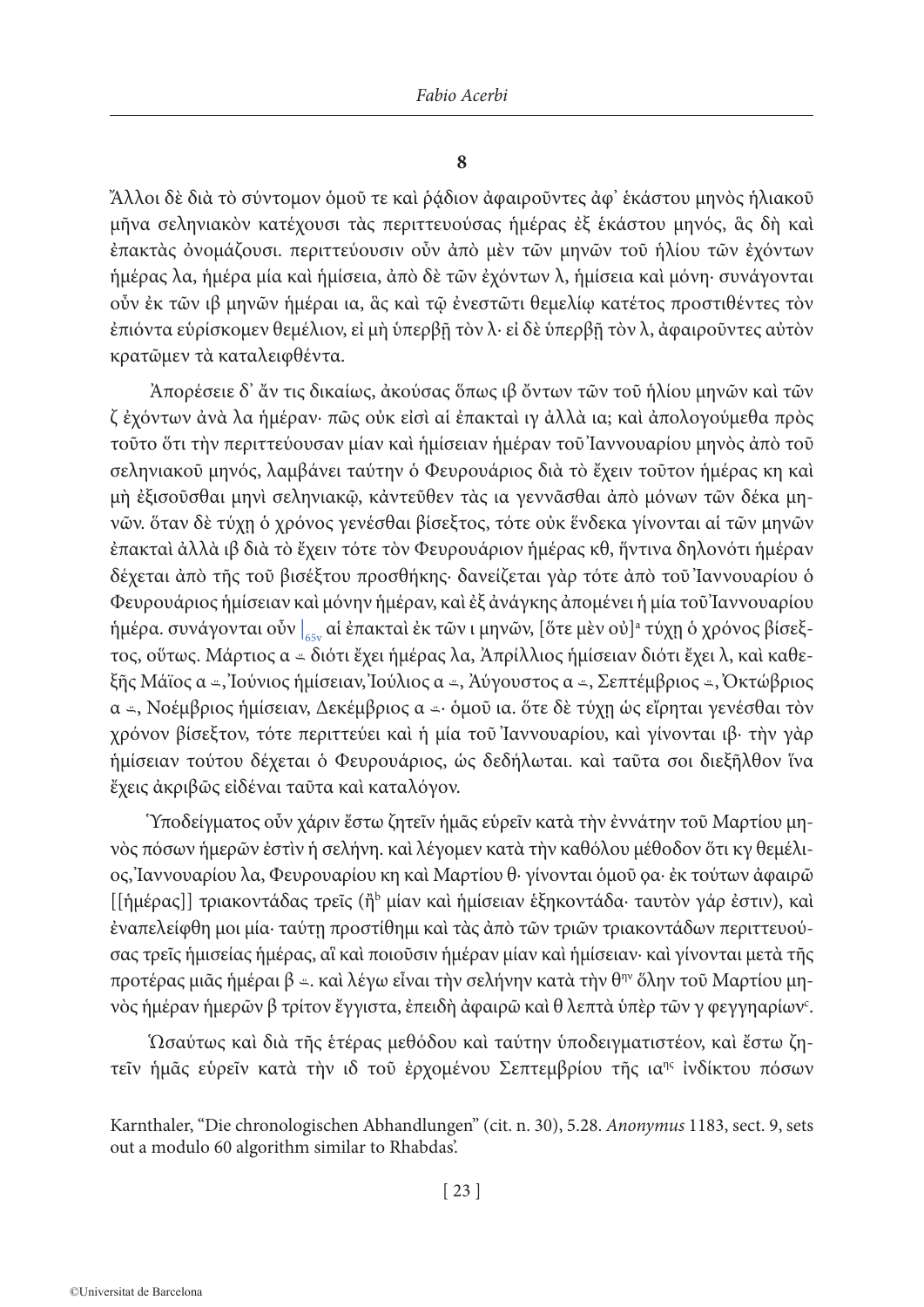ἡμερῶν μέλλει εὑρεθῆναι ἡ σελήνη, καὶ λέγομεν οὕτως. κγ θεμέλιος· Ἰαννουάριος καὶ Φευρουάριος ἐξισοῦνται καὶ οὐδὲν ἔχουσι· καὶ ἄρχομαι ἀπὸ τοῦ Μαρτίου, καὶ λέγω· Μάρτιος α -, Ἀπρίλλιος -, Μάϊος α -, Ἰούνιος -, Ἰούλιος α -, Ἀύγουστος α - καὶ Σεπτέμβριος ιδ· γίνονται όμοῦ μδ· ἐκ τούτων ἀφαιρῶ κθ *ε* καὶ δ *ε* λεπτά· καὶ ἐναπελείφθησαν ιδ καὶ κε λεπτά, ὡς εἶναι ταύτην ἔγγιστα πανσέληνον. εὑρίσκεται οὖν καὶ διὰ ταύτης τῆς μεθόδου κατὰ τὴν δοθεῖσαν ιδ τοῦ Σεπτεμβρίου ἡ σελήνη ἡμερῶν ιδ γ<sup>ον</sup> ιβ<sup>ον</sup> καί ρκ<sup>ον</sup>, τουτέστιν ήμερῶν ιδ καί λεπτῶν κε - τοσαῦτα σοι καί περὶ τῶν ήμερῶν τῆς σελήνης. επόμενον λοιπόν έστιν είπεῖν καὶ περὶ τῆς φαύσεως τῶν ἡμερῶν<sup>d</sup> αὐτῆς, ἤγουν πόσας ὥρας λάμπει καὶ δᾳδουχεῖ καθ' ἑκάστην νύκτα.

a μινῶνο [sp. 2 litt.] ἡ μεν<sup>ου</sup> scr. m.2 ʰ scripsi : legi nequit fort. scripsit εἰ ˤ lege φεγγαρίων <sup>d</sup> lege ὡρῶν cf. tit.

## *The epacts of the Moon*

Others, for the sake of both conciseness and easiness together, removing a lunar month from each solar month hold the days that remain over from each month, which they really also call "epacts". Then, one day and a half remain over from the months of the Sun that have 31 days, and one half only from those that have 30; then, 11 days are gathered from the 12 months, adding which year by year to the present base too we find the subsequent base, if this does not overstep 30; if indeed it oversteps 30, let us keep what is left out after removing it.

Someone might legitimately raise the following objection, when hearing that the months of the Sun are 12 and 7 of them have 31 days each: how on earth the epacts are not 13 but 11? And we reply to this that February takes the one day and a half that remains over from the lunar month in the month of January because this [*scil*. February] has 28 days and it is not equal to a lunar month, whence the 11 <epacts> arise from ten months only. Whenever the year happens to be a leap year, then the epacts of the months do not come to be eleven but 12 because February has then 29 days, which <extra> day, as is clear, it receives from the addition of the leap day, for February then borrows only a half a day from January, and by necessity one day of January remains. Then, the epacts are gathered from 10 months, whenever the year does not happen to be a leap year, as follows. March  $1\frac{1}{2}$  because it has 31 days, April one half because it ∕ has 30, and in succession May  $1\frac{1}{2}$ , June one half, July  $1\frac{1}{2}$ , August  $1\frac{1}{2}$ , September  $\frac{1}{2}$ , ∕ ∕ ∕ ∕ October  $1\frac{1}{2}$ , November one half, December  $1\frac{1}{2}$ ; together 11. Whenever, as said, the ∕ ∕ year does happen to be a leap year, then one day of January also remains over, and <the epacts> become 12, for February receives half of this, as clarified. And go carefully through these <arguments>, in order for you to get these things exactly and on a rational basis.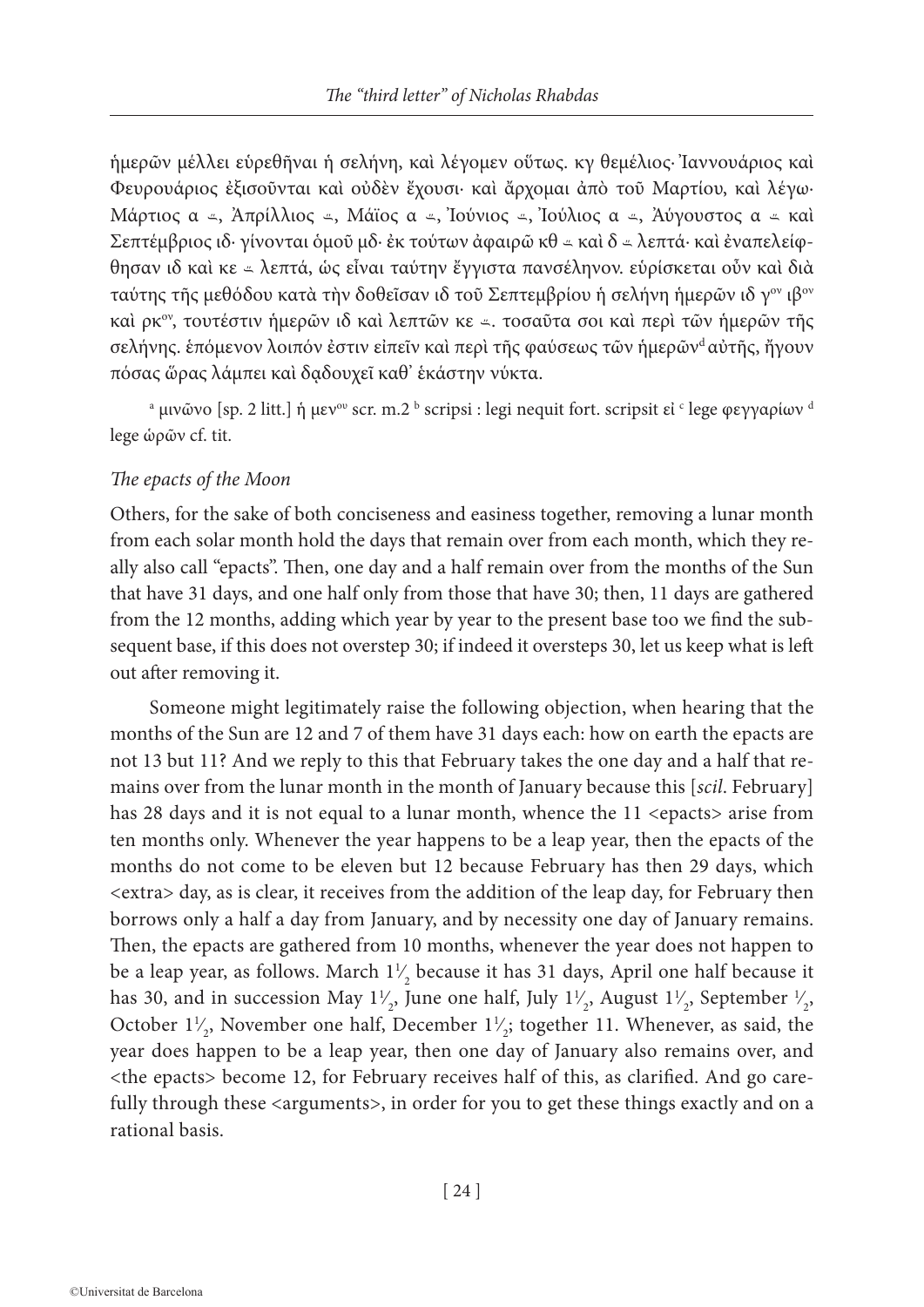Then, for example, let there be a search for us to find the age of the Moon on the ninth of the month of March. And according to the general algorithm we say that base 23, January 31, February 28, and March 9; together they yield 91; I remove from these three thirties (or one sixty and a half, for it is the same), and one <day> is left out for me; I also add to it the three halves of a day that remain over from the three thirties, which also make one day and a half; and they yield, with the previous single <day>,  $2\frac{1}{2}$ ∕ days. And I say that, on the whole 9<sup>th</sup> day of the month of March, the age of the Moon is very nearly 2 <days> and a third, since I also remove 9 minutes on behalf of the 3 lunar months.

Likewise, one must also exemplify this by means of the other algorithm too, and let there be a search for us to find what age of the Moon should be found on the 14<sup>th</sup> of the forthcoming September of the  $11<sup>th</sup>$  indiction, and we say as follows. Base 23; January and February are equal <to two lunar months> and do not contribute anything; and I begin from March, and I say: March  $1\frac{1}{2}$ , April  $\frac{1}{2}$ , May  $1\frac{1}{2}$ , June  $\frac{1}{2}$ , July  $1\frac{1}{2}$ , August  $1\frac{1}{2}$ , and ∕ ∕ ∕ ∕ ∕ ∕ September 14; together they yield 44; I remove  $29\frac{1}{2}$  and  $4\frac{1}{2}$  minutes from these; and 14 ∕ ∕ and  $25\frac{1}{2}$  minutes are left out, so that this is very nearly a full Moon. Then, on the given ∕ September 14, the age of the Moon is found, by means of this algorithm too,  $14\frac{1}{3}$ ∕ 1 ∕ 12 1 ∕ 120 <days>, that is, 14 days and  $25\frac{1}{2}$  minutes. So much for you about the age of the Moon ∕ too. Consequently, it is next to be also said about the hours of its visibility, namely, how many hours it shines and carries its torch alight on every night.

*Par*. For the sake of conciseness and easiness, some people use the epacts of the Moon, which are the number of days of excess of a calendar month over a lunar month of  $29\frac{1}{2}$  days. ∕ This excess is  $1\frac{1}{2}$  day for the months that have 31 days,  $\frac{1}{2}$  a day for the months that have 30 days. ∕ ∕ In this way, 11 epacts cumulate every year. What follows is the algorithm for computing the base of the Moon of lunar cycle year *m* + 1 once the base of year *m* is known:

 $(b_m) \rightarrow b_m + 11 \rightarrow (b_m + 11) \text{ mod } 30 = b_{m+1}.$ 

A difficulty (ἀπορέσειε δ' ἄν τις) and its solution: If the months are 12 and 7 of them have 31 days, why are the yearly epacts 11 and not 13? Because February has 28 days, and the  $1\frac{1}{2}$  day ∕ needed to complete a whole lunar month amounts exactly to the same excess in January, so that the yearly epacts result from adding the excess of the remaining 10 months. In leap years, the epacts are 12 and not 11 because February has 29 days. A list of the lunar epacts of each month from March to December is given; together they yield 11.

A computation of the age of the Moon is carried out by means of the second and of the third algorithm given in sect. **7**, on March 9 of the current year, and it yields base of the Moon  $b_m = 23 \rightarrow$  age of the Moon  $a_m(x_x) = 2\frac{1}{2}$  days, from which Rhabdas subtracts 9 minutes because ∕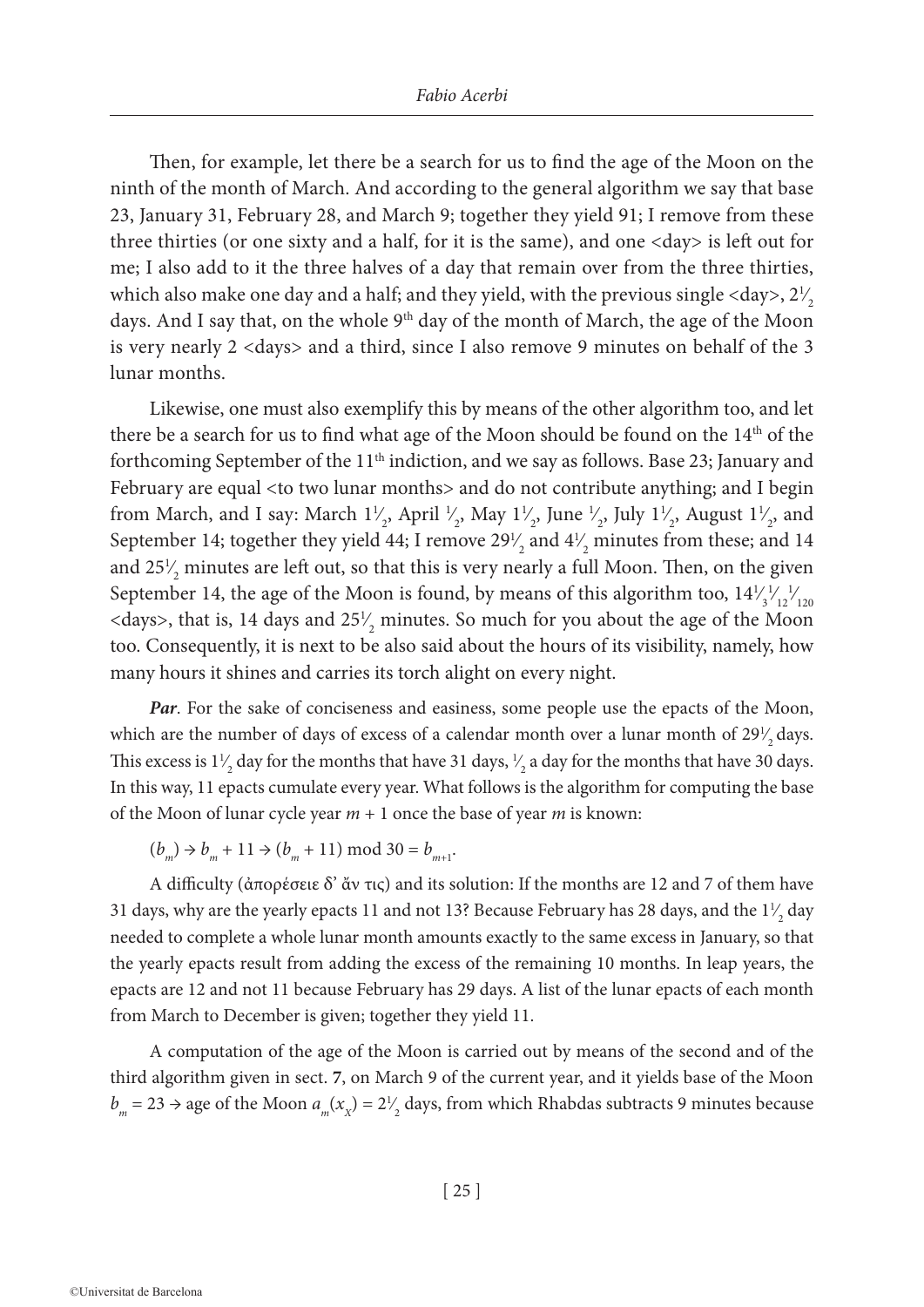of the intervening 3 lunar months. It yields very nearly  $2\frac{1}{3}$  days (for  $\frac{9}{60}$  a day are very nearly  $\frac{1}{6}$ ∕ ∕ ∕ a day).

A second computation of the age of the Moon is carried out by means of first algorithm given in sect. 7, on September 14 of the following calendar year, and it yields  $i = 11$ ,  $b_m = 23^{39}$  $\rightarrow a_m(x_x) =$  (by subtracting 29<sup>1</sup>/<sub>2</sub> days and 4<sup>1</sup>/<sub>2</sub> minutes from the sum of base, months, and days, ∕ ∕ which amounts to 44 days) = 14 days and  $25\frac{1}{2}$  minutes =  $14\frac{1}{3}\frac{1}{12}\frac{1}{120}$  days. ∕ ∕ ∕ ∕

*Comm*. The last equality is valid because  $\frac{1}{3}$ / $\frac{1}{12}$ / $\frac{1}{120}$  =  $\frac{51}{120}$  a day, that is,  $\frac{51}{2}$  = 25<sup>1/</sup><sub>2</sub> minutes. ∕ ∕ ∕ ∕ Rhabdas' statement that in leap years the epacts are 12 and not 11 because February has 29 days is erroneous: no elements pertaining to lunar computations take leap years into account (in fact, they simply cannot).<sup>40</sup>

#### **9**

Ἰστέον οὖν ὅτι ἀπὸ συνόδου μέχρι τῆς πανσελήνου καθέκαστον νυχθήμερον τέσσαρσι λεπτοῖς τὸ ταύτης αὔξεται φῶς, ἀπὸ δὲ πανσελήνου πάλιν μέχρι συνόδου τέσσαρσι μειοῦται λεπτοῖς, ἅτινα λεπτὰ εἰσὶ τέσσαρα πέμπτα τῆς ὥρας, εἴτουν μέρος ὥρας ω ι<sup>ον</sup> καὶ λον, ὡς ἐπιβάλλειν τῇ ὥρᾳ λεπτὰ ε. ὁπόταν οὖν ἐθέλεις γνωρίσαι καὶ μαθεῖν πόσας ὥρας φαίνῃ καθ' ἑκάστην ἡ σελήνη νύκτα, τετραπλασίαζε τὰς ἡμέρας αὐτῆς, καὶ τὸν γινόμενον ἀριθμὸν μέριζε παρὰ τὸν ε, καὶ ὅσας ἐκβάλεις πεντάδας, τοσαύτας ὥρας ἀποφαίνου μαρμαίρειν τὴν μῆνιν.

Οἷον εὑρέθη τυχὸν ἡ σελήνη ἡμερῶν ια, καὶ ζητῶμεν μαθεῖν πόσας ἐν ἐκείνῃ τῇ νυκτὶ μέλλει δᾳδουχεῖν ἡ σελήνη, καὶ λέγομεν κατὰ τὴν ῥηθεῖσαν μέθοδον ὅτι τετράκις τὰ ια, μδ· ταῦτα μεριστέον παρὰ τὰ ε, καὶ λέγω· πεντάκις τὰ θ, με παρὰ πέμπτον ἕν. λέγω οὖν ὅτι μέλλει δᾳδουχεῖν κατ' ἐκείνην τὴν νύκτα ὥρας θ παρὰ λεπτὸν α, ὅ ἐστι εον, ἢ ὥρας η καὶ λεπτὰ δ,  $\left.\right|_{66 \mathrm{r}}$  τουτέστιν ὥρας μιᾶς  $\boldsymbol{\omega}$  ι $^\mathrm{ov}$  καὶ λ $^\mathrm{ov}$ .

ἀλλ' αὕτη μὲν ἡ μέθοδος ἐν τῷ καιρῷ τῆς ἰσημερίας μόνον ἐπαληθεύσει – ἴσως δὲ καὶ καιρικῶν τῶν ὡρῶν νοουμένων κατὰ τὸν ἅπαντα χρόνον, εἴτουν καὶ ιβ ὡρῶν νοεῖσθαι τήν τε νύκτα καὶ τὴν ἡμέραν καὶ τὰς μὲν νοεῖν μείζονας τὰς δὲ ἐλάσσονας, ἰσημερινῶν δὲ λογιζομένων ἐν παντὶ καιρῷ τῶν ὡρῶν, τουτέστιν ἐξίσου διαστήματος εἶναι καὶ τὰς νυκτερινὰς ὥρας καὶ τὰς ἡμερινάς, ὡς φέρε εἰπεῖν τὴν μὲν μείζονα ἡμέραν ὡρῶν εἶναι ιε τὴν δὲ ἐλάσσονα νύκτα ὡρῶν θ, καὶ τὸ ἀνάπαλιν τὴν μὲν μεγίστην [[ἡμέραν]] \νύκταν/ ὡρῶν εἶναι ιε τὴν δὲ ἐλαχίστην ἡμέραν ὡρῶν θ – οὐκ ἀληθεύσει πάντως αὕτη ἡ μέθοδος, ἀλλ' ἑτέρας πάντως δεηθησόμεθα. ῥηθήσεται δὲ καὶ αὕτη οἴκοθεν σὺν θεῷ, καὶ οὐ δείσομεν τὸν ἐλέγξοντα.

<sup>39</sup> In September, the calendar year (and hence the indiction) changes, but the lunar cycle year remains the same, which means that the same "base" must be used.

<sup>40</sup> This aspect is frequently overlooked in analyses of the technical basis of Computi. This point is discussed in Holford-Strevens, "Paschal Lunar Calendars" (cit. n. 31).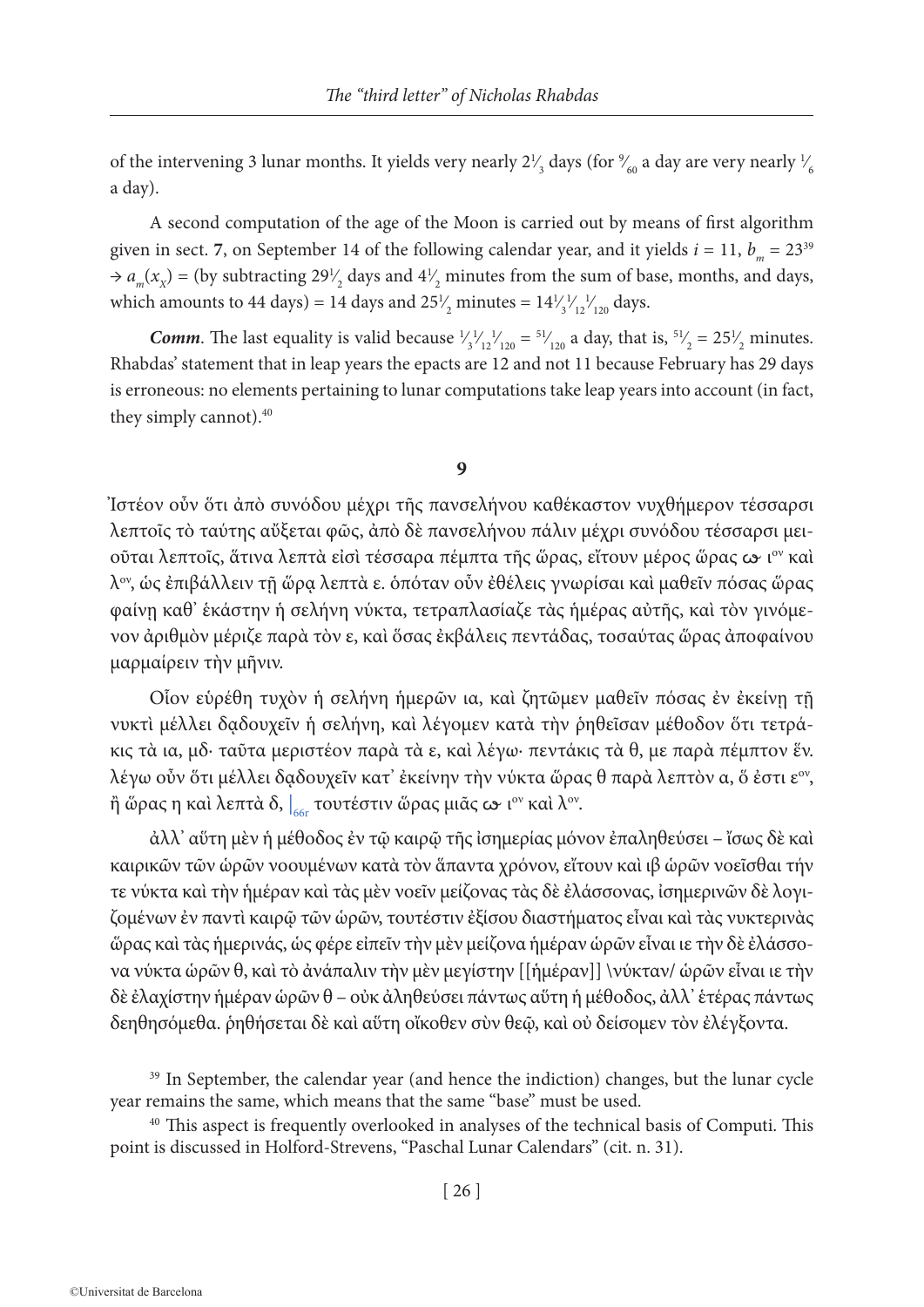Ἔχει δὲ οὕτως. πολλαπλασίαζε ἀεὶ τὰς εὑρισκομένας τῆς σελήνης ἡμέρας ἐπὶ τὰς ὥρας τῆς νυκτὸς ἐκείνης καθ' ὃν καιρὸν ἡ ζήτησις γίνεται, καὶ τὸν συναχθέντα ἀριθμὸν μέριζε παρὰ τοὺς χρόνους τῆς ἰσημερινῆς ὥρας, οἵτινές εἰσι ιε, καὶ καθ' ἑκάστην πεντεκαιδεκάδα νόει ὥραν μίαν.

Ὑποδείγματος χάριν ἐγένετο ἡ ζήτησις εὑρεῖν ἡμᾶς κατὰ τὸν Ἰαννουάριον μῆνα (καθ' ὃν καιρὸν ἡ νὺξ ἔχει ὥρας ιδ) ἡμερῶν δώδεκα τῆς σελήνης οὔσης πόσας ὥρας μέλλει φαίνειν. καὶ λέγω κατὰ τὴν ῥηθεῖσαν μέθοδον· δωδεκάκις τὰ ιδ, ρξη· ταῦτα παρὰ τὸν ιε μεριζόμενα ποιοῦσιν ὥρας ια καὶ εον. καὶ λέγω λάμψαι τὴν σελήνην κατ' ἐκείνην τὴν νύκτα ὥρας ια καὶ ε<sup>ον</sup>· μετὰ δὲ τῆς προρρηθείσης ἄλλης μεθόδου εὑρίσκονται ὧραι θ = καὶ δέκατον.

Ἔτι ὑποδειγματιστέον καὶ καθ' ὃν καιρὸν ἡ νὺξ ὥρας ἔχει θ, τουτέστι κατὰ τὸν Ἰούνιον μῆνα, τῆς σελήνης ἡμερῶν εὑρεθείσης ιδ πόσας ὥρας μέλλει φαύσαι. καὶ λέγω καὶ αὖθις κατὰ τὴν δοθεῖσαν μέθοδον· πολυπλασιάζω τὰς ιδ ἡμέρας τῆς σελήνης ἐπὶ τὰς θ ὥρας τῆς νυκτός· καὶ γίνονται ρκϛ· ἐνεάκις γὰρ τὰ ιδ, ρκϛ ποιοῦσι· ἐκ τούτων οὖν δύναμαι τὸν ιε ἀφελεῖν ὀκτάκις· μένουσι καὶ ϛ, ἅπέρ εἰσι μέρος τῶν ιε πέμπτα δύο, τουτέστιν ὥρας μέρος τρίτον καὶ ιεον. καὶ ἀποφαίνομαι λάμψαι κατ' ἐκείνην τὴν νύκτα τὴν σελήνην ὥρας ἰσημερινὰς η γον καὶ ιεον. τοσαῦτα σοι καὶ περὶ τῶν τῆς σελήνης ἐφόδων.

# *Duration of visibility of the waxing and waning Moon at an assigned age of the Moon*

Then, one must know that, from conjunction up to full Moon, its light increases by four minutes per each nychthemeron, and again from full Moon up to conjunction, it decreases by four minutes, which minutes are four fifths an hour, viz. the  $\frac{2}{3}$ ∕ 1 ∕ 10  $\frac{1}{30}$  part of ∕ an hour, in such a way that five minutes cast upon an hour. Then, whenever you want to recognize and to learn how many hours the Moon shines each night, quadruple its age, and divide the resulting number by 5, and how many pentads you cast aside, so many hours declare the Moon shines.

For instance, the age of the Moon happened to be found of 11 days, and let us seek to learn how many <hours> the Moon should shine on that night, and according to the expounded algorithm we say that four times 11, 44; one must divide these by 5, and I say: five times 9, 45 apart from one fifth. Then, I say that, on that night, <the Moon> should shine 9 hours apart from 1 fifth, which is  $\frac{1}{5}$ , or 8 hours and 4 minutes, that is,  $\frac{2}{3}$ ∕ ∕ 1 ∕ 10  $\frac{1}{30}$  one ∕ hour.

*Par*. The Moon waxes and wanes for 4 minutes per day, where a minute (λεπτόν) is in this case  $\frac{1}{5}$  an hour (that is, it is  $\frac{1}{2}$  of the minutes used in the previous sections); these 4 minutes ∕ ∕ amount to  $\frac{2}{3}$ <sup>1</sup>/<sub>1</sub><sup>1</sup>/<sub>30</sub> an hour. The algorithm for computing the duration of visibility  $v_a$  of the wax-∕ ∕ ∕ ing and waning Moon at age of the Moon *a* (Rhabdas refers only to the time period from new Moon to full Moon, left unshaded below) is: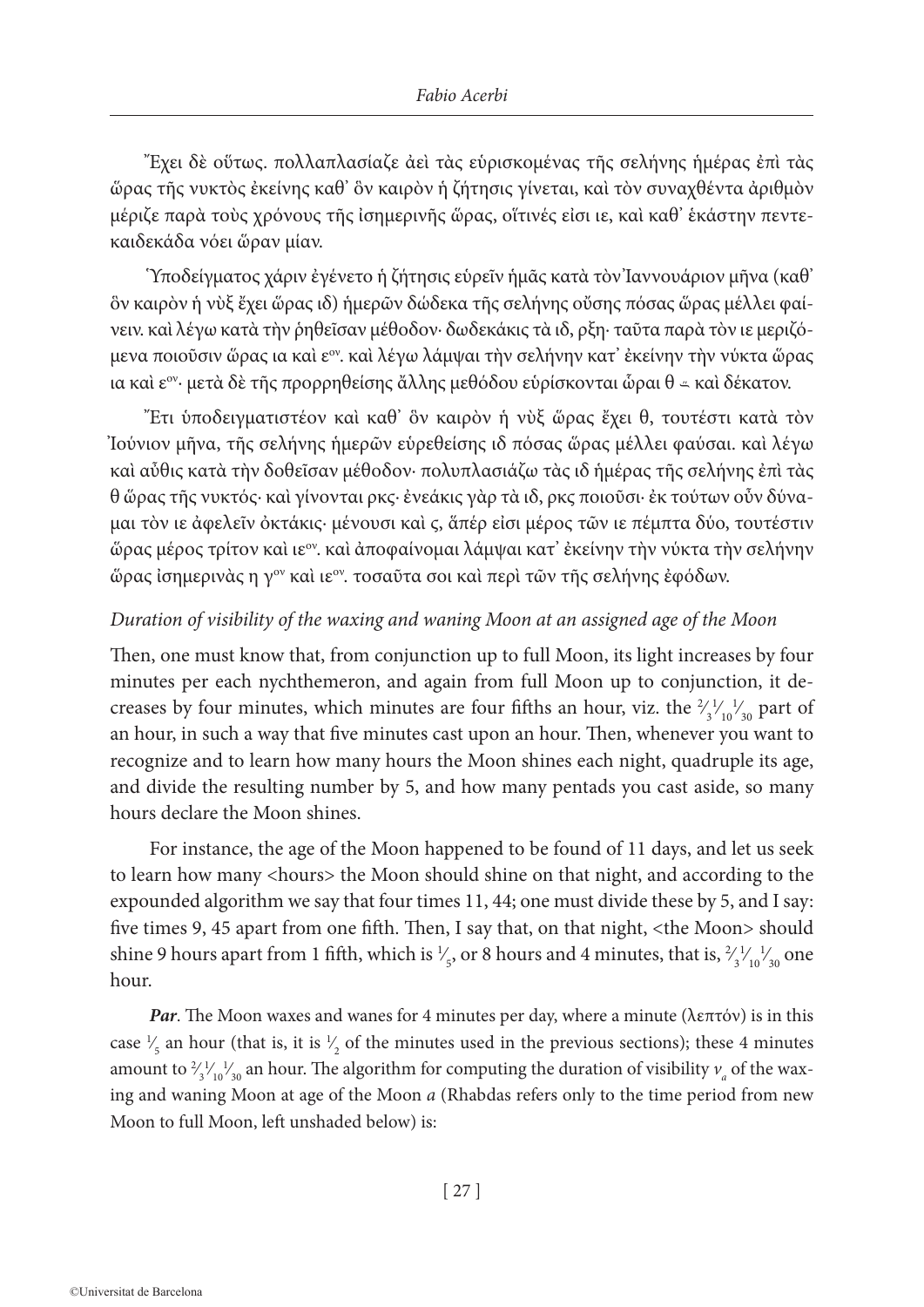$(a) \rightarrow$  $| 1 \le a \le 15$ ,  $4a \rightarrow 4a/5 = v_a$ .  $| 16 \le a, v_a = v_{30-a}$ 

A computation is carried out for a Moon aged 11 days: the Moon shines 9 hours minus 1 minute, that is, 8 hours 4 minutes, which are  $8\frac{2}{3}^{1/2}$ ,  $\frac{1}{3}^{1/2}$  hours. ∕ ∕ ∕

*Comm*. The first equality stated by Rhabdas is valid because  $\frac{2}{3}$ <sup>1</sup><sub>10</sub><sup>1</sup><sub>30</sub> =  $\frac{24}{30}$  =  $\frac{4}{5}$ . The duration ∕ ∕ ∕ ∕ of visibility of the waxing (waning) Moon is supposed to increase (decrease) stepwise every day of a lunar month.41 Accordingly, the visibility of the Moon within a cycle is approximated by a triangular step function. As the full Moon is supposed to "shine" for the length of the interval between sunset and moonset, the step is  $\frac{4}{5}$  an hour, which is the scaling factor between 12 hours ∕ (the length of any night in seasonal hours) and 15 days.

## *Seasonal and equinoctial hours*

But this algorithm will prove true only on the occasion of the equinox—if, on the same footing, the hours are conceived as seasonal all time along, viz. both the night and the day are also conceived of 12 hours and we conceive some <hours> greater and some lesser, but if the hours are reckoned as equinoctial on any occasion, that is, to be of equal length both the nocturnal and the diurnal hours, as when, grant that, the longest day is of 15 hours and the shortest night is of 9 hours, and inversely the longest night is of 15 hours and the shortest day is of 9 hours—this algorithm will not always prove true, but we shall always need another one. God willing, this <algorithm> from my own will also be expounded, and we shall not fear any rebutter.

It is as follows. Always multiply the age of the Moon that has been found by the <length in equinoctial> hours of that night on the occasion on which the search occurs, and divide the gathered number by the times of the equinoctial hour, which are 15, and conceive one hour for each pentadecad.

For example, let a search have occurred for us to find, in the month of January (on which occasion the night has 14 hours), how many hours should the Moon shine, its age

<sup>41</sup> For this algorithm, see *Anonymus* 892, sect. 25; *Anonymus* 1092B, sect. 5, in Karnthaler, "Die chronologischen Abhandlungen" (cit. n. 30), 9.159-170; *Anonymus* 1377, sect. 7, in *PG* XIX 1324–1328, where the algorithm is also described in detail. Latin computistic treatises include Bede, *De Temporum Ratione* xxiv and the Computus printed in *PL* CXXIX, 1305. The connection with Western sources is also made explicit in Theophilaktos' unpublished Computus in Hamb., SUB, in scrin. 50a (*Diktyon* 32373), f. 11v (μάθημα τοῦ ψήφου τῶ<ν> Λατίνω<ν> ἑρμινευθὲν παρὰ τοῦ ἐλαχίστου Θεοφυλάκτου), whose last section expounds the same algorithm. See also Neugebauer, *HAMA* (cit. n. 29), 830, and Neugebauer, *Ethiopic Astronomy* (cit. n. 19), 176-177.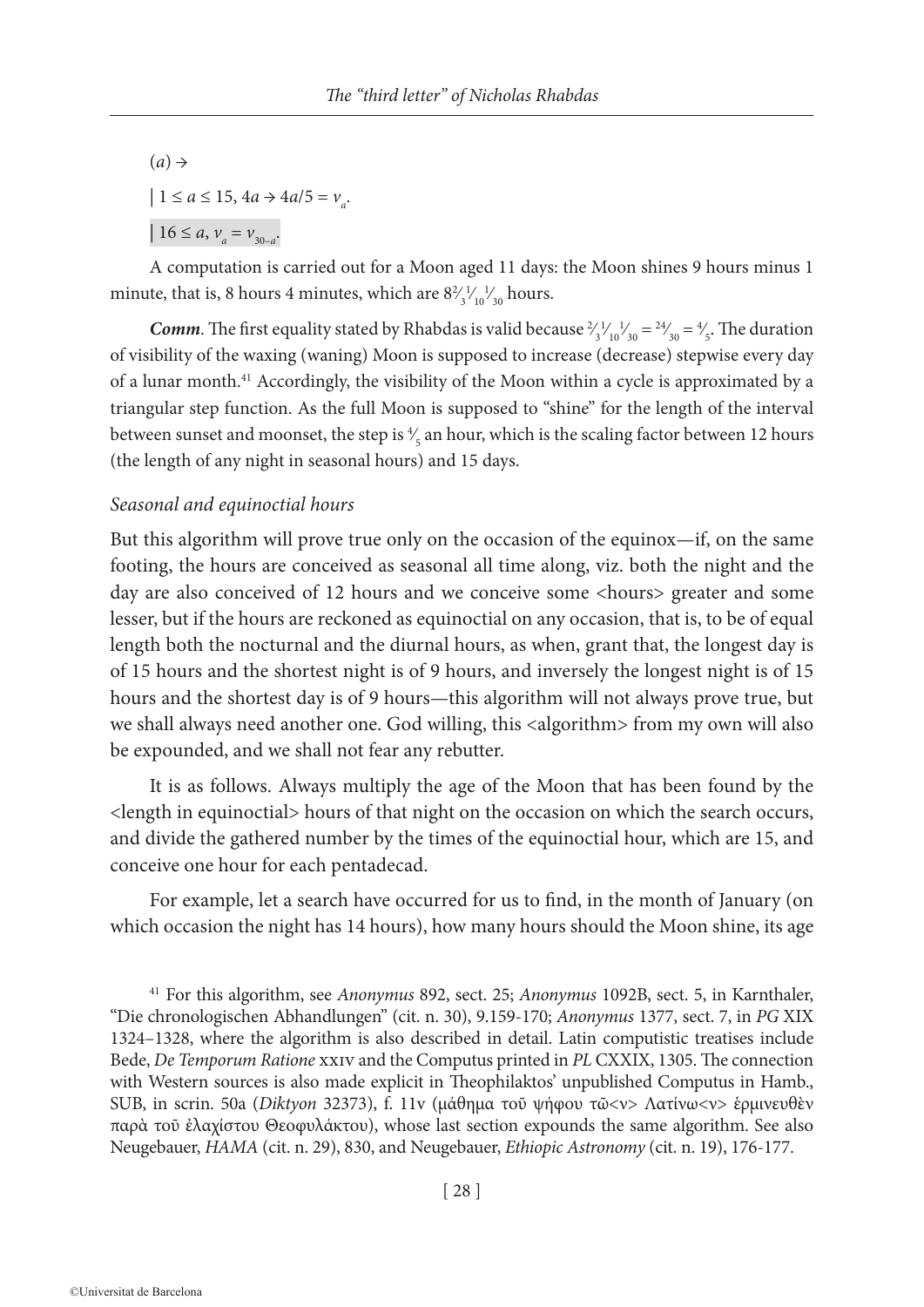being twelve days. And I say according to the expounded algorithm: twelve times 14, 168; these, once divided by 15, make 11 hours and  $\frac{1}{5}$ . And I say that, on that night, the ∕ Moon shines 11 hours and  $\frac{1}{5}$ ; with the other algorithm expounded above, on the con-∕ trary,  $9\frac{1}{2}$  hours and a tenth are found. ∕

Further, one must also exemplify on the occasion on which the night has 9 hours, that is, in the month of June, how many hours should the Moon shine, its age being found fourteen days. And I also say anew according to the given algorithm: I multiply the 14 days of the Moon by the 9 hours of the night; and they yield 126, for nine times 14 make 126; then, I can remove 15 from these eight times; there also remain 6, which are the part two-fifths of 15, that is, the part a-third and  $\frac{1}{15}$  of an hour. And I declare that, on that night, the Moon ∕ shines  $8\frac{1}{3}$ ∕  $\frac{1}{15}$  equinoctial hours. So much for you about the algorithms for the Moon too. ∕

*Par*. This computation employs seasonal hours. The difference between seasonal hours and equinoctial hours is clarified. An algorithm that employs equinoctial hours, where  $N_x =$  length in equinoctial hours of the night in month *X*, is as follows (at equinox,  $N_x = 12$ , and this formula and the one given above coincide):

 $(a,X) \rightarrow aN_X \rightarrow aN_X/15 = v_a$ .

A computation carried out for a Moon aged 12 days in January (the night lasts 14 equinoctial hours) demonstrates that the Moon shines  $11\frac{1}{5}$  hours, whereas the other algorithm (and ∕ thus reckoning by seasonal hours) gives  $9\frac{1}{2}\frac{1}{10}$  hours. A computation is carried out for a Moon ∕ ∕ aged 14 days in June (the night lasts 9 equinoctial hours): the Moon shines  $8\frac{1}{3}\frac{1}{15}$  hours. ∕ ∕

*Comm*. A day is divided into 24 hours (or into 12 double-hours). These can be evenly distributed between the two complementary portions of a day determined by sunrise and sunset, in which case they are of variable length and are called "seasonal" (καιρικαί) hours. Alternatively, the hours can be of fixed length, namely,  $\frac{1}{24}$  a nychthemeron; in this case, they are called "equinoc-∕ tial" (ἰσημεριναί) hours, because this is the value of a seasonal hour at the equinoxes. The length of the night in equinoctial hours is traditionally approximated, at the latitude of Constantinople, by a linearly increasing step function ranging from 12 hours (in March and September) to 15 hours (in December) and back to 9 hours (in June).

#### **10**

Ῥητέον δὲ ἤδη καὶ περὶ τοῦ νομικοῦ Φάσκα, τουτέστι τοῦ Ἰουδαικοῦ, ὅπερ εὑρήσεις οὕτως. ἑνδεκαπλασίασον τὸν κύκλον τῆς σελήνης οἷος ἐστὶν ἀπὸ τοῦ πρώτου μέχρι αὐτοῦ τοῦa ἐννακαιδεκάτου [[καὶ αὐτοῦ]]· εἶτα πρόσθες τῷ τοιούτῳ πολλαπλασιασμῷ καὶ ϛ, ἃς φασὶ τῶν αἰώνων, τουτέστι τῶν παρελθουσῶν ἓξ χιλιάδων τῶν χρόνων – ταύτας δὲ δεῖ προστιθέναι ἐν μόνοις τοῖς ιε κύκλοις τῆς σελήνης, ἤγουν ἀπὸ τοῦ α<sup>ου</sup> κύκλου τῆς σελήνης μέχρι τοῦ ἑξκαιδεκάτου· ἐν δὲ τοῖς λοιποῖς τέσσαρσι κύκλοις, εἴτουν ἐν τῷ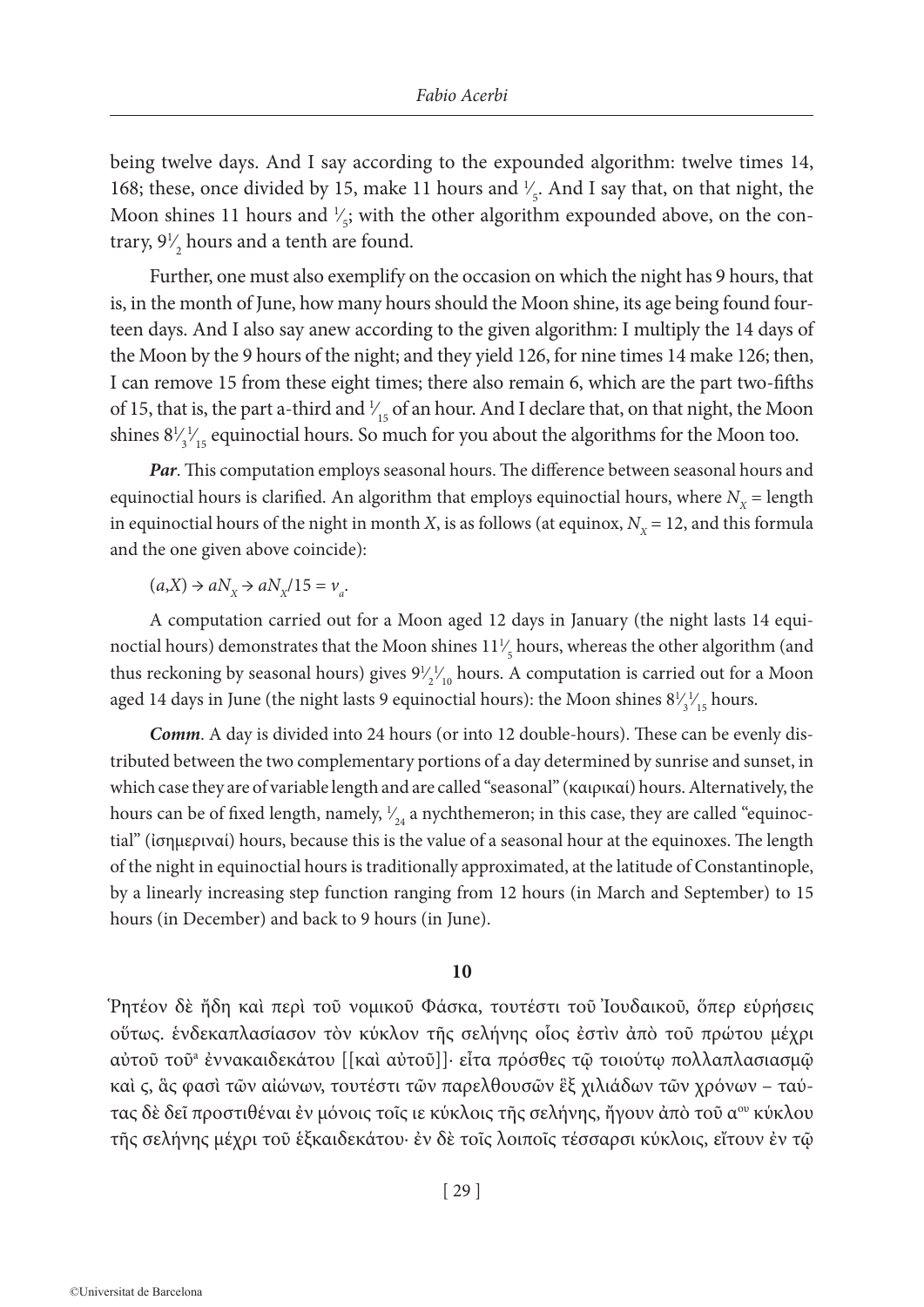ιςʷ ιζʷ ιηʷ καὶ ιθʷ κύκλῳ, ἀντὶ τῶν ς πρόστιθε ζ – καὶ συναθροίσας πάντα ὁμοῦ  $\vert_{\rm 66v}$  ἄφελε ἐξ αὐτῶν ὅσας εὕρῃς τριακοντάδας, καὶ τὰ κάτωθεν αὐτῶν ἐναπολειφθέντα κράτησον, καὶ ἐπίβαλον τούτοις ἀπαρχῆς τοῦ Μαρτίου μηνὸς ἡμέρας ὅσας χρῄζεις εἰς ἐκπλήρωσιν ἡμερῶν ν· εἰ δ' οὐ σώσει ὁ Μάρτιος ὅλος, ἔπαρον τὰς ἐπιλοίπους καὶ ἀπὸ τὸν Ἀπρίλλιον, καὶ ἔνθα ἂν φθάσῃ πληρωθῆναι ὁ ἀριθμὸς τῶν ν ἡμερῶν, εἴτε ἐν τῷ Μαρτίῳ εἴτε ἐν τῷ Ἀπριλλίῳ, ἐν ταύτῃ λέγε γενέσθαι καὶ τὸ Φάσκα τὸ νομικόν.

Ὑποδείγματος δὲ χάριν ἐγένετο παρά τινων ζήτησις εὑρεῖν ἡμᾶς τὸ τοιοῦτον Φάσκα κατὰ τὸ νῦν ἐνεστὸς ͵ϛων ἔτος, καὶ ποιοῦμεν οὕτως κατὰ τὴν δεδομένην ἡμῖν μέθοδον, καὶ λέγομεν· εὑρέθη ὁ τῆς σελήνης κύκλος ἐν τῷ παρόντι καιρῷ ι, καὶ μετροῦμεν αὐτὸν ενδεκάκις· καὶ γίνεται ὁ ἀριθμὸς ρι· τούτοις προστίθεμεν καὶ ς· καὶ γίνονται ρις· ἀφαιρῶ ἐξ αὐτῶν τρεῖς τριακοντάδας· ἐναπελείφθησαν καὶ κϛ· χρῄζω οὖν εἰς ἐκπλήρωσιν [[καὶ]] τῶν ν ἡμερῶν ἡμέρας κδ, ἃς καὶ λαμβάνω ἀπὸ τοῦ Μαρτίου. λέγω οὖν εὑρεθῆναι τὸ νομικὸν Φάσκα κατὰ τὴν κδ τοῦ Μαρτίου μηνός.

<sup>a</sup> e corr. <sup>αὐ</sup>τοῦ <sup>τοῦ</sup>

#### *Passover*

Now one must also speak about Passover, namely, the one of the Jews, which you will find as follows. Undecuple the cycle of the Moon what<ever> it is, from the first one up to and including the nineteenth one; then add 6, which they call "of the eras", that is, of the bygone six thousands of years, to such a multiplication too—however, one must add these only in 15 cycles of the Moon, namely, from the 1st cycle of the Moon up to the sixteenth; in the remaining four cycles, viz. in the  $16<sup>th</sup>$ ,  $17<sup>th</sup>$ ,  $18<sup>th</sup>$ , and  $19<sup>th</sup>$  cycle, add 7 instead of 6—and putting all together remove as many thirties as you find from them, and keep that which is left down from them, and cast upon these, from the beginning of the month of March, as many days as you need for filling 50 days; if, however, the whole March is not enough, raise the remaining <days> from April too, and wherever the number of the 50 days happens to be filled first, whether in March or in April, say that Passover also occurs there.

For example, let a search by some people have occurred for us to find Passover in the now-present year 6850, and we do as follows according to the algorithm I have given, and we say: on the present occasion, the cycle of the Moon has been found to be the  $10<sup>th</sup>$ , and we measure it eleven times; and it yields number 110; we also add 6 to these; and they yield 116; I remove three thirties from them; 26 are also left out; then, I need 24 days for filling 50 days, which I also take from March. Then, I say that Passover has been found on the 24<sup>th</sup> of the month of March.

*Par*. The algorithm for finding the date  $p_m$  of Passover (τὸ νομικὸν Φάσκα, Φασκάλιον) at lunar cycle year *m* is (see below for an explanation of the shading):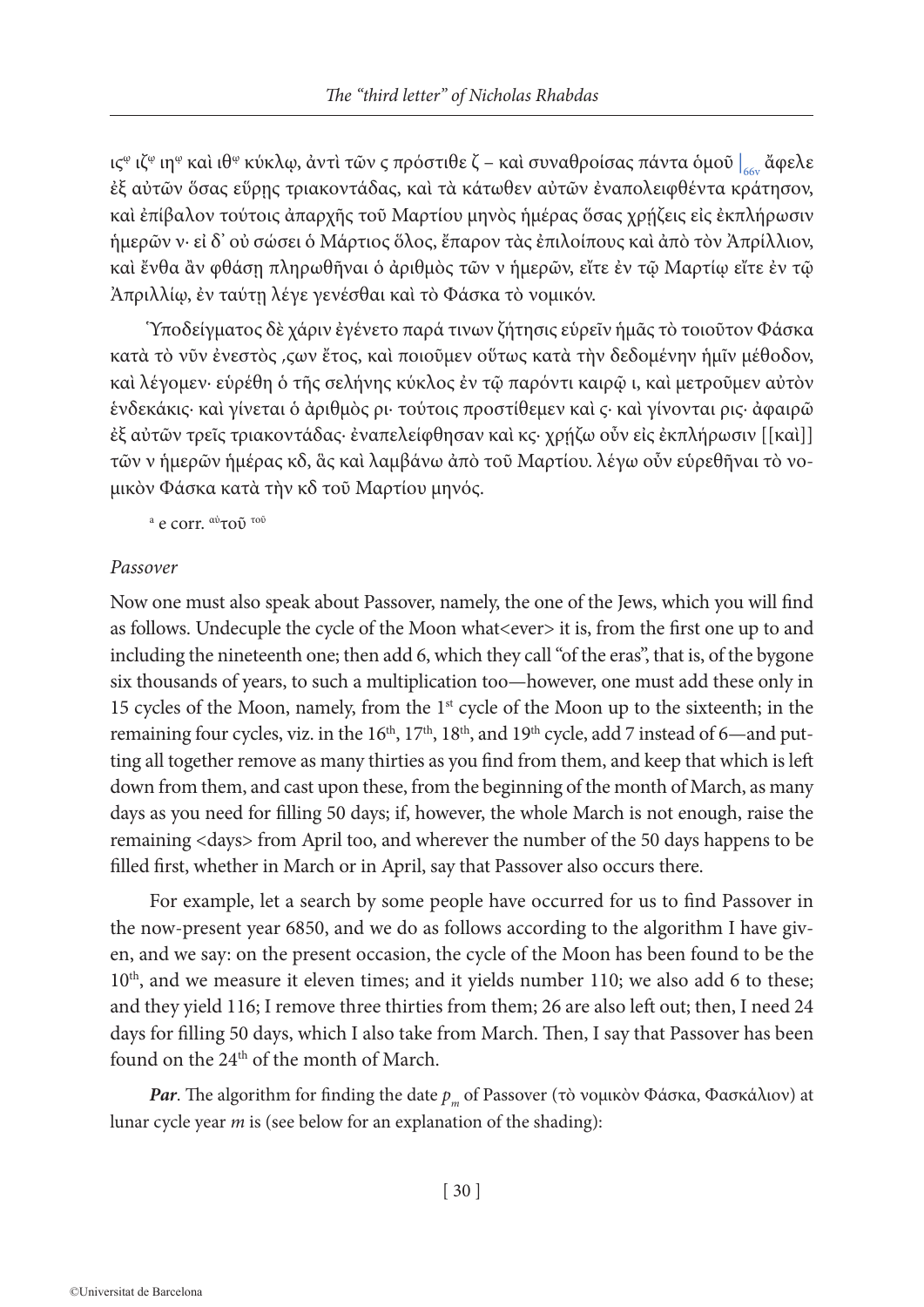$(m) \rightarrow 11m \rightarrow$  $\mid m \leq 16, 11m + 6 \rightarrow (11m + 6) \mod 30 \rightarrow 50 - [(11m + 6) \mod 30] -: 1_M = p_m$ .  $| 16 \le m \le 19, 11m + 7 \Rightarrow (11m + 7) \mod 30 \Rightarrow 50 - [(11m + 7) \mod 30] -: 1_m = p_m$ .

The 6 units to be added to 11*m* are the "epacts of the eras" (ἐπακταὶ τῶν αἰώνων), that is, of the 6 whole millennia elapsed since Creation. The counting of the days begins on March 1 but it might end in April. A computation is carried out for current year AM 6850 [= 1342], and it  $yields \ m = 10 \rightarrow p_m = 24_M.$ 

*Comm*. The first branch of the algorithm can be described as follows: multiply the lunar cycle year *m* by 11, add 6 units, reduce modulo 30, subtract the result from 50 and count as many days as the remainder from March 1: the resulting day is the date of Passover; this day falls in April if the remainder is greater than 31. This widespread algorithm is elsewhere called "notarial" (νοταρική).<sup>42</sup> The addendum  $11m$  is the age of the Moon at the end of lunar cycle year *m* – 1 (mod 19), that is, it is its epacts. This algorithm simplifies the fundamental algorithm expounded in early sources such as Heraclius and George Presbyter<sup>43</sup> and which is actually a pretty straightforward adaptation to the Byzantine era of the algorithm adopted in the early Alexandrian Church. Heraclius' and George's algorithm has by far more complex branching conditions and prescribes subtracting from 44, not from 50 (44 is the number of days nearest to 1 and a half lunar month, as  $29\frac{1}{2} + 14\frac{1}{2}\frac{1}{4} = 44\frac{1}{4}$ . The said simplification of these early algo-∕ ∕ ∕ ∕ rithms was carried out by writing 44 as the result of 50 – 6, with the parameter 50 lying outside the modulo 30 reduction and the parameter 6 lying inside it: this rewriting allowed setting a branching condition much more transparent than the condition in Heraclius' and George's algorithm. This can be so explained: counting 50 days starting on March 1 one gets to April 19, which is the upper term for Passover (see sect. **13**), hence no counting from April 1 is required

<sup>42</sup> By *Anonymus* 1079, sect. 5, in Mentz, "Beiträge" (cit. n. 38), 98. Other occurrences of this algorithm are in *Anonymus* 892, sect. 12; *Anonymus* 1092A, sect. 4, and 1092B, sect. 6, in Karnthaler, "Die chronologischen Abhandlungen" (cit. n. 30), 5.40-6.47 and 9.191-10.198, respectively; *Anonymus* 1079, sect. 5, in Mentz, "Beiträge" (cit. n. 38), 100; *Anonymus* 1183, sect. 6; *Anonymus* 1247, sect. 3, in Schissel, "Chronologischer" (cit. n. 30), 106; *Anonymus* 1256, sect. 6; Matthew Blastares, in Rhalles, Potles, Σύνταγμα (cit. n. 30), 416; *Anonymus* 1377, sect. 5, in *PG* XIX, 1328; *Anonymus* 1379, in *PG* XIX, 1329.

<sup>43</sup> See H. Usener, "De Stephano Alexandrino", in Idem, *Kleine Schriften*, III, Leipzig – Berlin 1914, 311-317, sect. 30; Diekamp, "Der Mönch" (cit. n. 34), sect. 4 on 30-31, and the discussion in Acerbi, "Byzantine Easter Computi" (cit. n. 19). See also the analyses in A. Tihon, "Le calcul de la date de Pâques de Stéphanos-Héraclius", in B. Janssens, B. Roosen, P. Van Deun (eds.), *Philomathestatos. Studies in Greek and Byzantine Texts Presented to Jacques Noret for his Sixty-Fifth Birthday* (*Orientalia Lovaniensia Analecta* 137), Leuven 2004, 625-646 (Heraclius), and J. Lempire, "Le calcul de la date de Pâques dans les traités de S. Maxime le Confesseur et de Georges, moine et prêtre", *Byzantion* 77 (2007), 267-304 (George).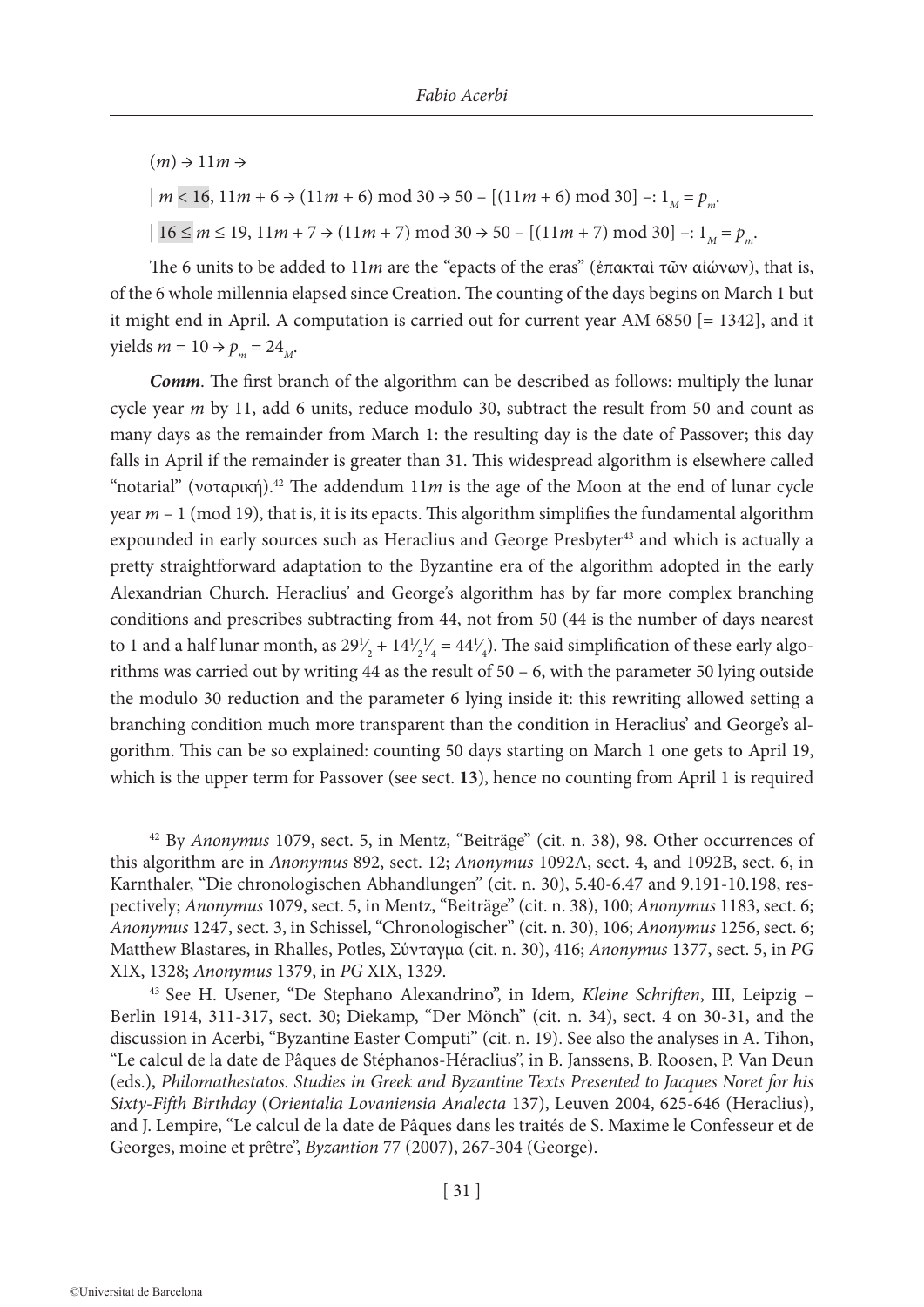for large epacts, contrary to what is done in Heraclius' and George's algorithm. The 6 units to be added to 11*m* are called, in Rhabdas' work as well as in other Computi,<sup>44</sup> "epacts of the bygone eras" (ἐπακταὶ τῶν αἰώνων παρελθόντων), which correspond to the 6 whole millennia elapsed since Creation: this is the basic mnemonic trick in this computation of Passover. In the second branch of the algorithm, the additional unit to be added to 11*m* in the cycle years from 17 to 19 (and thus 7 units are added instead of 6) is the *saltus lunae*. Therefore, Rhabdas mistakenly locates the lunar cycle year starting from which 7 units must be added (his formulation is unambiguous): contrary to what he claims, in lunar cycle 16, 6 units must still be added. As usual, whole lunar months are removed by reducing modulo 30. Unnecessary complications would arise from reducing modulo  $29\frac{1}{2}$ ; moreover, one would not let Easter coincide with Passover ∕ and reducing modulo 30 instead of modulo  $29\frac{1}{2}$  shifts forward, and most conveniently, the ∕ schematic date of the computed Passover.

**11**

Ἄρτι χρῄζω μαθεῖν καὶ τὴν ἡμέραν ἐν ᾗ μέλλει γενέσθαι τὸ νομικόν, ὡς ἂν ἐξ αὐτῆς εὕρω καὶ τὸ ἡμέτερον εὐσεβὲς τῶν πιστῶν ἅγιον Πάσχα, καὶ εὑρίσκω ταύτην διὰ τῆς μεθόδου τοῦ ἡμεροευρεσίου οὕτως.

Κράτησον τὸν κύκλον τοῦ ἡλίου οἷος ἐστί, καὶ τούτῳ πρόσθες τὰ ἐπιβάλλοντα αὐτῷ τέταρτα, ἃ καὶ βίσεκτα λέγομεν, καὶ ἔκτοτε ἄρξου λαμβάνειν ἀπ' ἀρχῆς τοῦ Ὀκτωβρίου μηνὸς [[λαμβάνειν]] ἀφ' ἑνὸς ἑκάστου τῶν παρελθόντων μηνῶν, ἀπὸ μὲν τῶν ἐχόντων ἡμέρας λα, ἡμέρας γ, ἀπὸ δὲ τῶν ἐχόντων λ, ἡμέρας β, καὶ συναγαγὼν ὁμοῦ πάσας πρόσθες αὐτοῖς καὶ τὰς ἡμέρας τοῦ μηνὸς ἐκείνου ἐν ῇª τὴν ζήτησιν ποιεῖς, καὶ ἑνώσας ὁμοῦ ἄφελε ἐξ αὐτῶν πάσας τὰς ἑβδομάδας, καὶ τὰ κάτωθεν εὑρεθέντα ἀπὸ τῶν ζ, εἰ μὲν μία καταλειφθῇ, ἐστὶ κυριακή, εἰ δὲ δύο, δευτέρα, εἰ δὲ γ, τρίτη, καὶ ἑξῆς ὁμοίως μέχρι τῶν ζ.

Ὑποδείγματος χάριν ἔστω εὑρεῖν ἡμᾶς τὴν κδ τοῦ Μαρτίου μηνός (ἐν ᾗ καὶ τὸ νομικὸν ἔτυχε Φάσκα) ποία τῆς ἑβδομάδος ἡμέρα ἐστί, καὶ λέγομεν οὕτως. ὀκτωκαιδέκατος κύκλος τοῦ ἡλίου, τέσσαρες ἐπακταὶ αἱ ἀπὸ τῶν βισέξτων· Ὀκτωβρίου γ – λα γὰρ ἔχει – Νοεμβρίου β – λ γὰρ ἔχει – Δεκεμβρίου γ, Ἰαννουαρίου γ καὶ Μαρτίου κδ· ὁμοῦ ἡμέραι νζ, ἐξ ὧν ἀφαιρῶ ἑβδομάδας η· ἐναπελείφθη καὶ μία, ἥτις ἐστὶν ἡ τῶν βαίων κυριακή· καὶ ἡ ἐρχομένη ἑτέρα κυριακὴ ἔστιν ἡ λαμπρὰ τῆς ἀναστάσεως τοῦ κυρίου καὶ θεοῦ καὶ σωτῆρος ἡμῶν Ἰησοῦ Χριστοῦ ἡμέρα, ἐν ᾗ καὶ ἡμεῖς οἱ ὀρθόδοξοι Χριστιανοὶ τὸ ἡμέτερον εὐσεβὲς καὶ ἅγιον ἑορτάζομεν Πάσχα, ἤτοι τῇ λα τοῦ Μαρτίου μηνός.

Ἰστέον γὰρ ὅτι τῇ ἑβδομάδι ἐκείνῃ καθ' ἣν τὸ νομικὸν γίνεται Φάσκα, τῇ κυριακῇ τῆς αὐτῆς ἑβδομάδος ἀμεταθέτως |<sub>67r</sub> ἐπιτελεῖται καὶ τὸ ἡμέτερον· εἰ δὲ τύχῃ κυριακῇ,

<sup>44</sup> See, for instance, *Anonymus* 892, sect. 12; *Anonymus* 1092A, sect. 4, in Karnthaler, "Die chronologischen Abhandlungen" (cit. n. 30), 5.42.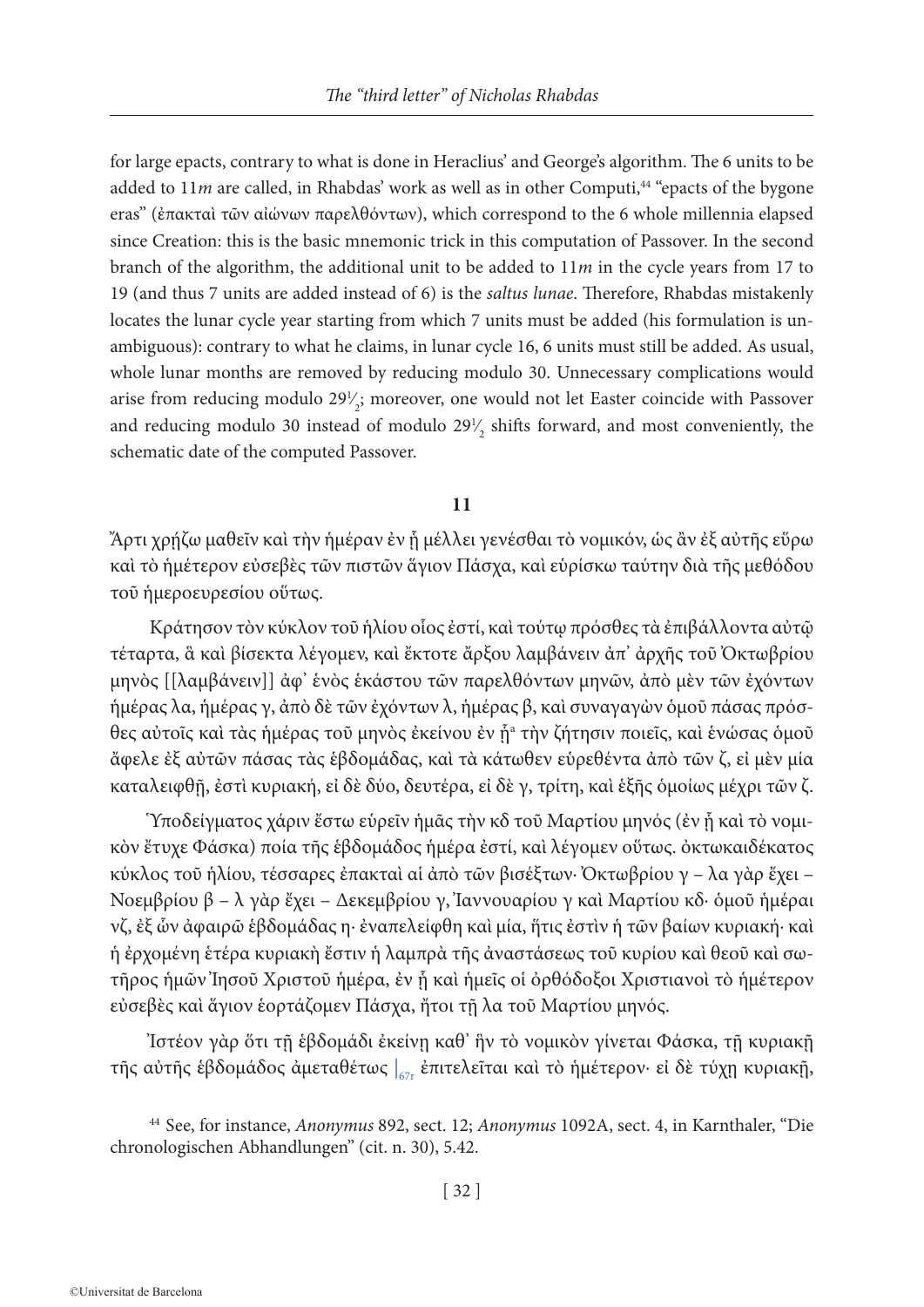ὥσπερ ἔτυχε νῦν, ἡ ἐπιοῦσα κυριακὴ ἔστιν ἡ τὸ ἡμέτερον ἀποδεικνύουσα· μετροῦμεν γὰρ τὰς ἐναπολειφθείσας τῆς ἑβδομάδος ἐκείνης ἡμέρας, καὶ προστίθεμεν τῇ ποστῇ τοῦ μηνὸς ἐκείνου ἐν ᾗ τὸ νομικὸν ἔτυχε, καὶ τὴν ποσωθεῖσαν ἡμέραν ἀπὸ τοῦ τοιοῦδε ἀριθμοῦ, ἐκείνην λέγομεν εἶναι τὴν ὑποδεχομένην τὴν τοῦ Χριστοῦ ἁγίαν ἀνάστασιν.

Ἵνα δὲ καὶ ἐπὶ ὑποδείγματος σαφέστερον γένηται τὸ λεγόμενον, εὑρέθη τῇ κδ τοῦ Μαρτίου [[τοῦ]] μηνὸς ἐν ἡμέρᾳ κυριακῇ τὸ νομικὸν Φάσκα· τῇ ἐπιούσῃ λοιπὸν ἐξ ἀνάγκης κυριακῇ γενήσεται καὶ τὸ ἡμέτερον. εἰσὶ γοῦν ἡμέραι ζ (ἤτοι ἑβδομὰς ὁλόκληρος), ἃς προστιθέντες τῇ κδ τοῦ Μαρτίου ποιοῦμεν λα· τῇ λα ἄρα τοῦ Μαρτίου ἐστὶ καὶ τὸ τῶν πιστῶν ἅγιον Πάσχα. ταύτῃ δὲ τῇ μεθόδῳ χρώμενοι τοῦ ἡμεροευρεσίου καὶ ἄλλην ὁποίαν ἐθέλεις ἡμέραν τοῦ ἐνιαυτοῦ εὑρήσεις ἀναντι<ρ>ρήτως.

 $^{\textrm{\tiny a}}$  lege  $\tilde{\psi}$ 

# *The weekday of an assigned date; Easter*

I just need to learn the day on which Passover should also occur, so that I could also find our sacred holy Easter of the believers from it, and I find this by means of the day-finding algorithm, as follows.

Keep the cycle of the Sun what<ever> it is, and add to this the fourths cast upon it, which we also call "leap days", and thereafter begin taking, from the beginning of the month of October <and> from each single month among the bygone ones, 3 days from the months that have 31 days, 2 days from those that have 30 <days>, and gathering all of them together add to them the days of that month in which you do your search too, and uniting them together remove all weeks from them, and that which is found down from the 7s, if one <day> is left out, this is Sunday, if two, it is Monday, if 3, it is Tuesday, and similarly in succession up to 7.

For instance, let there be for us to find what weekday is the  $24<sup>th</sup>$  of the month of March (on which Passover also falls), and we say as follows. Eighteenth cycle of the Sun, four epacts <arising> from the leap years; of October, 3—for it has 31 <days>—of November, 2—for it has 30—of December, 3, of January, 3, and of March, 24; together 57 days, from which I remove 8 weeks; one <day> is also left out, which is Palm Sunday; and the other, forthcoming Sunday is the bright day of the resurrection of our Lord and God and Saviour Jesus Christ, on which we orthodox Christians also celebrate our sacred and holy Easter, viz. on the 31<sup>st</sup> of the month of March.

For one must know that, in that week in which Passover occurs, our <Easter> is also invariably celebrated in the Sunday of the same week; if, however, <Passover> falls on a Sunday, as it falls now, the subsequent Sunday is the one which exhibits our <Easter>, for we determine the days left out in that week, and we add them to the date of that month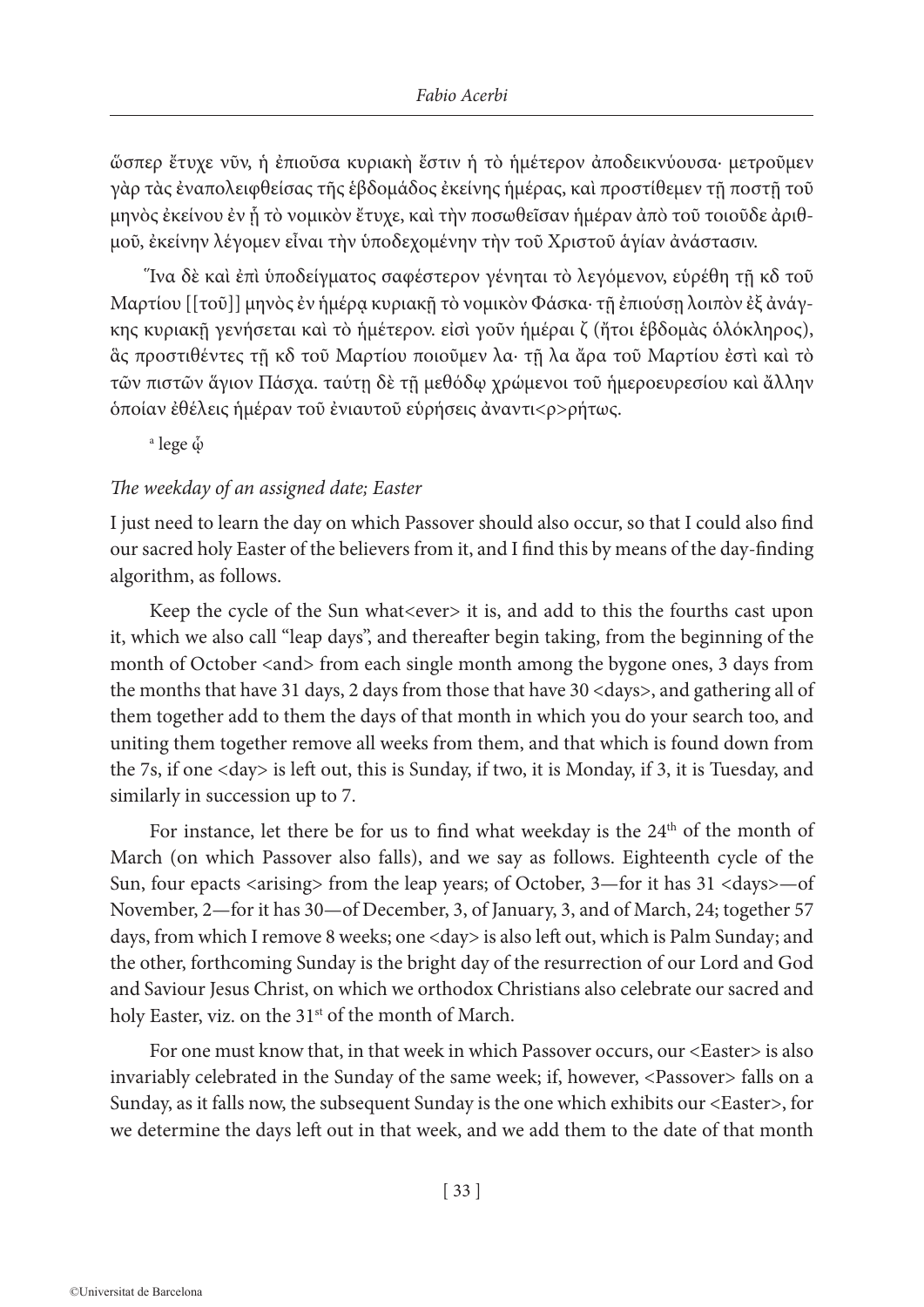in which Passover falls, and the day such a number amounts to, that one we say that it is the one that receives the holy resurrection of Christ.

In order for that which is said to become clearer by means of an example too, Passover has been found on the 24<sup>th</sup> of the month of March, a Sunday; consequently, our <Easter> will also occur by necessity on the subsequent Sunday. Now then, these are 7 days (viz. a whole week), which, once adding them to March 24, we make 31; therefore, the holy Easter of the believers is also on March 31. By using this day-finding algorithm you will also incontrovertibly find whatever other day of the year you want.

*Par*. Easter (Πάσχα) can be found once the weekday (ἡμέρα τῆς ἑβδομάδος) upon which Passover falls is ascertained. To this end, the following general day-finding algorithm (ἡμεροευρέσιος μέθοδος) for the weekday  $w(x_x)$  of day *x* of month *X* in a given solar cycle year *s* ( $n_k$  = number of days in month *k*) is needed:

$$
(s, x, X) \Rightarrow s + [s/4] \Rightarrow s + [s/4] + \sum_{k=0}^{X-1} (n_k - 28) \Rightarrow s + [s/4] + \sum_{k=0}^{X-1} (n_k - 28) + x \Rightarrow
$$
  

$$
\Rightarrow [s + [s/4] + \sum_{k=0}^{X-1} (n_k - 28) + x] \mod 7 = w(x_X).
$$

Weekdays from Sunday to Saturday are numbered from 1 to 7.

A computation is carried out for current year AM 6850 [= 1342] March 24 (Passover), and it yields  $s = 18 \rightarrow w(24_M) = 1$ , which means that Passover falls on Palm Sunday. Therefore, the day on which the Orthodox Church celebrates Easter is the following Sunday. An algorithm for finding Easter as the Sunday which comes next a given date is:

 $(p_m) \rightarrow p_m + [8 - w(p_m)] \rightarrow \{p_m + [8 - w(p_m)]\} \mod 31 = r_m$ .

A computation is carried out for current year AM 6850 [= 1342], and it yields  $p_m = 24_M$   $\rightarrow$  $r_m = 31_M$ .

*Comm*. The algorithm computes the weekday of any date *x* in month *X*. 45 To this end, it suffices to count the days elapsed from a date falling on a known weekday and remove whole weeks. It should be kept in mind that a year of 365 days exceeds a whole number of weeks by 1 day (summand *s* in the above algorithm: recall that the Byzantine world era and the solar cycle are synchronized; this summand also includes 365 of the 366 days of a leap year), a leap year exceeds it by 1 additional day (further summand  $\left[\sqrt{s/4}\right]$ ),<sup>46</sup> a month exceeds it by its own length in days minus 28 days (= 4 weeks), namely,  $n_k - 28$  in our notation. The sum  $\sum_{k=0}^{x-1} (n_k - 28)$  is the excess over 28 days of the months from October to the one preceding the given month *X*. The

<sup>45</sup> This algorithm is ubiquitous in Byzantine Computi. See *Anonymus* 892, sect. 12; *Anonymus* 1079, sect. 1, in Mentz, "Beiträge" (cit. n. 38), 76; Psellos, sect. I.13, in Redl, "La chronologie" (cit. n. 36), II, 229-232; *Anonymus* 1183, sect. 7.

<sup>46</sup> Solar cycle years are used only in computistical algorithms of this kind.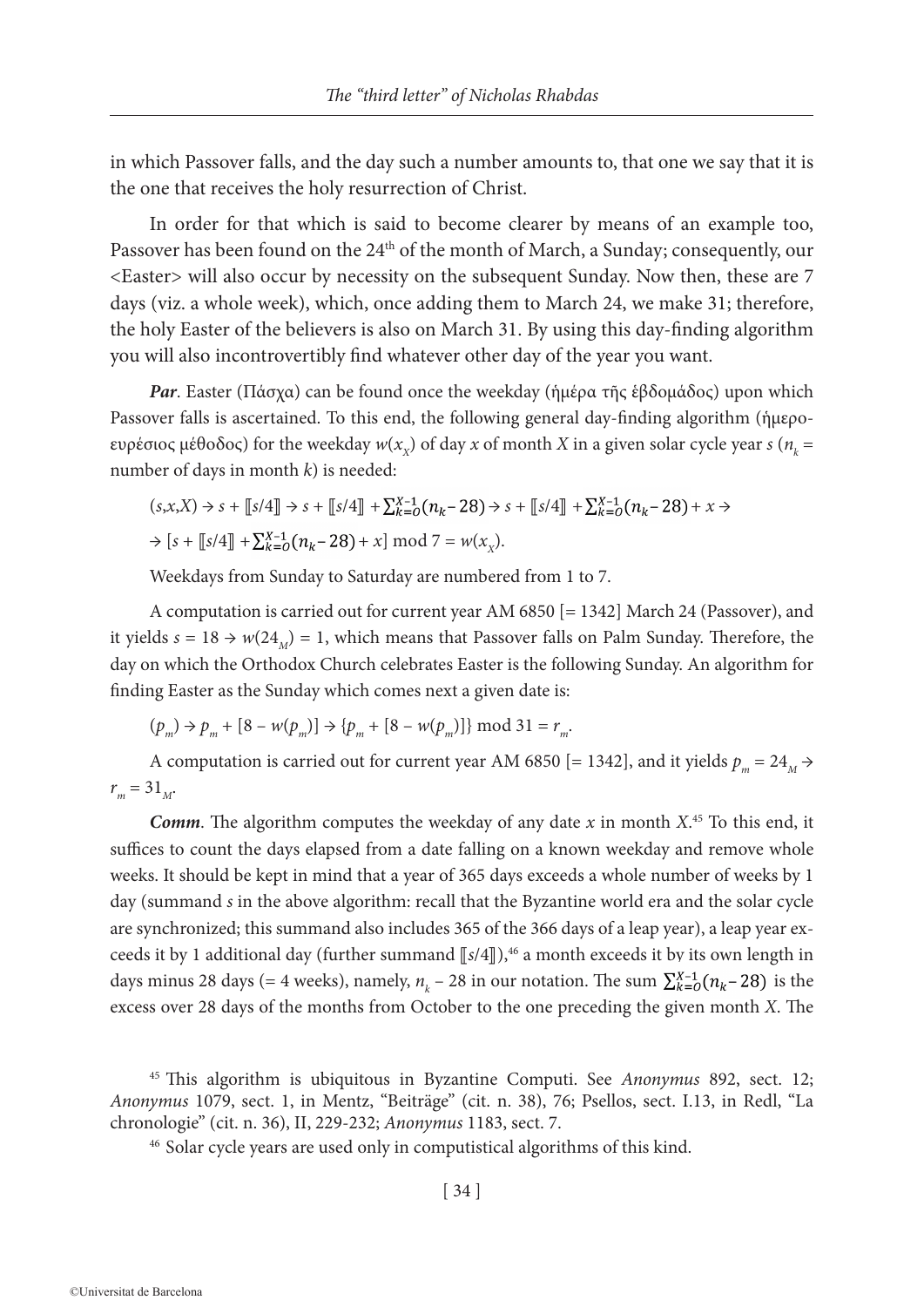date *x* must then be added. Reducing the sum modulo 7 involves eliminating whole weeks. As only months of 31 and 30 days are mentioned and because of the leap year contribution included in the term [*s*/4], February must be set to 28 days; given the fact that the summand [*s*/4] is operative throughout the year, the month *X* must be a month coming after February. This restriction, however, is of no consequence as far as Passover or Easter computations are concerned. To check the consistency of the algorithm, we should recall that the weekday of the epoch date of the Byzantine world era is a Saturday = 7, so that  $w(1<sub>O</sub>) = 2$  for the first day of the solar cycle, which is the output for  $s = 1$ ,  $x = 1$ .

## **12**

Ἡ δὲ τοῦ βισέξτου εὕρεσις τοιαύτην ἔχει τὴν αἰτίαν. τοῦ ἡλίου τὸν οἰκεῖον {κύκλον} διὰ τξε νυχθημέρων καὶ δον ἑνὸς νυχθημέρου, ὅπέρ ἐστιν ὧραι ϛ, ἀνύοντος κύκλον, κατὰ τέσσαρας ἐνιαυτοὺς ἀπαρτίζεται νυχθήμερον ἕν, ὃ δὲ καὶ προστίθεται τῷ Φευρουαρίῳ μηνὶ ὡς ἐλλειπεῖ ὄντι – ἔχει γὰρ ἡμέρας κη – καὶ τότε δεχόμενον καὶ τοῦτο ἔχει ἡμέρας κθ, καὶ γίνεται ὁ χρόνος ἐκεῖνος νυχθημέρων τξϛ.

Ὅτε οὖν ἐθέλεις εἰδέναι εἴτε βίσεξτος ἔνι ὁ χρόνος εἴτε καὶ μή, κράτησον τὰ ἀπὸ κτίσεως κόσμου εὑρισκόμενα ἔτη, καὶ ὕφειλον αὐτὰ ἐπὶ τῶν δ, κἂν μὲν οὐδέν τι καταλειφθῇ, βίσεξτος πάντως ὁ χρόνος ἐστίν· εἰ δὲ ἓν ἢ δύο ἢ τρία καταλειφθῶσιν, οὐκ ἔστι βίσεξτος ὁ ἐνιαυτός.

Ἢ καὶ ἄλλως διὰ τὸ σύντομόν τε καὶ ῥᾴδιον. κράτει τὰ κάτωθεν τῶν ͵ϛω ἐτῶν εὑρισκόμενα ἔτη, ἅπέρ εἰσι νῦν κατὰ τὸ παρόντα χρόνον ν, καὶ ταῦτα δίελε ὁμοίως εἰς δ, τουτέστιν ἔκβαλε πάσας τὰς τετράδας, κἂν μὲν οὐδέν τι καταλειφθῇ ἀλλ' εἰς δ τελευτήσει, βίσεξτος ὁ χρόνος ἐστίν· εἰ δὲ ἓν ἢ β ἢ γ, ὡς εἴρηται, βίσεξτονa οὐκ ἔστιν.

Ὑποδείγματος δὲ χάριν ἐζητήθη νῦν καὶ κατὰ τὸ παρὸν ͵ϛων ἔτος εὑρεῖν ἡμᾶς τὸν χρόνον εἴτε βίσεξτον ἔχει εἴτε καὶ μή. καὶ ἀναλύωμεν τὰ ἔτη εἰς δ οὕτως, καὶ λέγομεν· τετράκις τὰ ͵α, ͵δ· τετράκις τὰ φ, ͵β· δις τὰ σ, ω· τετράκις τὰ ιβ, μη· ἐναπελείφθησαν καὶ β. καὶ λέγομεν ὅτι ὁ χρόνος οὐκ ἔχει βίσεξτον. βίσεξτον δὲ λέγομεν τὸ διὰ τῶν δ ἐνιαυτῶν ἀποτελούμενον νυχθήμερον· βίσεξτον δὲ εἴρηται ἀπὸ τοῦ φάναι τὸν ἱερέα τὸ παλαιὸν κατὰ μόνον τὸν Φευρουάριον μῆνα δὶς πρὸ ἓξ καλανδῶν. τοσαῦτα σοι περὶ τῆς εὑρέσεως τοῦ βισέξτου καὶ τῆς ἡμέρας. ἀλλ' ἐπανιτέον ἡμῖν τὸν λόγον ὅθεν καὶ κατελήξαμεν τὸ λεῖπον ἀναπληροῦντες τοῦ πασχαλίου.

a lege βίσεξτος

# *Leap days and leap years*

The finding of the leap day has the following rationale. As the Sun passes through its own circle in 365 nychthemera and  $\frac{1}{4}$  of a nychthemeron, which are 6 hours, every four years ∕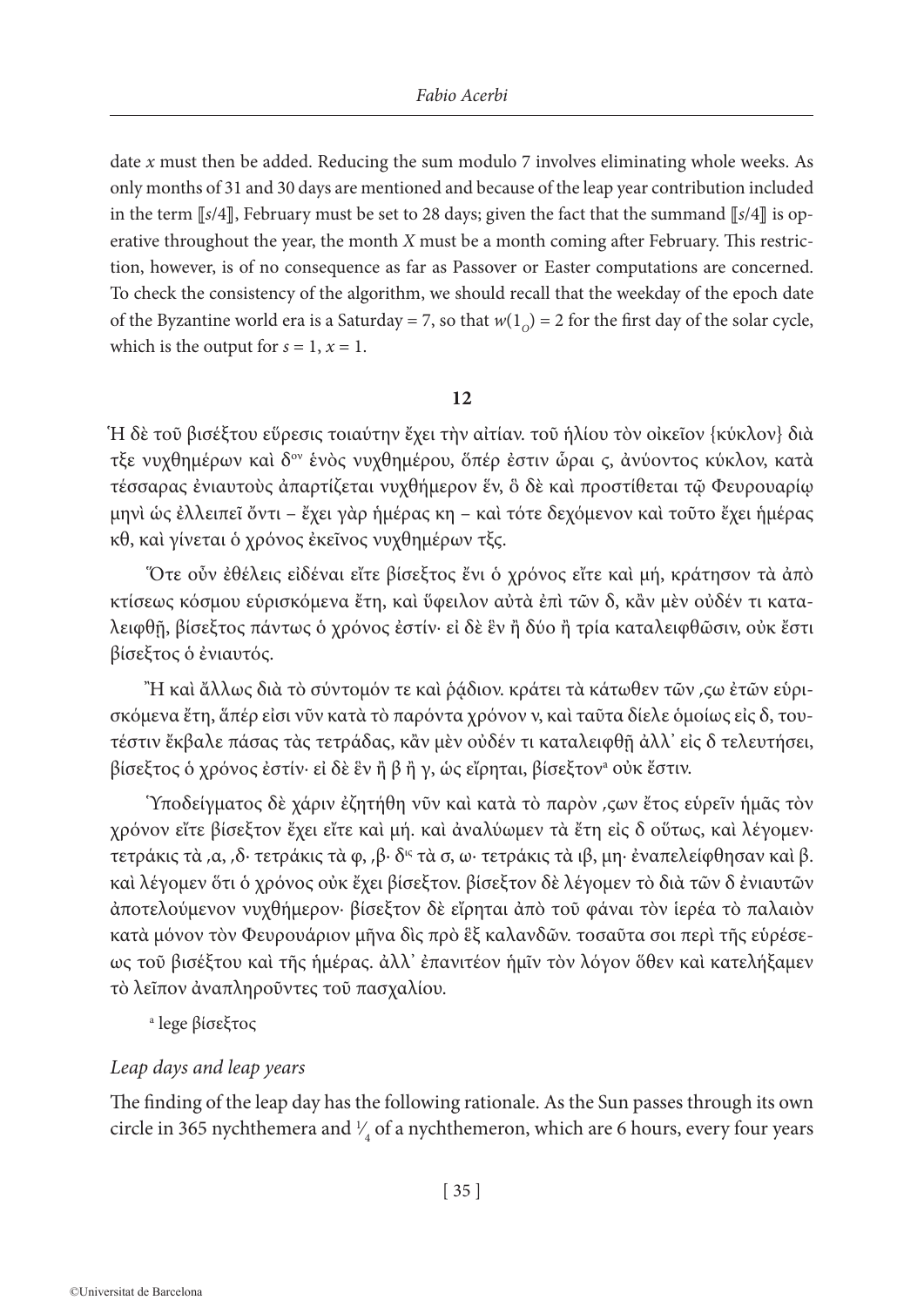it completes one nychthemeron, which is also added to the month of February because this is defective—for it has 28 days—and once it has also received this <nychthemeron> it has 29 days, and that year becomes of 366 nychthemera.

Then, whenever you want to know whether a year is a leap year or not, keep the years found from the foundation of the world, and remove them by 4, and whenever nothing is left out, the year is always a leap year; if one or two or three are left out, the year is not a leap year.

Or also in another way, for the sake of both conciseness and easiness. Keep the years found down from 6800 years, which are 50 now in the present year, and similarly remove these by 4, that is, cast all tetrads aside, and whenever nothing is left out but it ends in 4, the year is a leap year; if <it ends in> one or 2 or 3, as said, it is not a leap year.

For example, let there have been a search for us to find, now and in the present year 6850, whether the year has a leap day or not. And we resolve the years out into 4 as follows, and we say: four times 1000, 4000; four times 500, 2000; 4 times 200, 800; four times 12, 48; 2 are also left out. And we say that the year does not have a leap day. We call the nychthemeron completed every 4 years "bissextile"; this is said "bissextile" from the fact that in early times the priest could speak only in the month of February, on twice-sixth before Calends. So much for you about the finding of the leap year and of the <leap> day. But we must return to the point on which we have also stopped our exposition, by completing what remains of the paschalion.

**Par**. The Sun traverses its own circle in  $365\frac{1}{4}$  days, therefore every 4 years the 6 exceeding ∕ hours make 1 full day, which is added to February. The resulting leap year (βίσεξτος) comprises 366 days.

The criterion for identifying whether a year is a leap year or not is: if  $y \equiv 4 \pmod{4}$ , then *y* is a leap year.

A concise and easy criterion is: if  $y - 6800 \equiv 4 \pmod{4}$ , then *y* is a leap year.

A computation is carried out for current year AM 6850  $[= 1341/2]$ , which is not a leap year because  $6850 \equiv 2 \pmod{4}$ .

A βίσεξτος "leap day" or "bissextile" is the nychthemeron completed every four years. The origin of the denomination "bissextile" is as follows: the ancient priest was allowed to speak only on a "bis-sextus" (twice-sixth) day before the March Kalends.

#### **13**

| 67v Ἐξότου τοίνυν γνωρίσεις ἐν ποίῳ μηνὶ ἐγένετο τὸ Πάσχα καὶ ἐν πόστῃ τούτου ἡμέρᾳ, καὶ μέλλεις εὑρεῖν καὶ τὴν Ἀπόκρεω εἰς πόστην τοῦ Ἰαννουαρίου ἡμέραν ἢ τοῦ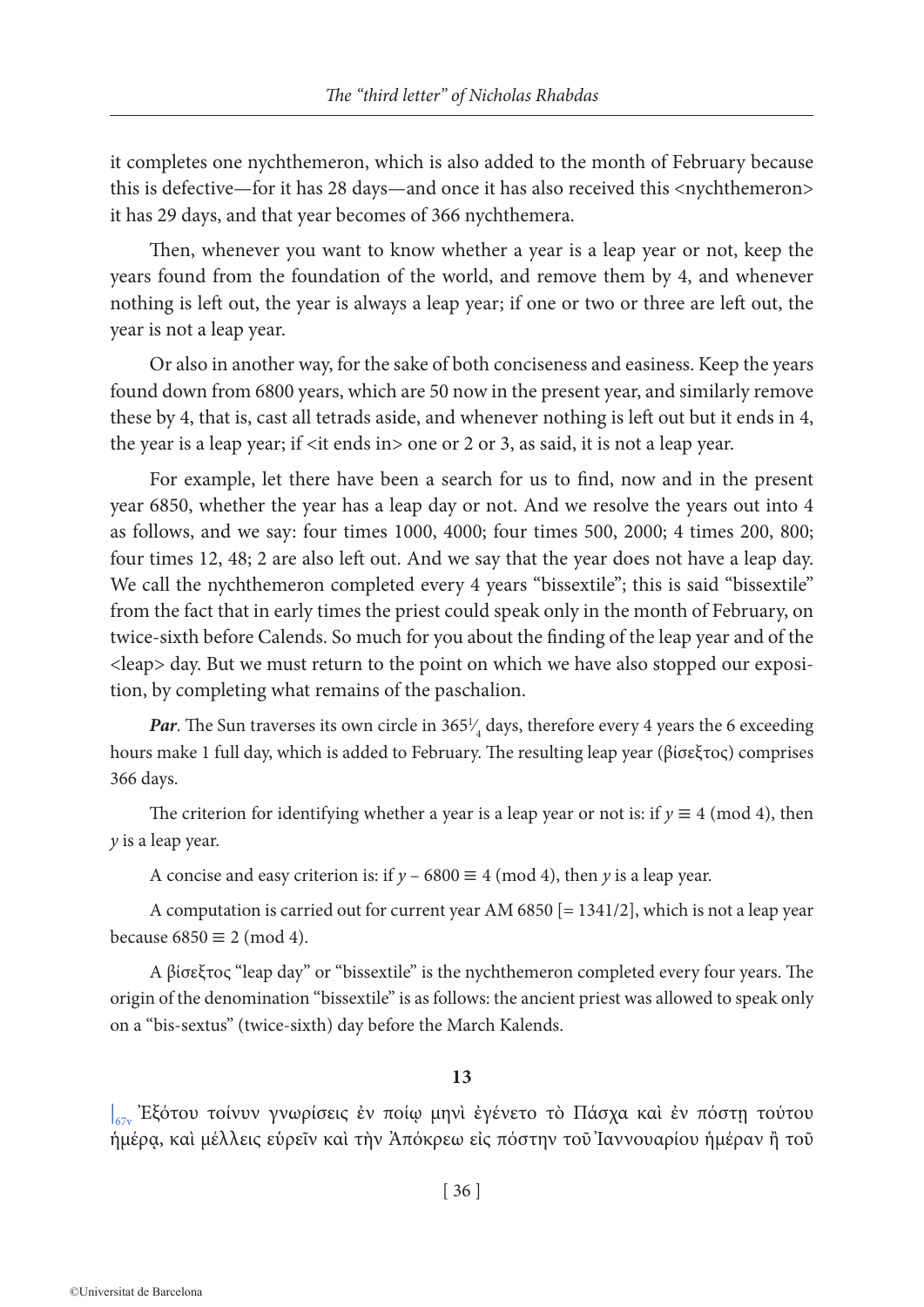Φευρουαρίου μέλλει γενέσθαι, εἰ μὲν οὐκ ἔστιν ὁ χρόνος βίσεξτος, ἀεὶ πρόστιθε τῇ ποστῇ τοῦ μηνὸς ἐκείνου ἐν ᾗ ἔτυχε τὸ Πάσχα ἡμέρας γ, εἰ δὲ ἔνι βίσεξτος, δ, καὶ κατ' ἐκείνην τὴν ποσότητα τοῦ Ἰαννουαρίου ἢ τοῦ Φευρουαρίου ἴσθι γίνεσθαι καὶ τὴν Ἀπόκρεω. ἰστέον δὲ ὡς ἐὰν εὑρεθῇ τὸ Πάσχα ἀπὸ τῆς εἰκοστῆς δευτέρας τοῦ Μαρτίου μέχρι καὶ τῆς εἰκοστῆς ὀγδόης τοῦ αὐτοῦ, πάντοτε εἰς τὸν Ἰαννουάριον μῆνα γίνεται ἡ Ἀπόκρεω· ἀπὸ δὲ τῆς κη καὶ ἑξῆς ἄχρι τῆς κε τοῦ Ἀπριλλίου ἀεὶ εἰς τὸν Φευρουάριον εὑρίσκεται.

ἰστέον σοι δὲ καὶ τοῦτο, ὡς οὐδέποτε γίνεται τὸ Πάσχα κάτωθεν τῆς κβ τοῦ Μαρτίου μηνὸς ἀλλ' οὐδὲ ἄνωθεν τῆς κε τοῦ Ἀπριλλίου. ὡσαύτως καὶ τὸ νομικὸν οὔτε ἔσωθεν τοῦ κα τοῦ Μαρτίου γίνεται οὔθ' ὑπερβάλλει τὴν τοῦ Ἀπριλλίου ὀκτωκαιδεκάτην, ὅτι δὲ τοῖς μὲν Ἑβραίοις παραδέδοται θύειν τὸν ἀμνὸν κατὰ τὴν πανσέληνον τοῦ πρώτου μηνὸς τοῦ παρ' αὐτοῖς καλουμένου Νισὰν ἐντὸς τῆς ἐαρινῆς ἰσημερίας, ἡμεῖς δὲ παρευθὺς τῇ γειτνιαζούσῃ κυριακῇ.

ἔστιν ὅτε καὶ παρατρέχομεν ἡμεῖς ἑβδομάδα μίαν διὰ τὸ μὴ γίνεσθαι τὴν πανσέληνον ἐν τῷ παραδοθέντι τοῦ νομικοῦ ἀριθμῷ ἀνέκαθεν καὶ ἐξ ἀρχῆς παρὰ τῶν θεσπεσίων καὶ ἁγίων πατέρων ἡμῶν, τῆς σελήνης τὴν αἰτίαν ἐχούσης ἐκ τῆς τοῦ παντὸς μεταποιήσεως· μετακινεῖσθαι γὰρ λέγουσι τὴν μεγίστην σφαῖραν οἱ τῶν ἀστρονόμων δεινότεροι μοῖραν μίαν κατ' ἐνιαυτοὺς ἑκατόν· οἱ δὲ τούτῳª μεταγενέστεροι ἀκριβέστερον τὰς τηρήσεις ποιούμενοι καὶ μέχρι τῶν ο λέγουσιν. ἦν μὲν ῥᾴδιον καὶ ἡμῖν τὴν τούτου γενέσθαι διόρθωσιν ὑποτεταγμένων ἁπάντων τῶν Χριστιανῶν ὑφ' ἑνὶ δεσπότῃ καὶ βασιλεῖ, ὥσπερ ἦν ἐν τῇ τοῦ μεγάλου Κωνσταντίνου ἀρχῇ· νῦν δὲ μὴ οὕτως ὄντος ἄτακτον δοκεῖ ἡμῖν μὲν ἐν ἄλλῃ ἡμέρᾳ ποιοῦσι τὸ Πάσχα, ἐν ἄλλῃ δὲ τοὺς Ἰταλοὺς καὶ τοὺς Ἴβηρας ἔτι τε Τριβαλούς, Βουλγάρους, Ῥώσους, Ἀλανούς, Ζίκχους καὶ τὰ λοιπὰ γένη τῶν Χριστιανῶν. καὶ διὰ ταύτην τὴν αἰτίαν ἐστέρχθη γίνεσθαι ὡς γίνεται διὰ τὸ τῆς ὁμονοίας καὶ τῆς εὐταξίας καλόν, ἵνα μὴ δόξῃ παρὰ τοῖς ἄλλοις καινοτομίαν τινὰ καὶ σύγχυσιν γίνεσθαι. οὐκ ἀεὶ δὲ πάντως καὶ καθ' ἕκαστον ἐνιαυτὸν ἑβδομάδα τῷ νομικῷ παρατρέχομεν, ἀλλὰ σπανίως καὶ ἔν τισι καιροῖς, ὥσπερ δῆτα καὶ νῦν ἔτυχε· τῆςʰ γὰρ ψήφου τὴν κδ τοῦ Μαρτίου τὸ νομικὸν ἡμῖν παραδηλοῦντος ἐν ἡμέρᾳ κυριακῇ, τῆς πανσελήνου τοῦ πρώτου παρ' Ἑβραίοις μηνὸς μὴ οὔσης ἐν αὐτῇ ἀλλ' ἐν τῇ κβ τοῦ Μαρτίου τῇ παρασκευῇ τῶν βαίων, οὐκ ἐτελέσαμεν ἡμεῖς τὸ Πάσχα τῇ κδ τοῦ Μαρτίου ἀλλὰ κατὰ τὴν λα τοῦ Μαρτίου διὰ τὰς προλαβούσας \αἰτίας/. καὶ ταῦτα σοι δὲ διεξῆλθον, ἵνα μὴ παντελῶς ἀμύητος τῶν τοιούτων εἴης.

 $\left.\right|_{68}$  Ύποδειγματιστέον σοι διὰ τὸ σαφέστερον καὶ τὸ ....τερον. εὑρέθη τὸ Πάσχα κατὰ τὸ παρόντα καιρὸν εἰς τὴν λα τοῦ Μαρτίου μηνός, καὶ ζητῶμεν μαθεῖν τοῦ μέλλει εὑρεθῆναι ἡ Ἀπόκρεω. ἐπεὶ γοῦν οὐδὲν ἔνι ὁ χρόνος βίσεξτος, προστίθημι τῇ λα τοῦ Μαρτίου γ· καὶ γίνονται ὁμοῦ λδ· ἐκ τούτων ἀφαιρῶ τὴν λα ἡμέραν τοῦ Ἰαννουαρίου· καὶ ἐναπελείφθησαν γ, αἵτινες ἐμπίπτουσιν εἰς τὸν Φευρουάριον· ὅταν γὰρ ἐν τούτῳ ὑπερβῇ ὁ ἀριθμὸς τὴν λα, ἐκβαλλομένης αὐτῆς τὸ καταλειφθὲν δέχεται ὁ Φευρουάριος. εὑρέθη οὖν ἡ Ἀπόκρεω εἰς τὰς γ τοῦ Φευρουαρίου μηνός.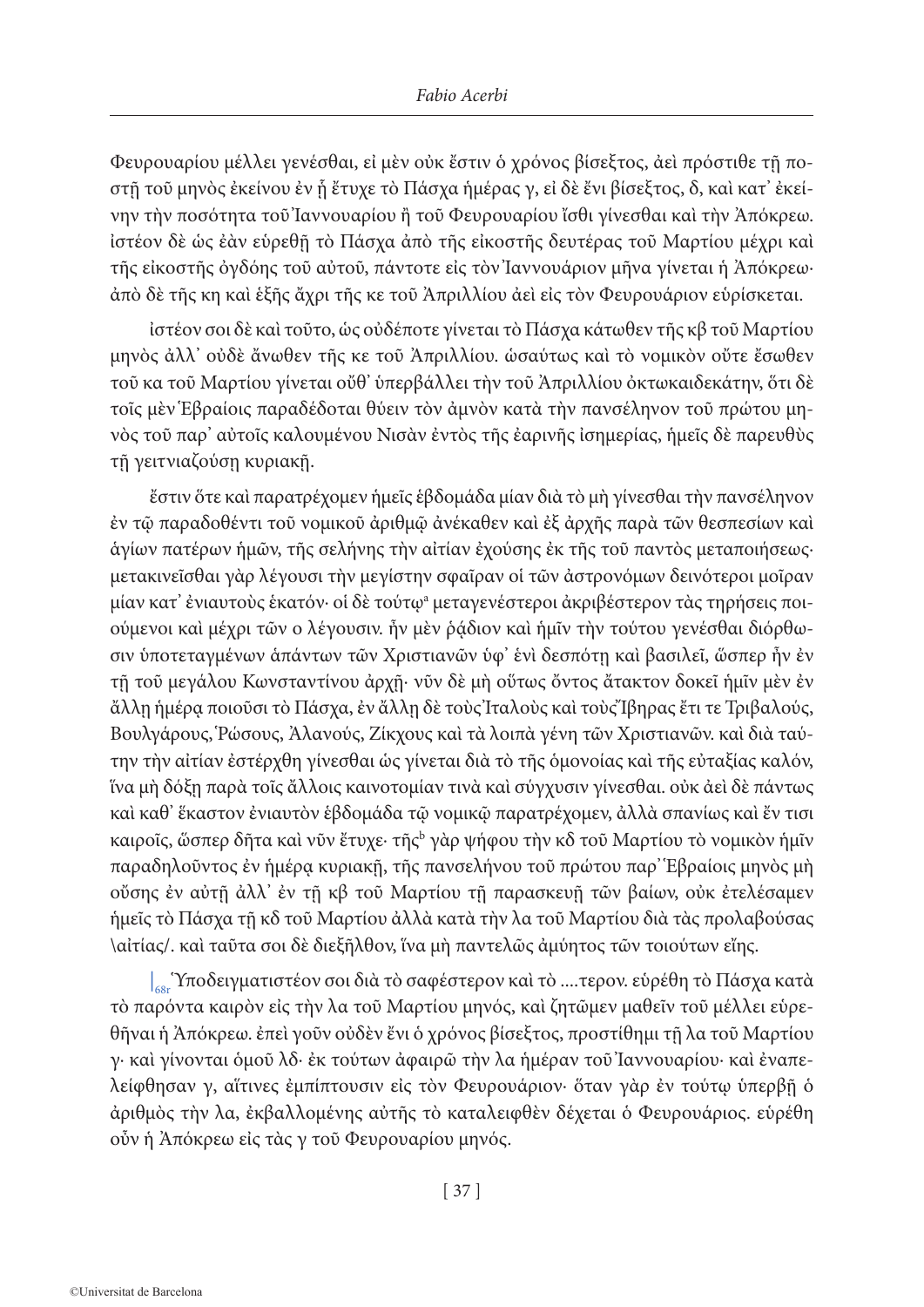<sup>a</sup> fort. lege τούτοις <sup>ь</sup> exp. τοῦ cf. παραδηλοῦντος

#### *Meat-Fare Sunday*

Now then, as soon as you recognizes in what month and on what date of it Easter has occurred, and you should also find on what date of January or of February Meat-Fare should occur, if the year is not a leap year, always add 3 days to the date of that month in which Easter falls, if it is a leap year, 4, and know that Meat-Fare also occurs on that date of January or of February. One must know that, whenever Easter is found from the twenty-second of March up to and including the twenty-eighth of the same <month>, Meat-Fare always occurs in the month of January; <whenever Easter is found> from <March> 28 and successively up to April 25, <Meat-Fare> is always found in February.

*Par*. The algorithm for finding the date *t* of Meat-Fare Sunday (Ἀπόκρεω) being *r* the date of Easter is as follows:47

$$
(r,y) \rightarrow r + 3 + [[(y \mod 4)/4]] \rightarrow r + 3 + [[(y \mod 4)/4]] -: 1j = t.
$$
  
If  $22_M \le r \le 28_M - [[(y \mod 4)/4]]$ , then  $t \in J$ ; if  $29_M \le r \le 25_A$ , then  $t \in F$ .

*Comm*. In the Byzantine liturgical calendar, Meat-Fare is the third Sunday of the pre-Lenten period of preparation and repentance;<sup>48</sup> it falls 8 weeks = 56 days before Easter. As in nonleap years February plus March last 59 days, Meat-Fare Sunday falls numerically 3 days after Easter (summand  $r + 3$ ) but 2 months before the month in which Easter falls, with the due adjustment in leap years (summand  $\left(\frac{y \mod 4}{4}\right)$ ), and keeping in mind that if the date of Easter falls on a day after March 29 (28 in leap years), then Meat-Fare Sunday falls in February rather than in January. A modulo 31 reduction is not envisaged by Rhabdas, but it must be introduced in order to take into account Easter dates in March shifting to April because of the addition of  $3 + \sqrt{(y \mod 4)/4}$ . See also the end of this section.

## *Easter and Passover Terms*

You must also know this, that Easter never occurs below the 22<sup>nd</sup> of the month of March nor, on the other hand, above April 25. Likewise, Passover neither occurs within March 21 nor does it exceed the eighteenth of April, because the Jews traditionally slay the lamb

 $47$  The floor function is particularly effective in formalizing leap year computations. In fact, if *y* is a year in the Byzantine world era or in the era AD,  $\left[\frac{\gamma \mod 4}{4}\right]$  singles out leap years which in both eras are such that  $y = 4k$  for some integer  $k$ —because  $y \equiv 1, 2, 3$  or 4 (mod 4), and  $\llbracket \frac{1}{4} \rrbracket = \llbracket \frac{3}{4} \rrbracket = \llbracket \frac{3}{4} \rrbracket = 0, \llbracket 1 \rrbracket = 1$ . As taking the floor of a division involves taking its integer quotient ∕ ∕ ∕ by disregarding the remainder,  $\left[\frac{y}{4}\right]$  is the total number of leap years since epoch.

<sup>48</sup> See *Anonymus* 892, sect. 12; *Anonymus* 1079, sect. 2, in Mentz, "Beiträge" (cit. n. 38), 78; *Anonymus* 1183, sect. 8; *Anonymus* 1256, sect. 9; Matthew Blastares, in Rhalles, Potles, Σύνταγμα (cit. n. 30), 418; Isaac Argyros, in *PG* XIX, 1301 and 1304.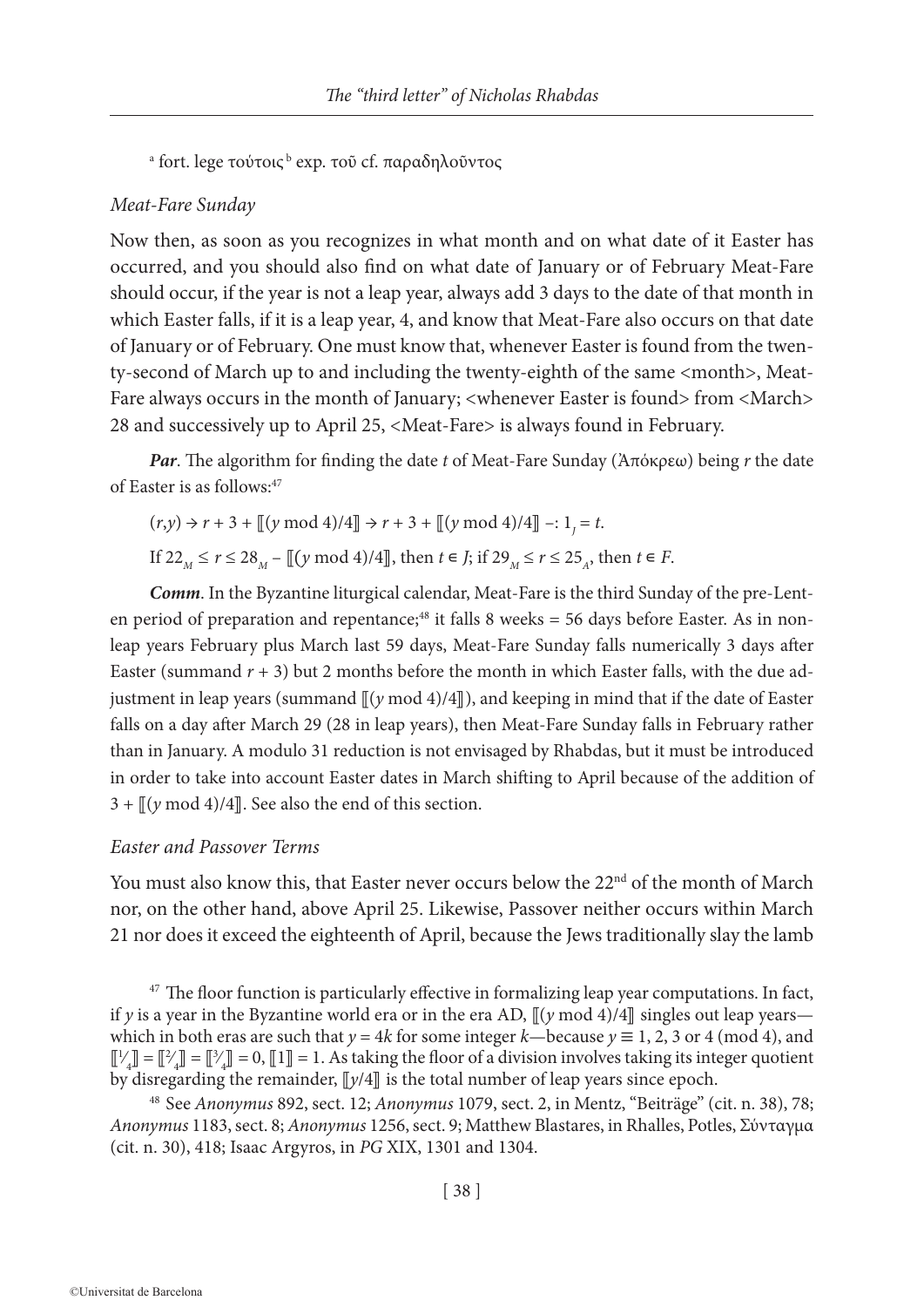on the full Moon of the first month, the one they call "Nisan", <which begins> within the Spring equinox, whereas we <celebrate our Easter> on the immediately adjacent Sunday.

*Par*. The terms for Easter are:  $22_M \le r \le 25_A$ . The terms for Passover are:  $21_M \le p \le 18_A$ . The Jews slay the lamb on the full Moon of the lunar month that includes the Spring equinox (ἐαρινὴ ἰσημερία), a month they call "Nisan"; the Christians celebrate Easter on the Sunday next after Passover.

*Comm*. The intervals given above set the standard terms for Easter and Passover in Byzantine Computi; the former terms straightforwardly derive from the latter by applying the rules for finding the date of Easter. The Passover terms are so determined because the Spring equinox (March 21) is the lower bound and Passover can fall within 1 lunar month from that date. The real upper bound for Passover is April 19: see note 22 above, and the commentary on sect. **15**.

## *Discrepancies between the actual full Moon and the Passover date*

Sometimes we also overrun a single week because the full Moon does not occur on the numerical date for Passover handed down in the first place and originally by our divine and holy Fathers, the Moon inheriting the cause  $\leq$  this from the transformation of the entire <Cosmos>; for the most venerable astronomers say that the greatest sphere revolves by one degree every hundred years, whereas those later than them, who performed more accurate observations, claim that <it revolves> no more than up to 70 <degrees every 100 years>. It would also be easy for us to carry out a correction of this <discrepancy>, were all Christians subjected to one single ruler and king, very much as this was the case during the realm of Constantine the Great; now, since this is not the case, we disorderly deem it fit to set Easter on a specific day, whereas the Latins and the Iberians set it on another, and again the Triballi, the Bulgars, the Russians, the Alans, the Zicchi, and all the remaining Christian denominations. And for this reason, owing to the virtues of concord and of orderliness, one is content with perpetuating this state of affairs, in order for the others not to believe that there occurs any changing for the sake of changing and confusion. However, it is not the case that we overrun a week from Passover always and every year, but seldom and on specific occasions, exactly as it also happened to be the case right now; for, as the calculation intimates for us that Passover <falls> on March 24, a Sunday, whereas the full Moon of the first Jewish month does not fall on it but on March 22, the Friday before Palm Sunday, because of the previously-adduced reason we did not celebrate Easter on March 24, but on March 31. And go carefully through these <arguments>, in order not to be altogether uninitiated to them.

One must set out an exemple for you, for the sake of greater clarity and \*\*\*. On the present occasion, Easter has been found on the 31<sup>st</sup> of the month of March, and let us seek to learn <where> should Meat-Fare be found. Now then, since the year is by no way a leap year, I add 3 to March 31; and together they yield 34; I remove the 31 days of January from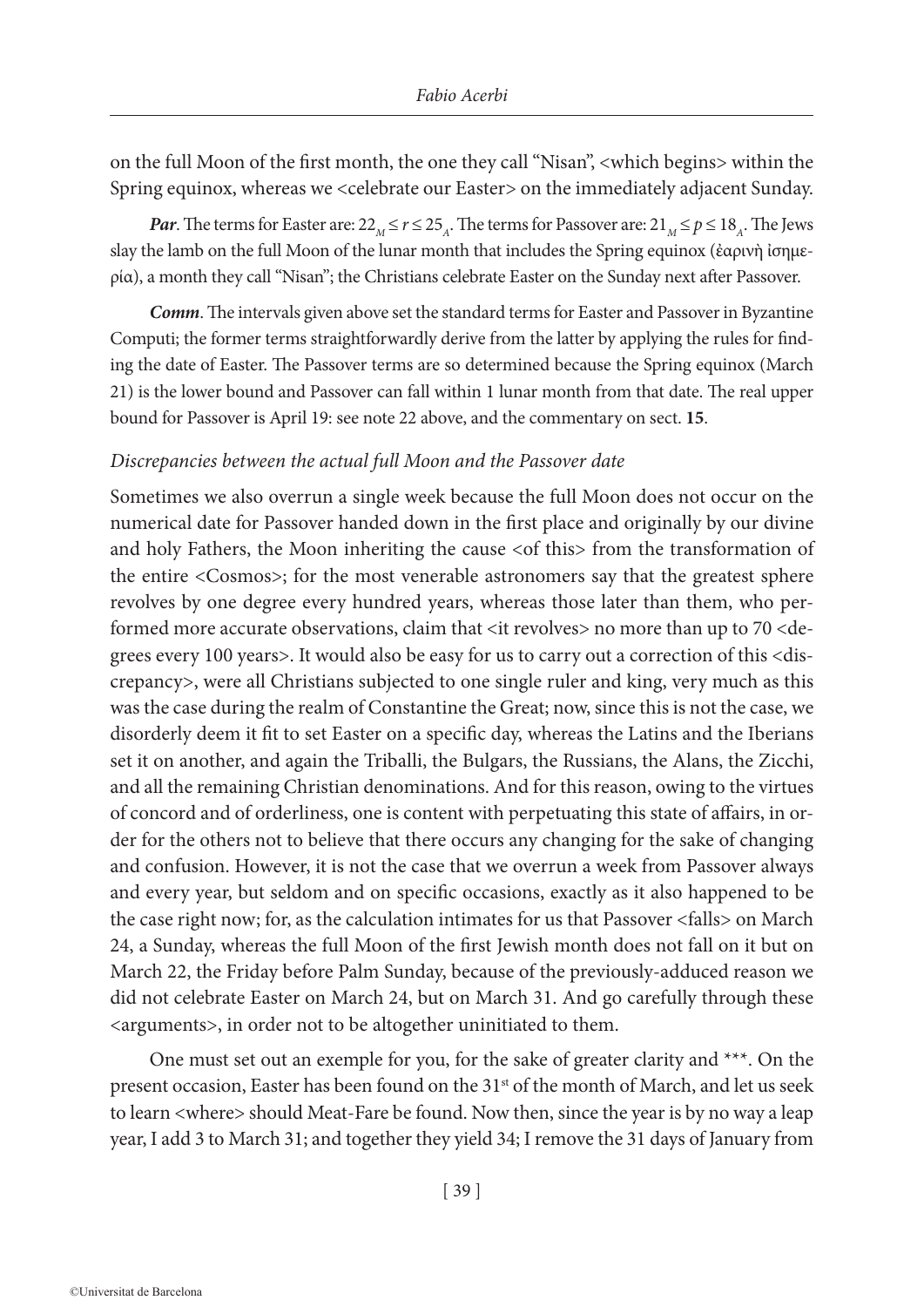these; and 3 are left out, which fall in February; for whenever in this <computation> the <resulting> number oversteps 31, casting it [*scil*. 31] aside February receives what is left out. Then, Meat-Fare has been found on the 3<sup>rd</sup> of the month of February.

*Par*. Occasional discrepancies between the actual full Moon (and therefore the actual Passover) and the Passover date that is computed according to the prescriptions of the Church Fathers result in more than 1 week of interval between the full Moon (that is, the actual Passover according to the Jews) and Easter; the reason adduced is the precession of the equinoxes (1 degree per century according to Ptolemy, 1 degree every 70 years according to later astronomers, who relied on more accurate observations).<sup>49</sup> Despite the fact that homogeneous standards were achieved when all Christians were united under a single ruler, for instance during Constantine the Great, occasional discrepancies were thereafter left unsettled in order to avoid creating even more confusion, as in Christendom the date of Easter was variable according to the Christian denominations. The discrepancies between the actual full Moon and the Passover date are occasional; notably, an instance occurs in the year in which Rhabdas writes, as the full Moon occurred on March 22,<sup>50</sup> whereas computations for Passover yield March 24.

A computation is carried out for current year AM 6850 [= 1342], and it yields  $r = 31<sub>M</sub> \rightarrow t$  $=$  3<sub>F</sub>. The example shows that the algorithm set out at the beginning of this section is read (and should be read) as follows:

 $(r,y) \rightarrow r + 3 + [(y \mod 4)/4] \rightarrow (r + 3 + [(y \mod 4)/4]) \mod 31 = t.$ 

*Comm*. As Julian calendar years are modelled on the tropical year, the precession of the equinoxes is irrelevant to determining the date of Easter. Rhabdas' statement is therefore wrong. In sources contemporary with Rhabdas, Barlaam stressed a gap of about 1 day every 304 years between real and schematic Moons, based on a more accurate value of the mean synodic month (see sect. **7**). The gap accumulated since the times of the conception of the "table of the fathers", Barlaam writes, amounts to 2 days.<sup>51</sup>

<sup>49</sup> The latter is among the values used in Arabic astronomy; see the discussion in S. Mohammad Mozaffari, "A Medieval Bright Star Table: The Non-Ptolemaic Star Table in the *Īlkhānī Zīj*", *Journal for the History of Astronomy* 47 (2016), 294-316, in particular 303-307. Values such as 1°/66<sup>y</sup> were known to Byzantine astronomers acquainted with the Arabic tradition as early as *ca*. 1032: J. Mogenet, "Une scolie inédite du Vat. gr. 1594 sur les rapports entre l'astronomie arabe et Byzance", *Osiris* 14 (1962), 198-221, at 209 (section 29).

<sup>50</sup> On AD 1342 March 22, at 23:42 UT, according to http://www.eclipsewise.com/. Recall that the local time in Constantinople is nearly exactly  $UT + 2$  hours and that a morning epoch was used in Byzantium, so that the entire night is attached to the previous day: Neugebauer, *HAMA* (cit. n. 29), 1069 n. 6.

<sup>51</sup> Tihon, "Barlaam" (cit. n. 20), 376-378 (sects. 23-29). The "table of the Fathers" denotes the Damascene table and its traditional list of Passover dates. John Damascenus lived about 600 years before Barlaam and Rhabdas.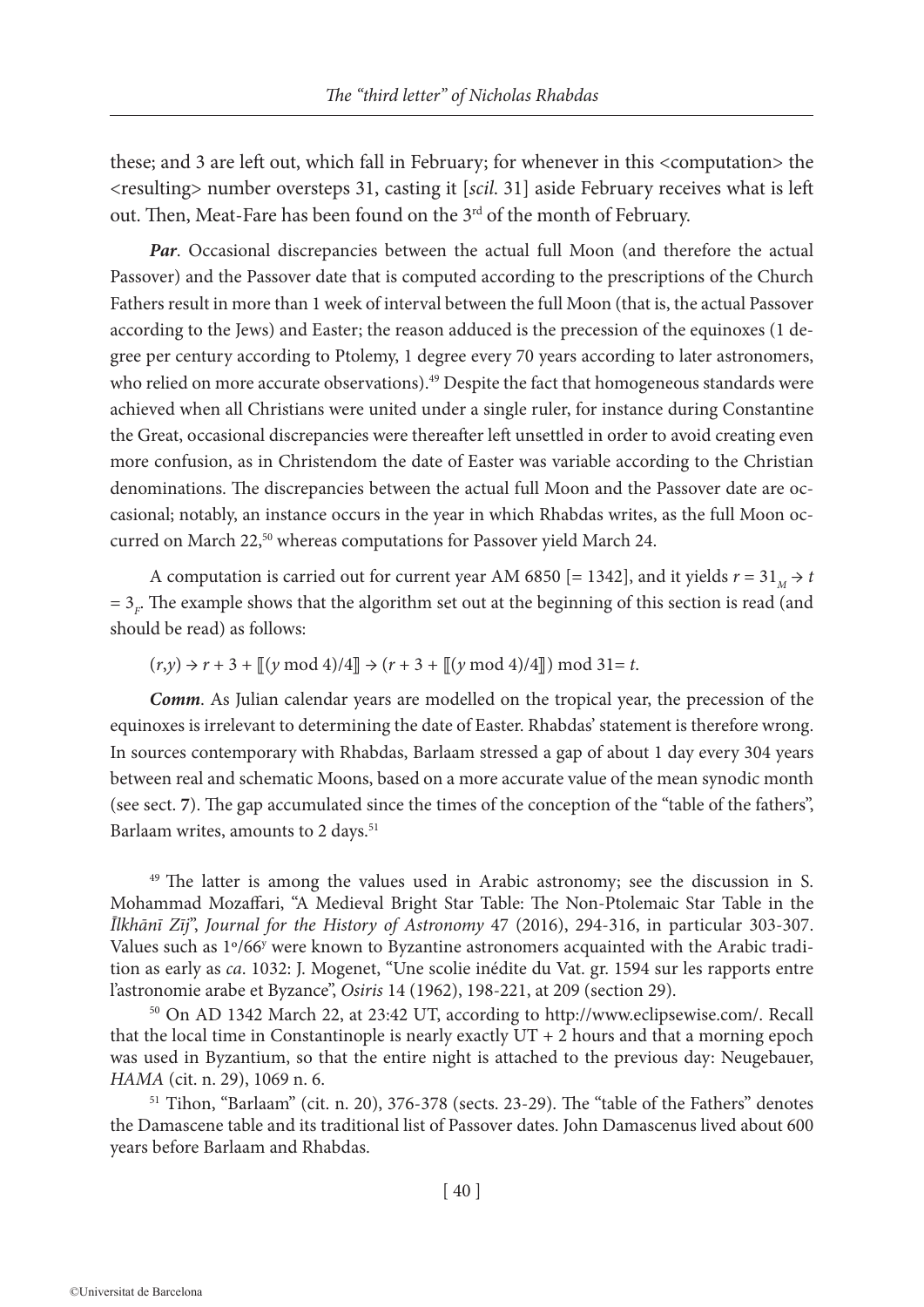# **14**

Τὴν δὲ ἐν τῷ θέρει μετὰ τὴν πεντηκοστὴν γινομένην Νηστείαν τῶν ἁγίων ἀποστόλων εὑρήσεις οὕτως. ἀρίθμησον ἀφ' ἧς ἡμέρας ἐγένετο τὸ Πάσχα μέχρι τῆς τρίτης τοῦ Μαΐου μηνός, καὶ ὅσον ἀριθμὸν εὕρῃς, τοσαῦται εἰσὶ καὶ αἱ ἡμέραι τῆς ἐν τῷ θέρει γινομένης Νηστείας τῶν ἁγίων ἐνδόξων καὶ πανευφήμων ἀποστόλων.

Οἷον εὑρέθη τὸ εὐσεβὲς ἅγιον Πάσχα κατὰ τὴν λα τοῦ Μαρτίου μηνός, καὶ ἀριθμῶ ἀπὸ ταύτης μέχρι τῆς τρίτης τοῦ Μαΐου μηνός, καὶ εὑρίσκω ἡμέρας λγ, καὶ λέγω τοσαύτας εἶναι καὶ τὰς ἡμέρας τῆς ἐν τῷ θέρει νηστείας. ἵνα δὲ καὶ διὰ πλείονος βασάνου καὶ πείρας ἀληθὲς καὶ ἀναμφίβολον φανείη τὸ λεγόμενον, ἀρίθμησον ἀπὸ τῆς τοῦ Μαρτίου μηνός (ἤγουν ἀπὸ τῆς α τοῦ Ἀπριλλίου) τὰς ἐφεξῆς ἡμέρας τῶν μηνῶν μέχρι καὶ αὐτῆς τῆς κθ τοῦ Ἰουνίου μηνός, καθ' ἣν ἡ σεβάσμιος τῶν ἁγίων ἀποστόλων γίνεται μνήμη, καὶ ἐξ αὐτῶν ἄφελε τῆς ἁγίας πεντηκοστῆς ἡμέρας ν καὶ ζ τῆς ἑβδομάδος τοῦ ἁγίου καὶ ζῳοποίου πνεύματος, καὶ αἱ καταλειφθεῖσαι εἰσὶν αἱ ἡμέραι τῆς Νηστείαςa τῶν ἁγίων ἀποστόλων. εὑρίσκονται οὖν ἡμέραι ϙ οὕτως· λ τοῦ Ἀπριλλίου, λα τοῦ Μαΐου καὶ κθ τοῦ Ἰουνίου· ὁμοῦ καὶ πάλιν ϙ· ἐξ αὐτῶν οὖν ἐκβαλὼν ἡμέρας νζ ἐναπελείφθησαν ἡμέραι λγ, ὅσαι δηλονότι εὑρέθησαν καὶ διὰ τῆς προτέρας μεθόδου. τοσαῦτα σοι καὶ περὶ τῆς τῶν πασχαλίων εἰδήσεως.

a pro verbo signum

# *Apostles' Fast*

You will find the Apostles' Fast that occurs in Summer after Pentecost as follows. Reckon from the day on which Easter occurred up to the third of the month of May, and whatever number you find, so many are also the days of the Fast of the holy, glorious, and all-praiseworthy Apostles, which occurs in Summer.

For instance, the sacred holy Easter has been found on the  $31<sup>st</sup>$  of the month of March, and I reckon from this <day> up to the third of the month of May, and I find 33 days, and I say that so many are also the days of the aestival fast. In order for that which is said to appear true and unambiguous by means of a multiple check and test too, reckon, from the month of March (namely, from April 1), the successive days of the months up to and including the 29<sup>th</sup> of the month of June, on which the venerable remembrance of the holy Αpostles occurs, and remove from them 50 days of the holy Pentecost and 7 of the week of the Holy and Life-creating Spirit, and those which are left out are the days of the Apostles' Fast. Then, 90 days are found as follows: 30 from April, 31 from May, and 29 from June; together, again, 90 too; then, casting 57 days aside from them 33 days are left out, as many, as is clear, as were also found by means of the previous algorithm. So much for you about the knowledge of the paschalia too.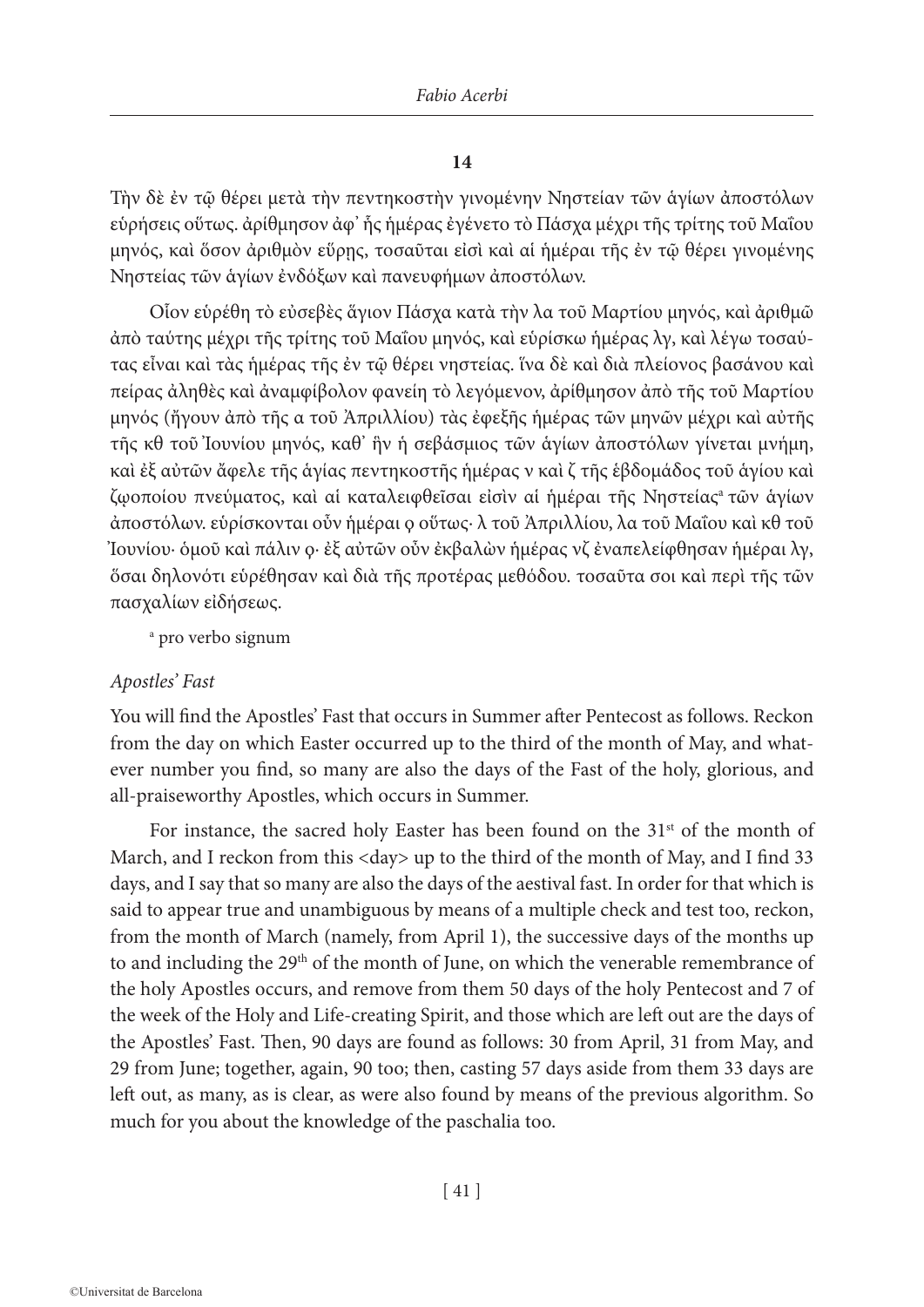*Par*. Apostles' Fast (Νηστεία τῶν ἁγίων ἀποστόλων) is the period *f <sup>H</sup>* reckoned from Easter to May 3. The algorithm for finding $f_{\scriptscriptstyle H}$  being  $r$  the date of Easter is as follows:

 $(r) \rightarrow r \in M \rightarrow 3_{Ma} - r = f_H$ .

A computation is carried out for current year AM 6850 [= 1342], and it yields  $r = 31^M \rightarrow f_H$  $= 33$  days.

And this suffices for a comprehensive survey of Paschalia.

*Comm*. The rationale behind choosing May 3 as the reference date for the subtraction is the following:52 Apostles' Fast begins the second Monday after Pentecost, that is, 57 days after Easter (57 = the 50 days of Pentecost plus 1 week) and ends on June 28. However, an inclusive time interval that begins 57 days after Easter and ends on June 28 is equal to an inclusive time interval that begins on Easter and ends 57 days before June 28, that is, on May 2. Prescribing May 3 means that one must reckon (and not count)<sup>53</sup> the days from Easter and up to May 3.

#### **15**

Ἐγὼ δὲ καὶ λίαν τεθαύμακα πῶς οἱ θεσπέσιοι καὶ θεόφοροι πατέρες ἡμῶν οἱ ἐν τῇ πρώτῃ συνελθόντες συνόδῳ τὴν τοῦ Πάσχα ἐκθέμενοι εὕρεσιν, ὅπως οὐκ ἐφρόντισαν διὰ μεθόδου τινὸς τὴν τῆς Ἀπόκρεω προηγεῖσθαι εὕρεσιν, ἀλλὰ τοὐναντίον μετὰ τὴν τοῦ Πάσχα δήλωσιν τὴν Ἀπόκρεω ἐθέσπισαν εὑρίσκεσθαι. ἐμοὶ δὲ καὶ τοῦτο ἐκπονῆσαι καὶ ἀναπληρῶσαι διὰ ἁγίων ἐκείνων εὐχῶν κεχάρισται, ἄξιον δὲ καὶ τὴν αἰτίαν ἐκθέσθαι δι' ἣν εἰς τὸν ἀγῶνα τοῦτον ἑμαυτὸν καθῆκα. φιλονεικοῦντι μοι ποτὲ μετά τινος Ἰουδαίου περὶ τῆς ἡμετέρας πίστεως ὡς ἔγκλημά τι καὶ τοῦτο ἐπήγαγεν ὅτι δῆθεν ἄνευ τοῦ νομικοῦ Φασκαλίου τὸ ἡμέτερον Πάσχα εὑρεῖν οὐ δυνάμεθα· ὅθεν διαπονηθεὶς περὶ τούτου μέθοδόν τινα θαυμασίαν ἐφεῦρον ἥτις χωρὶς τοῦ νομικοῦ Φασκαλίου τὸ ἡμέτερον εὐσεβὲς καὶ ἅγιον εὑρίσκεται Πάσχα, πλὴν οὐκ ἀντιστρόφως, ὥσπερ δι' ἐκείνου πρῶτον μὲν εὑρίσκουσα τὸ Πάσχα, εἶθ' οὕτως δι' αὐτοῦ τὴν Ἀπόκρεω καὶ τὴν τοῦ θέρους νηστείαν πρωθύστερον, ἀλλ' ἐνορδίνως πρῶτον μὲν τὴν Ἀπόκρεω, εἶτα τὸ Πάσχα καὶ εὐθὺς τὴν ἐν τῷ θέρει [[Νηστείαν]] γινομένην τῶν ἁγίων ἀποστόλων Νηστείαν.

Ἔχει δὲ οὕτως. κράτησον τὸν ἐνεστῶτα τῆς σελήνης θεμέλιον οἷος ἐστὶ κατὰ τὴν πρώτην τοῦ Ἰαννουαρίου μηνός, καὶ ἔπαρον ἀπὸ τῆς ἀρχῆς τοῦ τοιούτου Ἰαννουαρίου μηνὸς <u>ἡμέρας ὅσας χρήζ</u>εις <u>εἰς ἐκπλή|<sub>68ν</sub>ρωσιν ἡμερῶν ν,</u> συντιθεμένων δηλαδὴ μετὰ τοῦ θεμελίου τῆς σελήνης· εἰ δ' οὐκ ἐξαρκέσουσιν ὅ τε θεμέλιος καὶ αἱ πᾶσαι τοῦ Ἰαννουαρίου

<sup>52</sup> See *Anonymus* 1247, sect. 24, in Schissel, "Chronologischer" (cit. n. 30), 110; *Anonymus* 1256, sect. 10; Isaac Argyros, in *PG* XIX, 1305 and 1308; *Anonymus* 1377, sect. 9, in *PG* XIX, 1328-1329.

<sup>53</sup> The difference between counting and reckoning is usually formulated as the difference between inclusive and exclusive reckoning.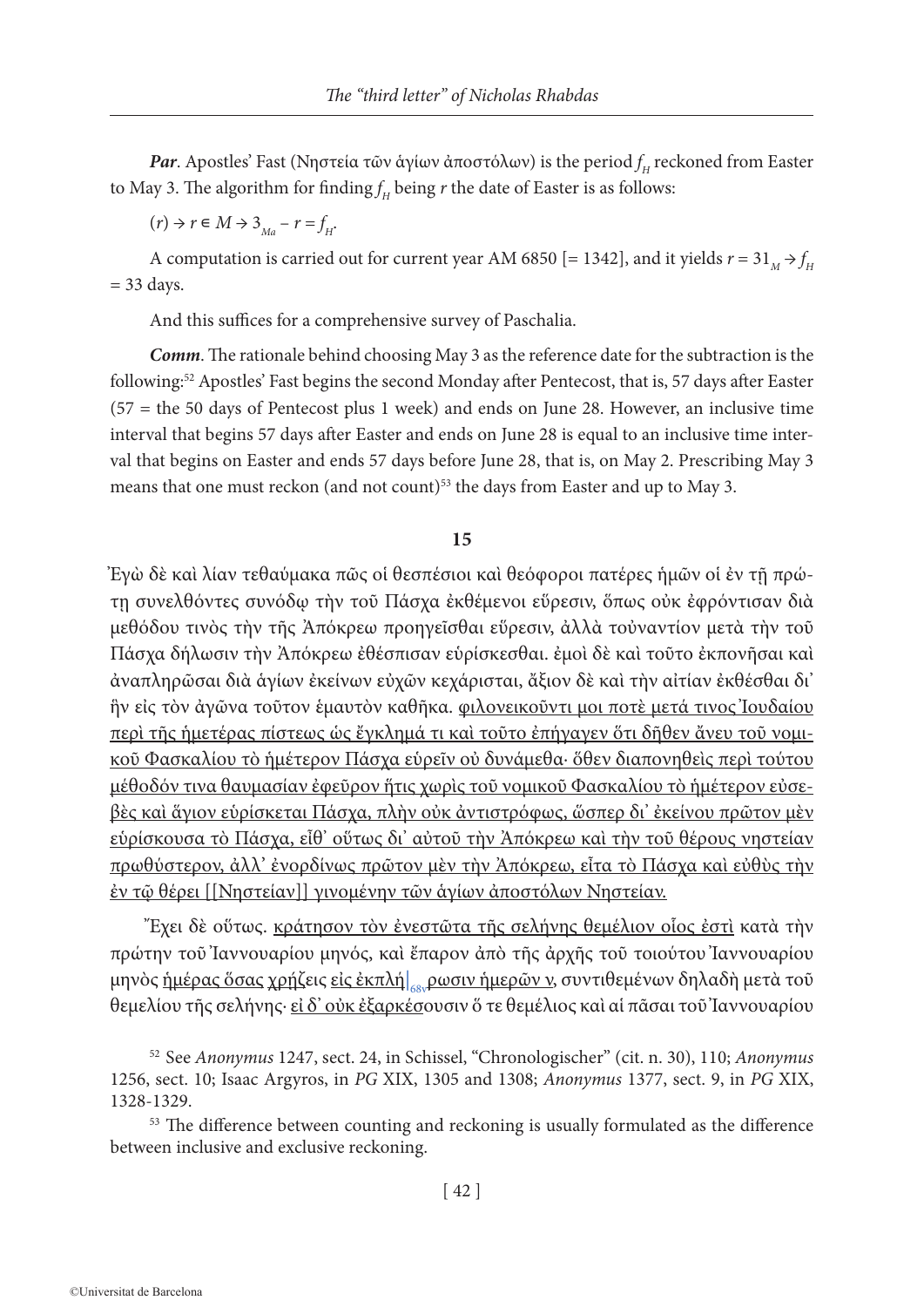μηνὸς ἡμέραι, τὰς λειπούσας εἰς ἀπάρτισιν τῶν ν ἡμερῶν λαμβάνω ἀπὸ τοῦ Φευρουαρίου μηνός – πλὴν εἰδέναι σε καὶ τοῦτο δεῖ, ὡς ὅταν ἐξισοῦται ὁ θεμέλιος τῆς σελήνης ταῖς τοῦ Φευρουαρίου μηνὸς ἡμέραις, καὶ ἔνι κη ἢ κθ, ἐᾶν χρὴ παντελῶς τὸν τῆς σελήνης θεμέλιον, καὶ λαμβάνειν ἐκ μόνων τῶν δύο μηνῶν τοῦ τε Ἰαννουαρίου καὶ τοῦ Φευρουαρίου τὴν τῶν ν ἡμερῶν ποσότητα – καὶ τὴν ποσταίαν τοῦ μηνὸς ἐκείνου ἐν ᾗ τυχὸν ἡ πεντηκοστὴ τῶν ἡμερῶν ἐτελεύτησεν εὑρὲ διὰ τῆς μεθόδου τοῦ ἡμεροευρεσίου ποία ἡμέρα τῆς ἑβδομάδος ἐστί, καὶ εἰ μὲν μία καταλειφθῇ, λέγω ταύτην εἶναι τὴν τοῦ Ἀσώτου κυριακήν, εἰ δὲ β, τὴν δευτέραν τῆς ἑβδομάδος τῆς Ἀπόκρεω, εἰ δὲ τρεῖς, τὴν τρίτην τῆς αὐτῆς ἑβδομάδος, καὶ καθεξῆς ὁμοίως μέχρι τοῦ σαββάτου, καὶ ἡ ἐρχομένη κυριακὴ τῆς αύτῆς ἑβδομάδος δῆλον ὅτι ἐστὶν ἡ Ἀπόκρεω. κράτησον οὖν τὴν ποστὴν τοῦ μηνὸς ἐν ἧ ἡ πεντηκοστὴ ἔτυχεν ἡμέρα· πρόσθες αὐτῇ καὶ τὰς ἐπιλοίπους ἡμέρας ἄχρι καὶ τῆς ἐρχομένης κυριακῆς, κἀκείνην λέγε εἶναι τὴν ἡμέραν τῆς Ἀπόκρεω. – ἔκτοτε οὖν εἰ βούλει γινώσκειν καὶ τὸ νομικὸν πότε γίνεται Φάσκα, σκόπει τὸν τῆς σελήνης κύκλον ὁποῖος ἐστί, καὶ εὑρήσεις ἐν τῇ ὑποκειμένῃ σοι κάτωθεν πλινθίδι τὸν παρακείμενον ἀριθμόν, εἴτε ἐν τῷ Μαρτίῳ ἐστὶν εἴτε ἐν τῷ Ἀπριλλίῳ.

Ἢ καὶ ἄλλως. ἐξέτασον τοῦ παρελθόντος χρόνου τὸ νομικὸν ποῦ ἔτυχε, κἂν μὲν εὕρῃς ὅτι εἰς τὸν Ἀπρίλλιον ἐγένετο, ὀπισθοπόδησον ἡμέρας ια, καὶ εἰς τὴν ἑξῆς, ἤτοι τὴν δωδεκάτην, ἴσθι εἶναι τὸ νομικόν· εἰ δὲ εἰς τὸν Μάρτιον ἔτυχε, πρόσθες νυχθήμερα ιη, καὶ εἰς τὸ ἐφεξῆς, ἤτοι τὸ ἐννεακαιδέκατον, γίνωσκε γίνεσθαι τὸ νομικόν. – εἶτα ἀρίθμησον ἀπὸ τῆς κυριακῆς τῆς Ἀπόκρεω ἡμέρας νϛ, καὶ ἔνθα ἂν καταλήξῃς, ἐκεῖ ἐστὶ τὸ Πάσχα· καὶ πάλιν ἀπὸ τοῦ Πάσχα μέχρι τῆς τρίτης τοῦ Μαΐου μετρῶν εὑρήσεις καὶ τὴν Νηστείαν τῶν ἁγίων ἀποστόλων.

Ἵνα δὲ καὶ μεθ' ὑποδείγματος σαφέστερον γένηται τὸ λεγόμενον, ὑποκείσθω εὑρεῖν ἡμᾶς κατὰ τὸ νῦν ἐνεστὸς ͵ϛων ἔτος τήν τε Ἀπόκρεω, τὸ νομικόν, τὸ εὐσεβὲς ἅγιον Πάσχα καὶ τὴν ἐν τῷ θέρει νηστείαν. καὶ ἐπειδὴ κατὰ τὸ τοιοῦτον ἔτος ὁ τῆς σελήνης κύκλος εὑρέθη δέκατος ὁ δὲ ταύτης θεμέλιος ἐστὶν εἰκοστότριτον, κρατῶ τοῦτον (ἤγουν κγ), καὶ λαμβάνω καὶ ἀπὸ τοῦ Ἰαννουαρίου εἰς ἐκπλήρωσιν τῶν ν ἡμέρας κζ. καὶ ἐπειδὴ εἰς τὰς κζ τοῦ Ιαννουαρίου <u>ἔληξεν ἡ πεντηκοστὴ τῶν ἡμερῶν, ἀναζητῶ διὰ τῆς μεθόδου τοῦ</u> ἡμεροευρεσίου ποία ἡμέρα τῆς ἑβδομάδος τυγχάνει, καὶ εὑρίσκω ταύτην κατὰ τὴν προγραφεΐσαν μέθοδον <u>οὕτως, ὁ τοῦ ἡλίου κύκλος ὑπάρχει</u> ιη<sup>ος</sup>· τούτω προστίθημι καὶ τὰ ἐπιβάλλοντα αὐτῷ ἀπὸ τοῦ βισέξτου τέταρτα, ἅπερ εἰσὶ δ· καὶ γίνονται κβ· ὁμοίως προστίθημι ταύταις καὶ τὰς ἐπακτὰς τῶν παρελθόντων τριῶν μηνῶν ἀπ' ἀρχῆς Ὀκτωβρίου μέχρις Ἰαννουαρίου, αἳ καὶ εἰσὶν η· καὶ γίνονται μετὰ τῶν κβ, λ· ταύταις συντίθημι καὶ τὰς κζ τοῦ Ἰαννουαρίου· καὶ γίνονται πᾶσαι ὁμοῦ νζ, ἐξ ὧν ἀφαιρῶ ἑβδομάδας ὀκτώ· καὶ ἐναπελείφθη μοι ἡμέρα μία, ἥντινα καὶ λέγω εἶναι τὴν τοῦ Ἀσώτου κυριακήν, καὶ ἡ ἐρχομένη ἑτέρα κυριακή, ἥτις ἐστὶν ἡ τρίτη τοῦ Φευρουαρίου μηνός, ἐστὶν ἡ Ἀπόκρεω· ζ γὰρ καὶ κζ· γίνονται λδ, ἀφ' ὧν ἔκβαλον τὴν λα τοῦ Ἰαννουαρίου· καὶ κατελείφθησαν ἡμέραι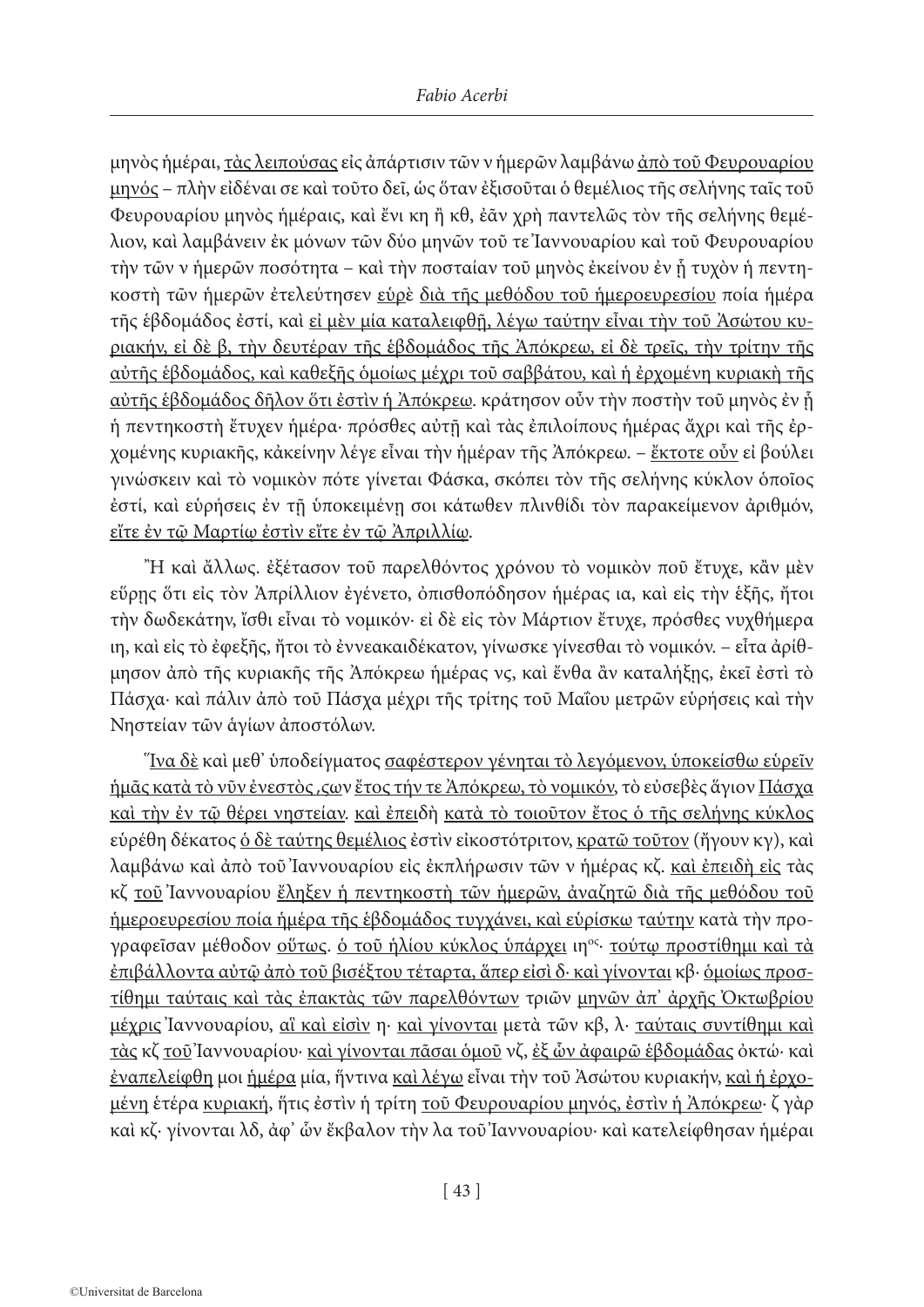γ, αἳ καὶ εἰσὶ τοῦ Φευρουαρίου, εἰς ἣν δηλονότι λέγω εὑρεθῆναι καὶ τὴν Ἀπόκρεω. ζητῶ τὸ νομικόν, καὶ εὑρίσκω ἐν τῇ ὑποτεταγμένῃ πλινθίδι τῷ δεκάτῳ κύκλῳ τῆς σελήνης παρακειμένην τὴν κδ τοῦ Μαρτίου μηνός. ἢ καὶ ἄλλως. ἐξετάζω κατὰ τὸν παρελθόντα χρόνον ποῦ ἔτυχε τὸ νομικόν, καὶ εὑρίσκω τοῦτο εἰς τὰς δ τοῦ Ἀπριλλίου· ὀπισθοποδῶ ἐξ αὐτῆς ἡμέρας ια, καὶ καταντῶ καὶ οὕτως εἰς τὰς κδ τοῦ Μαρτίου |<sub>69r</sub> εἰς ἡμέραν κυριακήν, ὡς ψηφίζων εὑρήσεις.

Θέλω τὸ ἡμέτερον τῶν πιστῶν ἅγιον Πάσχα εὑρεῖν, καὶ ἀριθμῶ ἀπὸ τῆς κυριακῆς τῆς Ἀπόκρεω τὰς ἐφεξῆς ἡμέρας ἄχρις ἂν σώσω ἡμέρας νϛ, καὶ ὅπου συντελεσθῶσιν, ἐν ἐκείνῃ τῇ ἡμέρᾳ λέγω γίνεσθαι καὶ τὸ ἡμέτερον Πάσχα. οἷον εὑρέθη ἡ Ἀπόκρεω εἰς τὰς γ τοῦ Φευρουαρίου· καὶ ἐκβάλλω ταύτας ἀπὸ τῶν κη τοῦ Φευρουαρίου ἡμερῶν· ἐναπελείφθησαν καὶ ἡμέραι κε· ταύταις προστίθημι καὶ τὴν λα τοῦ Μαρτίου· καὶ γίνονται ὁμοῦ ήμέραι νς. καὶ λέγω <u>εὑρεθῆ</u>ναι καὶ <u>τὸ</u> ἅγιον Πάσχα εἰς τὴν λα τοῦ Μαρτίου μηνός.

Ἢ καὶ ἄλλως. ἄφελε ἀπὸ τοῦ ἀριθμοῦ ἐν ᾗ εὑρέθη ἡ Ἀπόκρεω ἡμέρας γ, εἰ δὲ ἔστι βίσεξτονa , δ, καὶ τὸν καταλειφθέντα ὅρα πόσος ἐστὶ καὶ ποῦ ἔτυχεν, ἤγουν εἰς τὸν Ἰαννουάριον ἢ εἰς τὸν Φευρουάριον, καὶ εἰ μὲν ἔτυχεν ἡ ἐναπολειφθεῖσα ποσότης μετὰ τὴν τῶν τριῶν ἢ τῶν δ ἀφαίρεσιν εἰς τὸν Φευρουάριον, λέγε κατὰ τήνδε γενέσθαι καὶ τὸ Πάσχα εἰς τὸν Ἀπρίλλιον· εἰ δὲ εἰς τὸν Ἰαννουάριον, λέγε εὑρεθῆναι εἰς τὸν Μάρτιον. οἷον εὑρέθη ἡ Ἀπόκρεω εἰς τὰς γ τοῦ Φευρουαρίου· καὶ ἀφελῶ ταύτας ἐπεὶ βίσεξτονb οὐκ ἔστι, καὶ καταλήγω εἰς τὴν λα τοῦ Ἰαννουαρίου, καὶ λέγω γενέσθαι τὸ Πάσχα εἰς τὴν λα τοῦ Μαρτίου μηνός.

Μετρῶ ἀπὸ ταύτης τὰς ἐφεξῆς ἡμέρας τοῦ Ἀπριλλίου μέχρι τῆς τρίτης τοῦ Μαΐου μηνός, καὶ εὑρίσκω ταύτας ἡμέρας λδ, καὶ λέγω εἶναι καὶ τὰς ἡμέρας τῆς ἐν τῷ θέρει Νηστείας τῶν ἁγίων ἀποστόλων ἡμέρας λδ.

| $\alpha$      | Άπρ        | ß             | $\beta$       | Μάρ                  | $\kappa\beta$         | $\mathcal V$                  | $A\pi\rho$ | ι              | $\delta$               | Μάρ        | $\lambda$      | ε                   | Άπρ      | $\mathfrak{m}$ | $\varsigma$    | $A\pi\rho$ | $\zeta$        |
|---------------|------------|---------------|---------------|----------------------|-----------------------|-------------------------------|------------|----------------|------------------------|------------|----------------|---------------------|----------|----------------|----------------|------------|----------------|
|               | Μάρ        | ĸζ            | $\mathsf{n}$  | Άπρ                  | $l\epsilon$           | $\theta$                      | $A\pi\rho$ | $\delta$       | ι                      | Μάρ        | $\kappa\delta$ | $\iota\alpha$       | Άπρ      | $\iota\beta$   | $\iota\beta$   | $A\pi\rho$ | $\alpha$       |
| $\mathsf{IV}$ | Μάρ        | κα            | $\iota\delta$ | Άπρ                  | $\boldsymbol{\theta}$ | ιε                            | Μάρ        | $\kappa\theta$ | lζ                     | $A\pi\rho$ | ιζ             | ιζ                  | Άπρ      | ε              | $\mathfrak{m}$ | Μάρ        | $K\mathcal{E}$ |
| ι $θ$         | $A\pi\rho$ | $\mathsf{IV}$ | κατ           | $\alpha$ $\lambda$ ή | $\theta$ ην έ         | $\gamma \dot{\epsilon} \nu o$ | $v\tau o$  | τὰ π           | $\alpha\lambda\lambda$ | ά τε       | τρά            | $\gamma \omega \nu$ | $\alpha$ |                |                |            |                |
|               |            |               |               |                      |                       |                               |            |                |                        |            |                |                     |          |                |                |            |                |
|               |            |               |               |                      |                       |                               |            |                |                        |            |                |                     |          |                |                |            |                |
|               |            |               |               |                      |                       |                               |            |                |                        |            |                |                     |          |                |                |            |                |
|               |            |               |               |                      |                       |                               |            |                |                        |            |                |                     |          |                |                |            |                |
|               |            |               |               |                      |                       |                               |            |                |                        |            |                |                     |          |                |                |            |                |
|               |            |               |               |                      |                       |                               |            |                |                        |            |                |                     |          |                |                |            |                |

Ἔχε καὶ ταύτην τὴν μέθοδον μὴ διαφεύγουσάν σου τὴν ἔφεσιν, φίλων ἄριστε καὶ ἐράσμιε.

<sup>a</sup> lege βίσεξτος <sup>b</sup> lege βίσεξτος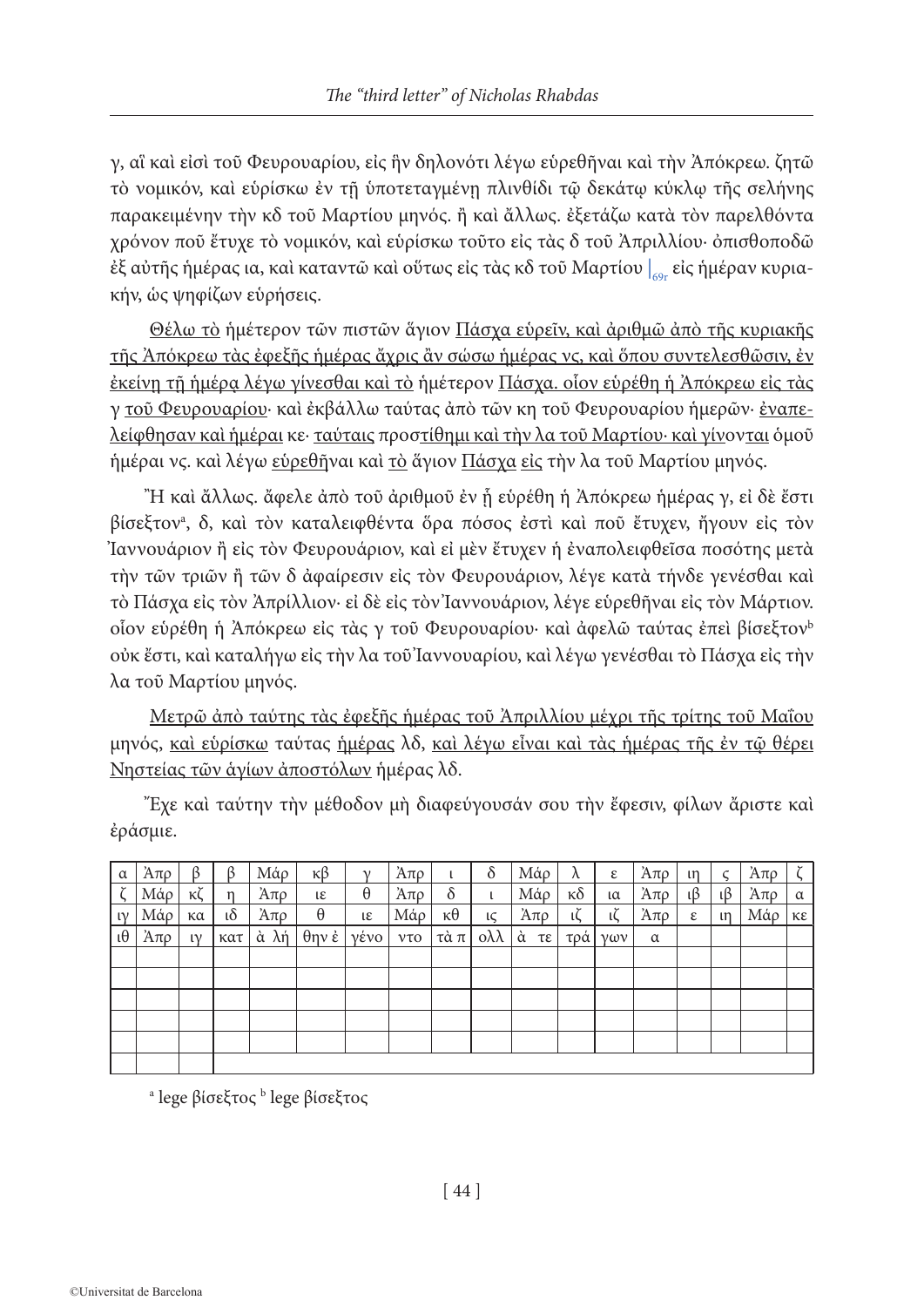# *A paschalion without using Passover*

I have always been utterly surprised by the fact that our divine and god-carrying Fathers, those that met in the first synod to set out the finding of Easter, I mean, by the fact that they did not put their minds to make, by whatever algorithm, the finding of Meat-Fare come first, but, on the contrary, they decreed that Meat-Fare should be found after the explanation of Easter. It has been a pleasure for me to work hard on this too, and to succeed thanks to such-and-such holy prayers; still, it is also worth setting out the reason why I resolved to get involved in this game. For I was once engaged in a discussion with a Jew about our faith; he also adduced this as a charge of sorts, that betcha we are unable to find our Easter without Passover; whence, working hard on this I found out a wonderful algorithm that can find our sacred and holy Easter independently of Passover, except that <this does not happen> in perturbed order, as for <an algorithm> that first finds Easter by means of that one [*scil*. Passover], then accordingly Meat-Fare by means of it [*scil*. Easter], and the aestival fast first last, but in due order, Meat-Fare first, then Easter, and forthwith the Apostles' Fast that occurs in Summer.

It is as follows. Keep the present cycle of the Moon what<ever> it is on the first of the month of January, and, from the beginning of such a month of January, raise as many days as you need for the filling of 50 days, compounded, as is clear, with the base of the Moon; if both the base and all days of the month of January do not suffice, I take the <days> missing for the completion of the 50 days from the month of February—except that you must also know this, that, whenever the base of the Moon is equal to the days of the month of February, and this is 28 or 29, one has to neglect the base of the Moon altogether, and to take the quantity of 50 days from the two months of January and February only—and find, by the day-finding algorithm, what weekday is the date of that month in which the fiftieth day ended, and if one <day> is left out, I say that this is the Sunday of the Prodigal Son, if 2, it is Monday of the week of Meat-Fare, if three, it is Tuesday of the same week, and similarly in succession up to Saturday, and it is clear that the forthcoming Sunday of the same week is Meat-Fare.<sup>54</sup> Then, keep the date of the month on which the fiftieth day falls; add to it the remaining days up to and including the forthcoming Sunday too, and say that that one is the day of Meat-Fare. — Then, thereafter, if you also wish to know when Passover occurs, consider the cycle of the Moon what<ever>it is, and you will find, in the table set out below for you, the number that is placed next <to it>, whether it is in March or in April.

*Par*. Rhabdas wonders why the Church Fathers chose to determine the date of Meat-Fare Sunday after the date of Easter rather than vice versa. Spurred by an exchange with a Jew—who

<sup>&</sup>lt;sup>54</sup> As Sunday is the first day of the week, this statement is inaccurate.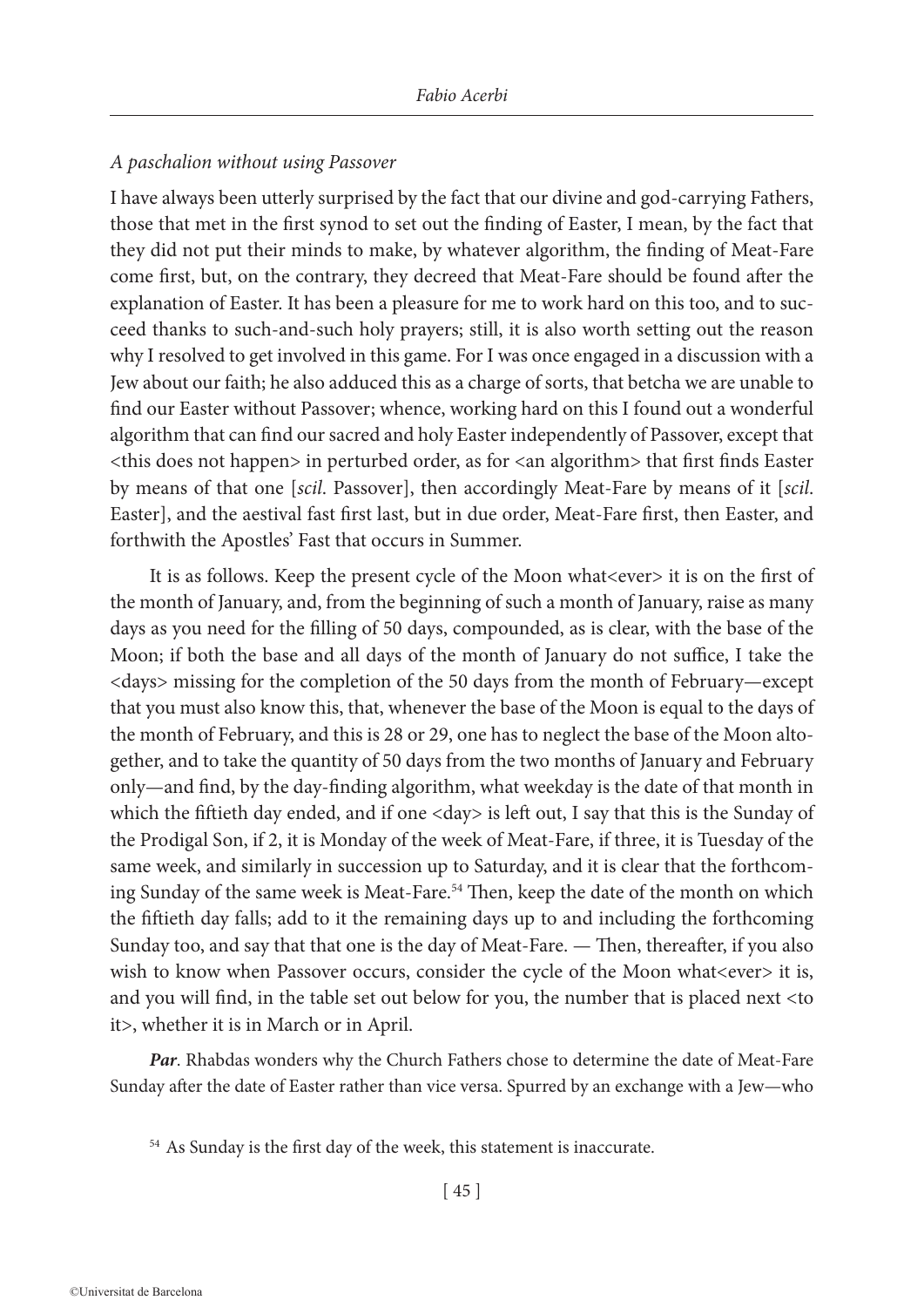reproached Christians for not being able to compute the date of Easter without using the date of Passover—Rhabdas set out to find an algorithm for computing the dates of Meat-Fare Sunday and of Easter, and the duration of Apostles' Fast, in this order and without computing the date of Passover.

The algorithm for finding such a paschalion once the base  $b_m$  is given [the sign  $S(\tau)$  is the Sunday next after day \*] is as follows:

 $(b_m) \rightarrow 50 - b_m -: 1, \rightarrow w(50 - b_m -: 1,) \rightarrow S[w(50 - b_m -: 1,)] = f_m \rightarrow f_m + 56 = r_m \rightarrow 3_{Ma} - r_m =$ *f <sup>H</sup>*,*<sup>m</sup>*.

*Comm*. Rhabdas reuses a part of his *Letter to Tzavoukhes*. 55 To explain his rule, I shall combine the definition of "base" given in sect. **6** (which, contrary to what Rhabdas claims, is not the "base on January first"):  $b_m = (11m + 3) \text{ mod } 30$ , and the rule for Passover given in sect. **10**:  $p_m = 50 - [(11m + 6) \text{ mod } 30] -: 1_M$ . By passing for the sake of simplicity some niceties of modular reduction, we get  $p_m = 50 - 3 - [(11m + 3) \text{ mod } 30] -: 1_M = 50 - 3 - b_m -: 1_M =$  $47 - b_m -: 1_M$ . Now, counting lunar days starting from January 1 rather than March 1 adds 59 days:  $p_m = 59 + 47 - b_m -: 1_j = 106 - b_m -: 1_j$ . We are seeking a proxy for Passover such that Meat-Fare Sunday is the proxy for Easter: therefore, the proxy for Passover must precede Passover by 8 weeks, that is, by 56 days:  $Proxy(p_m) = 106 - 56 - b_m - 1, 1 = 50 - b_m - 1,$  Rhabdas asserts that values of  $b_m = 28$ , 29 (that is,  $m = 5$ , 16) must be disregarded, counting directly 50 days from January 1. The reason is that January 21 or 22 are too early dates for a proxy Passover, for Passover would thus fall on March 19 or 20 at the latest. The striking anomaly of this algorithm is that the *saltus lunae* disappears, unless it is included in the definition of the base, which is not what Rhabdas does. This—and the mistake in locating the *saltus* itself in the main algorithm found in sect. **10**—shows that Rhabdas drew this idea and most of his material from some previous authority, and incorporated this information into his text without fully understanding its implications.

To my knowledge, Rhabdas is the first author who sets forth, and openly presents it as such, an algorithm for computing the date of Easter without mentioning Passover. However, the same algorithm, without Rhabdas' sagacious point about the algorithm not using Passover, is found in the 1335 Computus contained in Matthew Blastares' Σύνταγμα.<sup>56</sup> As Blastares' treatise is a compilation, it is likely that Rhabdas and Blastares depend on a common source. Isaac Argyros appropriated the same idea in his Computus dated 1372 and claimed that it was his own discovery, which is exactly what Rhabdas had claimed thirty-one years before.<sup>57</sup>

<sup>55</sup> Tannery, "Notice" (cit. n. 15), 134.23-138.27, both verbatim and after rewriting.

<sup>56</sup> Rhalles, Potles, Σύνταγμα (cit. n. 30), 418-419.

<sup>57</sup> See the discussion in O. Schissel, "Die Osterrechnung des Nikolaos Artabasdos Rhabdas", *Byzantinisch-neugriechische Jahrbücher* 14 (1938), 43-59.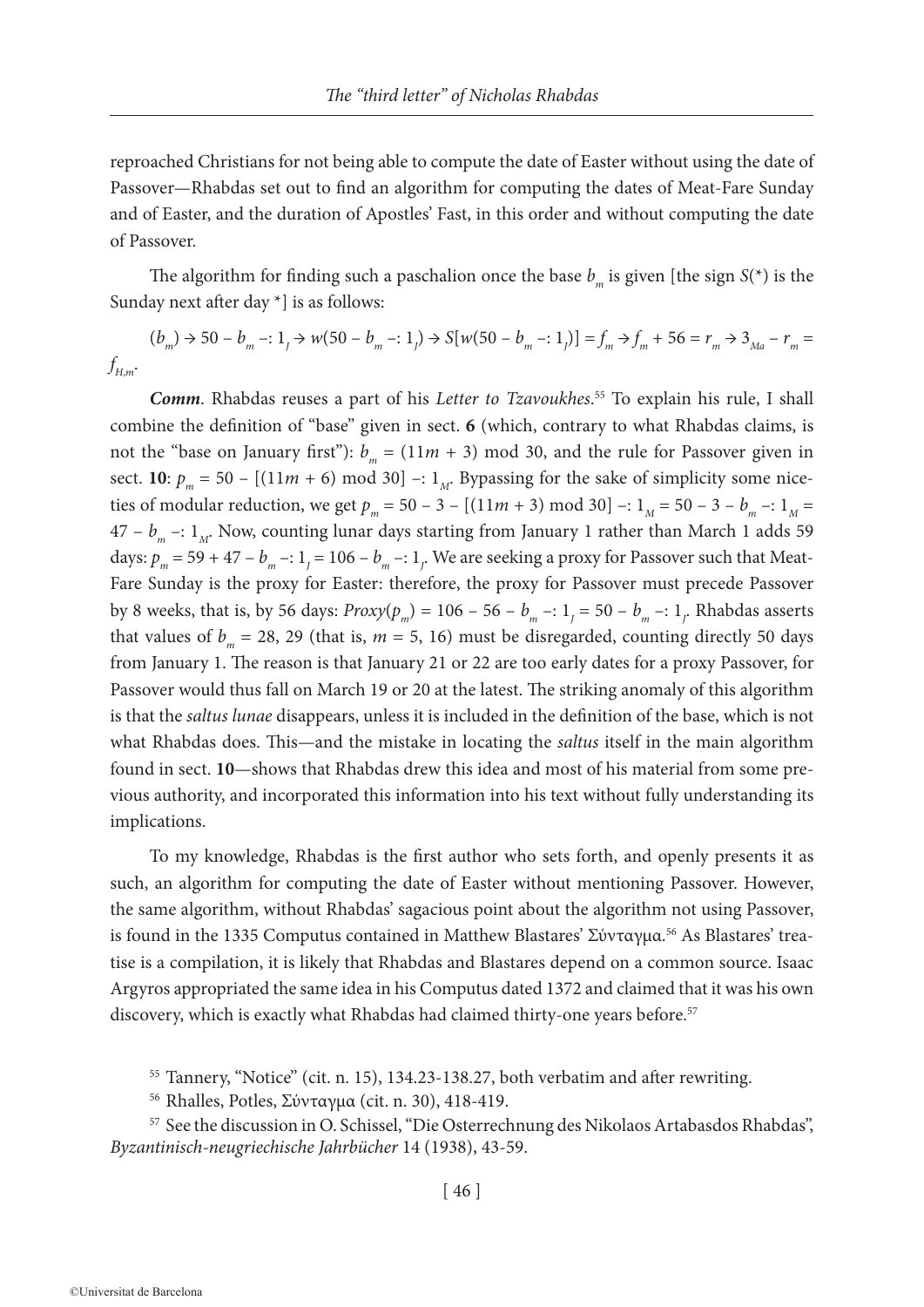# *An alternative algorithm for computing Passover; computation of a paschalion*

Or also in another way. Ascertain where Passover fell in the bygone year, and if you find that it occurred in April, walk 11 days back, and know that Passover is on the successive <day>, viz. the twelfth; if <Passover> fell in March, add 18 nychthemera, and know that Passover occurs on the successive <nychthemeron>, viz. the nineteenth. — Then reckon 56 days from Meat-Fare Sunday, and wherever you stop on, Easter is there; and again, by determining <the number> from Easter up to the third of May you will also find Apostles' Fast.

In order for that which is said to be also clearer with an example, let it be supposed for us to find, in the now-current year 6850, Meat-Fare, Passover, the sacred holy Easter, and the aestival fast. And since in such a year the cycle of the Moon has been found to be the tenth and its base is the twenty-third, I keep this (namely, 23), and I also take 27 days from January for filling 50. And since the fiftieth day stopped on January 27, by means of the day-finding algorithm I seek what weekday happens to be, and I find this by means of the algorithm written above, as follows. The cycle of the Sun turns out to be the  $18<sup>th</sup>$ ; I also add to this the fourths cast upon it from the leap day, which are 4; and they yield 22; similarly I also add to these the epacts of the three months bygone from the beginning of October up to January, which are also 8; and, with 22, they yield 30; I also compound the 27 <days> of January with these; and all of them together yield 57, from which I remove eight weeks; and one day is left out for me, which I also say to be the Sunday of the Prodigal Son, and the other, forthcoming Sunday, which is the third of the month of February, is Meat-Fare, for 7 and 27; they yield 34, from which cast aside 31 <days> of January; 3 days are also left out, which are also in February, on which <day>, as is clear, I say that Meat-Fare has also been found. I seek Passover, and I find, in the table arranged below, that the 24<sup>th</sup> of the month of March is placed next to the tenth cycle of the Moon. Or also in another way. I ascertain where Passover fell in the bygone year, and I find this on April 4; I walk 11 days back from it, and in this way too Ι arrive at March 24, a Sunday, as you will find by calculation.

I want to find our holy Easter of the believers, and I reckon, from Meat-Fare Sunday, the successive days until I have enough for 56 days, and wherever they are completed, I say that on that day our Easter also occurs. For instance, Meat-Fare has been found on February 3; and I cast these aside from the 28 days of February; 25 days are also left out; I also add the 31 <days> of March to these; and together they yield 56 days. And I say that the holy Easter has also been found on the  $31<sup>st</sup>$  of the month of March.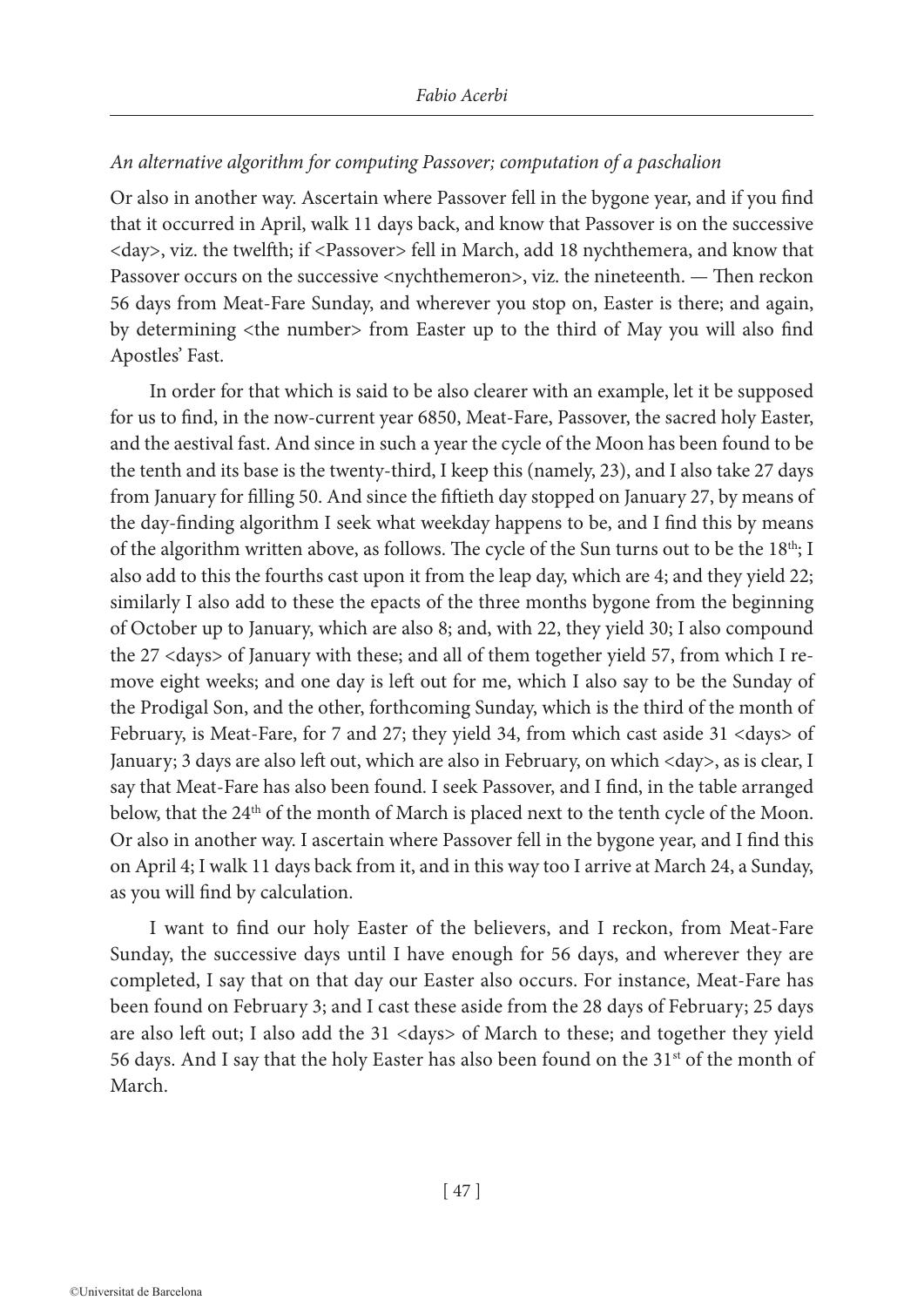*Par*. The date of Passover for each lunar cycle year is set out in a table given at the end of the treatise. An alternative algorithm, for computing Passover at lunar cycle year  $m + 1$  once Passover at year *m* is known, is as follows:

 $(p_{\ldots}) \rightarrow$  $| p_m \in A, p_m - 11 = p_{m+1}.$ 

 $| p_m \in M, p_m + 19 = p_{m+1}.$ 

**Comm**. This algorithm formalizes the following data:<sup>58</sup> since each year the epacts increase by 11 units, the date of Passover shifts backwards by 11 days from an assigned year to the next. However, Passover cannot fall earlier than March 21; therefore, such early dates are replaced by a date falling one lunar month later. Given the fact that  $19 \equiv -11 \pmod{30}$  and that Rhabdas does not use monthly dates for  $p_{m+1}$  but counts calendar days from March 1, whenever the Passover date falls outside the lower bound, March 21, of the 30-day Passover interval 21<sub>*M*</sub>  $\leq$  *p*  $\leq$  19<sub>*A*</sub>, it enters again this interval from its upper bound, April 19, increased by 19 days.<sup>59</sup> As usual, Rhabdas makes a mess of the figures by mixing up counting and reckoning; he does not take into account the *saltus lunae*, either.

## *An alternative algorithm for computing Easter*

Or also in another way. Remove 3 days from the numerical date on which Meat-Fare has been found, 4 if it is a leap year, and look at how much it is and where it falls, namely, whether in January or in February, the <numerical date> left out, and, if the quantity left out after the removal of three or of 4 falls in February, say that, according to this, Easter also occurs in April; if, however, <the former falls> in January, say that <the latter> has been found in March. For instance, Meat-Fare has been found on February 3; and I remove these because it is not a leap year, and I stop on January 31, and I say that Easter occurs on the 31st of the month of March.

Starting from this, I determine the successive days of April up to the third of the month of May, and I find that these days are 34, and I say that 34 days are also the days of the aestival Apostles' Fast.

Pay also attention that this algorithm will not escape you, best and loveliest of my friends.

<sup>58</sup> Similar algorithms are found, for instance, in George, sect. 3, in Diekamp, "Der Mönch" (cit. n. 34), 29.7-30.2; *Anonymus* 892, sect. 26; Psellos, sect. I.4, in Redl, "La chronologie" (cit. n. 36), I, 213-215; Matthew Blastares, in Rhalles, Potles, Σύνταγμα (cit. n. 30), 417 n. 1.

<sup>59</sup> This rule shows that the actual terms for Passover are  $21_M \le p \le 19_A$ ; the traditional terms  $21_M \le p \le 18_A$  discard April 19 because this date coincides with a gap of the Passover sequence and it is located at the end of the interval (see note 22 above).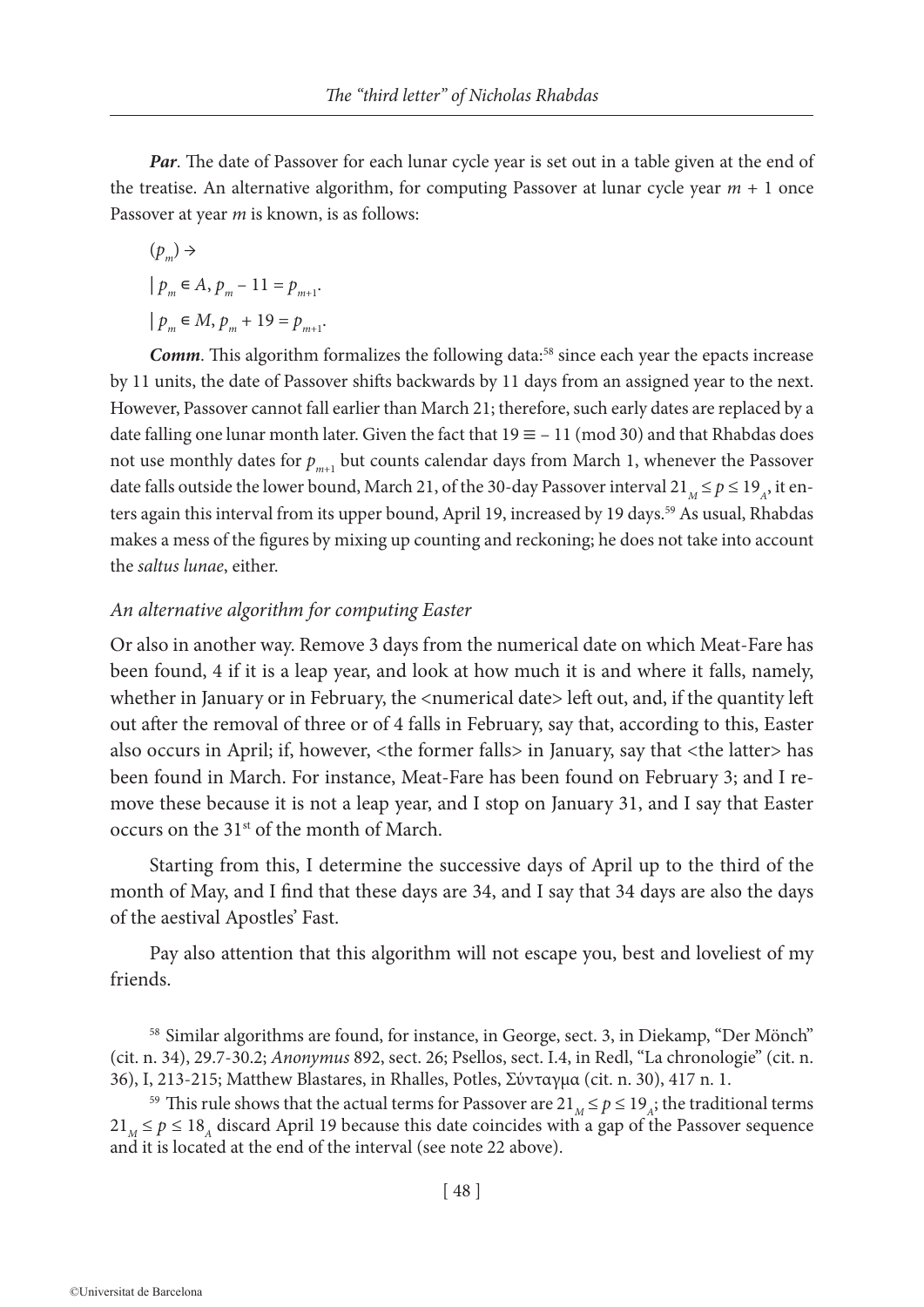*Par*. A computation is carried out for current year AM 6850 [= 1342], and it yields (*m* = 10,  $s = 18$ ,  $p_m = 24_M$ )<sup>60</sup>  $\rightarrow f_m = 3$ <sub>F</sub>  $\rightarrow r_m = 31$ <sub>M</sub>  $\rightarrow f_H = 34$  (the right value is 33; Rhabdas counted days instead of reckoning them, see sect. **14**).

An alternative algorithm for Easter is:

 $(f) \rightarrow f - (3 + [[(y \mod 4)/4]]) -: 1_{J,F} = r -: 1_{M,A}.$ 

A Passover table is finally provided, originally set out with too many cells, as a phrase written within the table itself confirms ("too many squares resulted because of a mistake"):

|  |  |  | $\mid m \mid 1 \mid 2 \mid 3 \mid 4 \mid 5 \mid 6 \mid 7 \mid 8 \mid 9 \mid 10 \mid 11 \mid 12 \mid 13 \mid 14 \mid 15 \mid 16 \mid 17 \mid 18 \mid 19$                                            |  |  |  |  |  |  |
|--|--|--|----------------------------------------------------------------------------------------------------------------------------------------------------------------------------------------------------|--|--|--|--|--|--|
|  |  |  | $\boxed{p_{m}$   2   22 <sub>M</sub>   10   30 <sub>M</sub>   18   7   27 <sub>M</sub>   15   4   24 <sub>M</sub>   12   1   21 <sub>M</sub>   9   29 <sub>M</sub>   17   5   25 <sub>M</sub>   13 |  |  |  |  |  |  |

*Comm*. The table sets out the traditional Passover dates. The table also shows that, in the above rule for computing Passover at lunar cycle year *m* + 1 once Passover at year *m* is known, Rhabdas neglects the *saltus lunae*, for  $p_{17}$  and  $p_{16}$  differ by 12 days, not by 11 days as is prescribed by the rule.

# Appendix. A Thematic Word Index to Rhabdas' Computus<sup>61</sup>

### **Chronological terms**

A "cycle" (κύκλος: 2-6, 10-12, 15) first "begins" (ἄρχεται: 3, 5), then "reaches to" (ἀνέρχεται εἰς: 3, 5) its last year, and finally "takes again its beginning" / "begins again first" (πάλιν λαμβάνει ἀρχήν / ἄρχεται πρῶτος: 3, 5). Temporal segments and computations go "from" (ἀπό; for instance the "years from the foundation of the world" ἀπὸ κτίσεως κόσμου ἔτη: 2, 4, 5, 12) the first item "up to" (μέχρι / ἄχρι: 2, 7, 9-11, 13-15) the last one, which is included if καί (translated "and including": 7, 13-15) is added. Dates can be "above" (ἄνωθεν; also ἔσωθεν "within": both in 12, or ὑπερβάλλων "exceeding": 13) or "below" (κάτωθεν) an assigned date (12). Past time segments are "bygone" (παρελθόντες: 7, 10-11,

 $60$  As the clever algorithm given at the beginning of this section computes the date of Easter without using the date of Passover, the latter date is read in the table attached to the end of Rhabdas' Computus or it is computed by means of the last algorithm.

<sup>61</sup> The most important computistical terms were also given above, in the commentary to the relevant sections of Rhabdas' Computus. After each lexical item, the sections of Rhabdas' Computus that contain it are indicated; I skip the boldface. Here I adopt the same translations I give in the thematic word index in Acerbi, "Byzantine Easter Computi" (cit. n. 19). For the partly overlapping technical lexicon of *Rechenbücher*, see K. Vogel, *Ein byzantinisches Rechenbuch des frühen 14. Jahrhunderts* (Wiener Byzantinische Studien 6), Wien 1968, 141-143, and the thematic word index in F. Acerbi, "Byzantine *Rechenbücher*: An Overview with an Edition of *Anonymi* L and J", *Jahrbuch der Österreichischen Byzantinistik* 69 (2019), 1-57, at 17-20.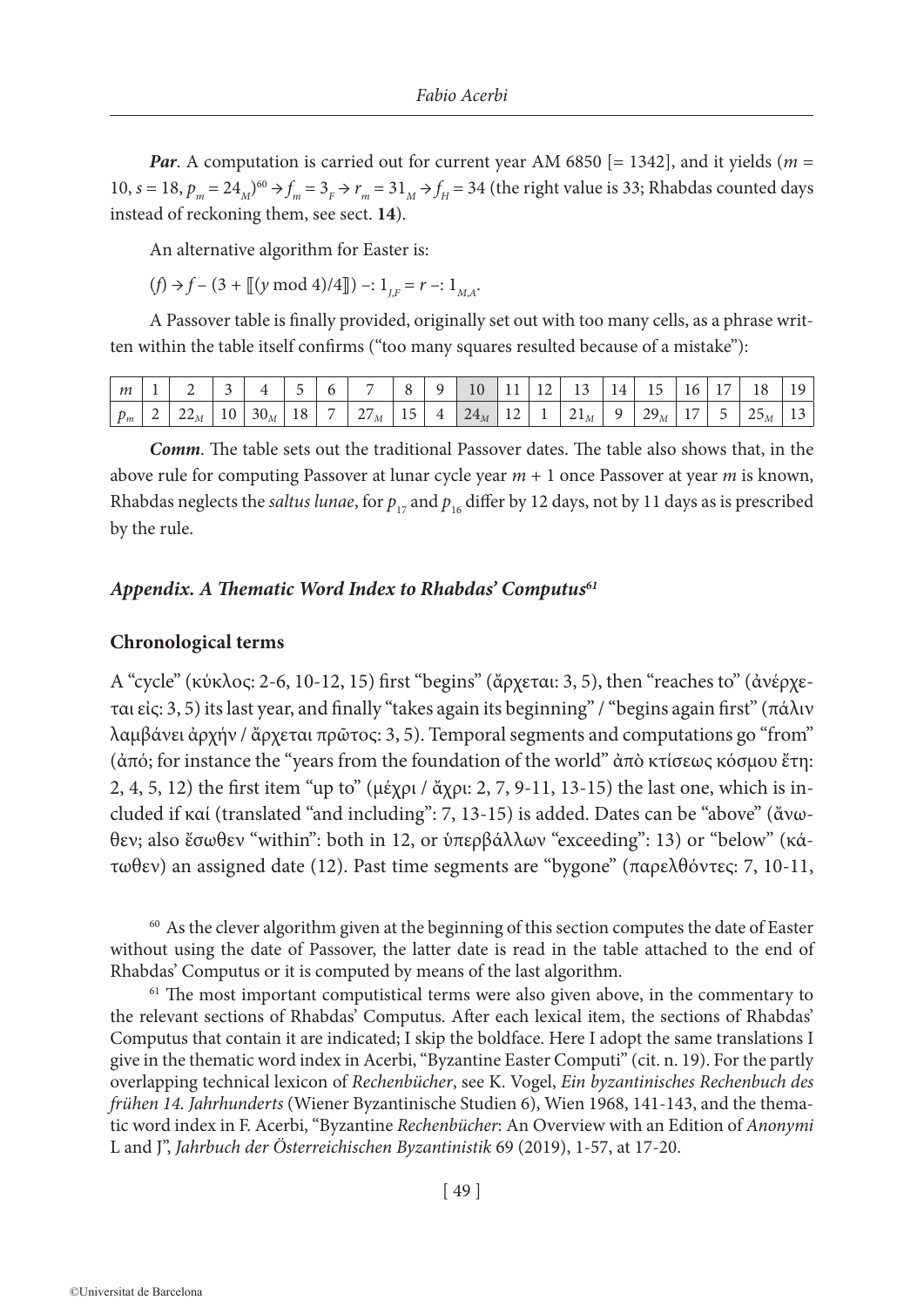15); the current (cycle) year and the "base" (θεμέλιος: 1, 3, 6-8, 15) are "present" (ἐνιστάμενος: 2; ἐνεστώς: 6, 8, 10, 15; παρών: 6, 10, 12) "now" (νῦν: 2, 6, 10-12, 15); days next in a sequence are "forthcoming" (ἐρχόμεναι: 8, 11, 15) or "subsequent" (ἐπιοῦσαι: 8, 11); a structureless time-token is an "occasion" (καιρός: 2, 9, 10, 13). The first "day" (ἡμέρα: 6-15) of a "month" (μήν: 2-3, 5, 7, 8, 10-15) is its "beginning" (ἀρχή: 11, 15); the "year" is ἔτος (2, 4-6, 10, 12, 15), ἐνιαυτός (2, 11-13), or χρόνος (2, 3, 5, 8-10, 12, 13, 15). The determination of the date on which a festival someone "celebrates" (ἑορτάζει: 11) "falls" (τυγχάνει: 11, 13, 15) or "occurs" (γίνεται: 11, 13-15)—or which "receives" (ὑποδέχεται: 11) it or on which "it is celebrated" ([ἐπι– / συν]τελεῖται: 11, 13, 15)—is stressed by the correlatives "where[ver] … there" (ἔνθα … ἐν ταύτῃ / ἐκεῖ: 10 / 15) and "wherever … in that day" (ὅπου ... ἐν ἐκείνῃ τῇ ἡμέρῳ: 15); this date may "overrun" (παρατρέχειν: 13) an expected date. The day of the "week" (ἑβδομάς: 11, 13-15) on which a date falls is found by means of a "day-finding" (ἡμεροευρέσιος: 11, 15) algorithm. The "age of the Moon" (ἡ ἡμέρα τῆς σελήνης: 7-9; τὸ πόσων ἡμερῶν ἐστὶν ἡ σελήνη: 7, 8; the "Moon" [σελήνη: 2-3, 5-10, 13, 15] is also called μῆνις: 9) or a "date" (ποστή: 7, 11, 13, 15; ποσταία: 15) that "falls" (έμπίπτει: 13) within a month is also called "quantity" (ποσότης: 7, 13, 15); the "lunar month" is also called φεγγάριος (8). The Moon "shines" (φαίνει: 9; φαύει: 9; λάμπει: 8, 9; μαρμαίρει: 9; or δᾳδουχεῖ: 8 [here translated "to carry the torch alight"], 9) so many "hours" (ὧραι: 8, 9, 12) and "minutes" (λεπτά: 7-9) in a "night" (νύξ: 9). A 24-hour day is a "nychthemeron" (νυχθήμερον: 9, 12, 15), which in specific conditions is "completed" (ἀποτελούμενον: 12). The "Sun" (ἥλιος: 2-4, 8, 11, 12, 15) completes a year in 365 or 366 days, the latter occurring in a "leap year" (βίσεξτος: 8, 11-13, 15; in 8, 11, and 12 also "leap day"; in 12 "bissextile", as an adjective). The "epacts" (ἐπακταί: 8, 11, 15) and the "indiction" (ἴνδικτος: 2, 8) also belong to this lexical domain.

# **Specific mathematical terms**

*Investigation*. γινώσκω: to know (15); γνωρίζω: to recognize (9, 13); ἐξετάζω: to ascertain (15); εὑρίσκω: to find (2, 4-15) and εὕρεσις: finding (2, 12); (ἀνα)ζητέω: to seek (1, 8, 9, 12-13, 15) and ζήτησις: search (7, 9-11); κατάληψις: apprehension (2); μανθάνω: to learn (1, 9, 11, 13), and μάθησις: learning (1); ὁράω: to look at (15); σκοπέω: to consider (2, 15); ὑπόκειμαι: to suppose (15).

*Initializing an algorithm*. κρατέω: to keep (2, 4-8, 11, 15).

*Counting and reckoning*. ἀπαρτίζω: to complete (12) and ἀπάρτισις: completion (15); ἀριθμέω: to reckon (14, 15) and ἀριθμός: number (2, 6, 7, 9-11, 13-15); ἐξισοῦμαι: to be equal to (8, 15); καταντάω: to arrive at (15); κατέχω: to hold (8; "to collect", said of taxes: 2); κρατέω: to keep (10); (κατα)λαμβάνω: to take (6, 8, 10, 11, 15); (κατα)λήγω: to stop on (12, 15); λογίζομαι: to be reckoned (9); μετρέω: to determine (11, 15); ὀπισθοποδέω: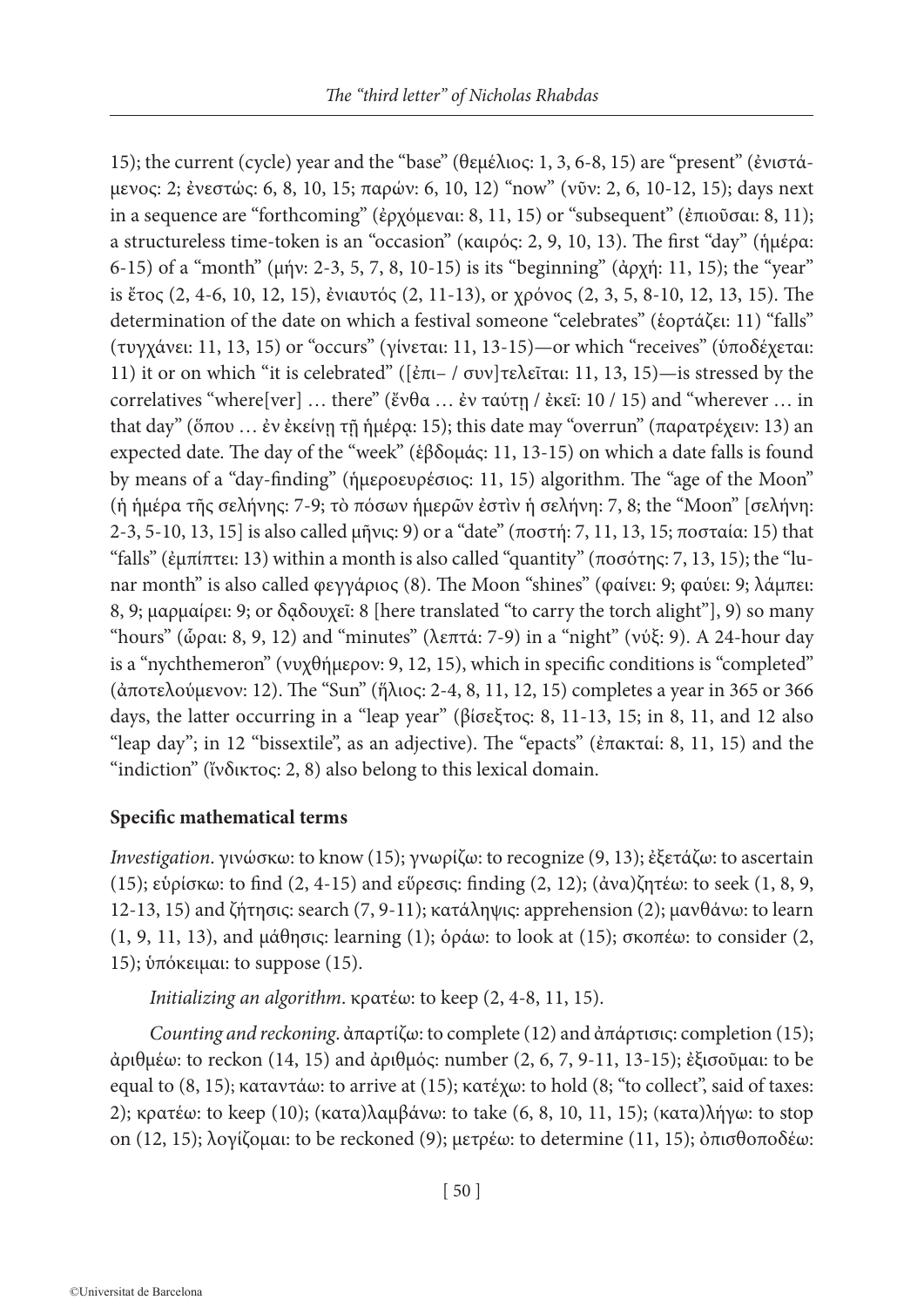to walk back (15); πληρόω: to fill (10) and ἐκπλήρωσις: filling (10, 15); ποσόω: to amount to (7, 11); τελευτάω: to end in (12, 15); ὑπερβαίνω: to overstep (8, 13); φθάνω: to happen … first (10); ψηφίζω: to calculate (15) and ψῆφος: calculation (13). Τhe result of any operation is indicated by ποιέω: to make  $(8, 9, 11)$ . Any quantity can be a "whole" (ὁλόκληρος: 11) and possibly a "part" (μέρος: 9), that is, a fraction.

*Identification of the result of an operation as a chronological item*. ἀποφαίνομαι: to declare (9); γινώσκω: to know (15); εὑρίσκω: to find (13, 15); λέγω: to say (6, 8-12, 14, 15); νοέω: to consider (7), to conceive (9); οἶδα: to know (13, 15).

*Unknown quantities*. οἷος: what<ever> (6, 9-11, 14, 15); ὁποῖος: what (11, 15); ὅπου: wherever (15); ὅσος: as many, how many, whatever (6, 7, 9, 10, 14, 15); ὁσάκις: how many times (4); ποῖος: what (11, 13, 15); ποσάκις: how many times (2); πόσος: what (15), how much (7-9); πόστος: what (in an ordered sequence) (13); ποῦ: where (15); τοιόσδε: such (11); τοιοῦτος: such (2, 7, 10, 12, 13, 15); τοσοῦτος: such, so much (2, 8, 9, 12, 14).

*Numerical sets*. ἑβδομάς: week (11, 13-15); ἑξηκοντάς: sixty (7, 8); πεντάς: pentad (9); πεντεκαιδεκάς: pentadecad (2, 9, 19); τετράς: tetrad (12); τριακοντάς: thirty (6-8, 10), χιλιάς: thousand (10).

# **Operations**

*Addition*. (συν)ἀθροίζω: to put together (7, 10); ἐπιβάλλω: to cast upon (9, 11, 15); ἑνόω ὁμοῦ: to unite together (11); προστίθημι: to add (6-8, 10-13, 15); συνάγω: to gather (7- 9, 11); συντίθημι: to compound (15). The result is indicated by γίνομαι: to yield (2, 4-6, 8-10, 13, 15); ὁμοῦ: together (5-6, 8, 10, 11, 13-15); συναγωγή: gathering (2). The operation is called προσθήκη: addition (8).

*Subtraction*. ἀφαιρέω: to remove (2, 4-11, 13-15); ἐκβάλλω: to cast aside (2, 4, 9, 13- 15); ἐπαίρω: to raise (10, 15). The remainder is indicated by the following items: ἐναπολείπομαι (2, 4, 5, 8, 10-15), καταλείπομαι (7, 8, 11-15), and καταλιμπάνομαι (2, 5, 6): to be left out; λοιπός (10) and ἐπίλοιπος (10, 15): remaining; predicative λοιπά: as a remainder (2, 4, 5); μένω: to remain (2, 4, 5, 9); περιττεύω: to remain over (2, 8). The operation is called ἀφαίρεσις: removal (15).

*Multiplication*. πολυ– / πολλαπλασιάζω: to multiply (9); μετρέω: to measure (10). However, multiplication is mainly formulated by means of an –ακις adverb (2, 6, 9, 10, 12). The result is indicated by participial forms of γίνομαι: to result (6, 9). The operation is called πολλαπλασιασμός (6, 10).

*Taking multiples*. ἑνδεκαπλασίασον: undecuple (6, 10); τετραπλασίαζε: quadruple (9).

*Division*. μερίζω παρά: to divide by (4, 5, 9),